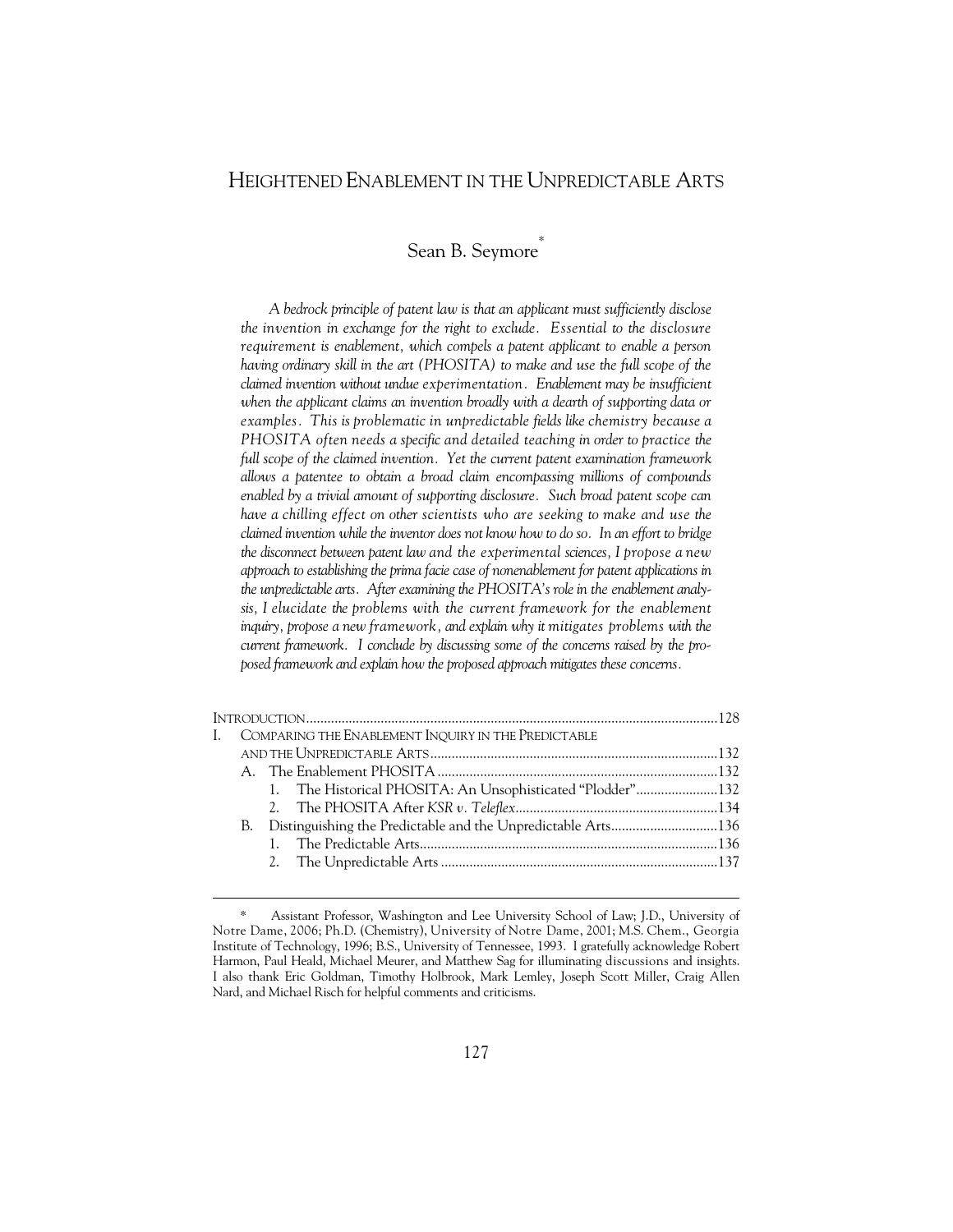| H. |              |    |                                                               |  |
|----|--------------|----|---------------------------------------------------------------|--|
|    | $\mathsf{A}$ |    |                                                               |  |
|    | В.           |    |                                                               |  |
|    |              | 1. |                                                               |  |
|    |              | 2. |                                                               |  |
|    |              | 3. |                                                               |  |
|    |              | 4. |                                                               |  |
|    |              | 5. |                                                               |  |
|    |              | 6. |                                                               |  |
|    | C.           |    |                                                               |  |
|    |              | 1. |                                                               |  |
|    |              | 2. | Shifting the Burden of Proof and the Primacy                  |  |
|    |              |    |                                                               |  |
|    |              |    |                                                               |  |
|    |              |    |                                                               |  |
|    |              | 2. | Lessening the Administrative Burden of Patent Examination 160 |  |
|    |              |    |                                                               |  |
|    |              |    |                                                               |  |
|    |              |    |                                                               |  |
|    |              |    |                                                               |  |

#### **INTRODUCTION**

The claims are the most important part of a patent because they define the scope of the patentee's right to exclude. $1$  Claim scope is central to every facet of patent law.<sup>2</sup> During patent prosecution,<sup>3</sup> applicants dicker with the

 <sup>1.</sup> *See, e.g.*, Corning Glass Works v. Sumitomo Elec. U.S.A., Inc., 868 F.2d 1251, 1257 (Fed. Cir. 1989) ("A claim in a patent provides the metes and bounds of the right which the patent confers on the patentee to exclude others from making, using, or selling the protected invention."); Rhone-Poulenc Specialties Chimiques v. SCM Corp., 769 F.2d 1569, 1572 (Fed. Cir. 1985) ("The claim defines the scope, or limits, of the right to exclude conferred by the patent.").

 <sup>2.</sup> Donald Chisum explains the importance of claims and how they set forth the parameters of the invention:

Claims measure the invention for determining patentability both during examination and after issuance when validity is challenged. They also determine what constitutes infringement. A claim recites a number of elements or limitations, and will cover or "read on" only those products (or processes) that contain all such elements or limitations. Effective claims must be neither too broad (i.e., cover the prior art or matter not adequately described in the specification) nor too narrow (i.e., fail to cover all possible embodiments of the applicant's invention).

<sup>1</sup> DONALD S. CHISUM, CHISUM ON PATENTS, Glossary at Gl-3 (2008). Indeed, claims "are central to virtually every aspect of patent law." Mark A. Lemley, *The Changing Meaning of Patent Claim Terms*, 104 MICH. L. REV. 101, 101 (2005); *see also* Giles S. Rich, *The Extent of the Protection and Interpretation of Claims—American Perspectives*, 21 INT'L REV. INDUS. PROP. & COPYRIGHT L., 497, 499 (1990) (stating that in patent law, "the name of the game is the claim").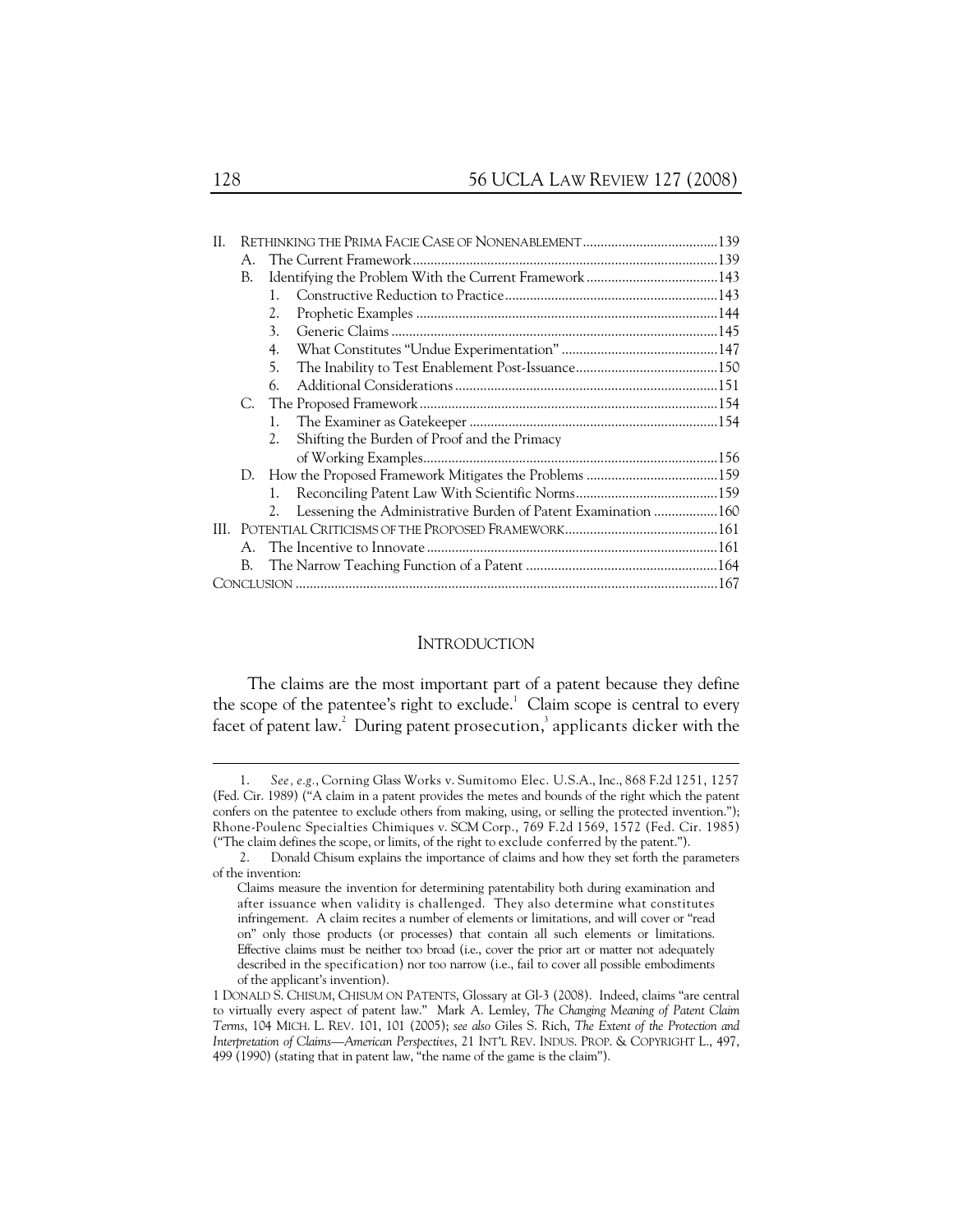-

U.S. Patent and Trademark Office (PTO) to obtain an expansive exclusory right;<sup>4</sup> and in litigation the parties try to convince the court to construe the claims in their favor.<sup>5</sup>

A bedrock principle of patent law is that an applicant must sufficiently disclose $\textdegree$  the invention in exchange for the right to exclude.<sup>7</sup> Thus, the scope

 6. The statutory disclosure requirement has four parts, which appear in the first and second paragraphs of 35 U.S.C. § 112:

The specification shall contain a *written description* of the invention, and of the manner and process of making and using it, in such full, clear, concise, and exact terms as to *enable* any person skilled in the art to which it pertains, or with which it is most nearly connected, to make and use the same, and shall set forth the *best mode* contemplated by the inventor of carrying out his invention.

The specification shall conclude with one or more claims particularly pointing out and *distinctly claiming* the subject matter which the applicant regards as his invention.

35 U.S.C. § 112 (2000) (emphasis added). Note that "specification" refers to the written description and the claims. *See id.* ("The specification shall contain a written description . . . [and] shall conclude with one or more claims . . . ."). Nevertheless, the terms "written description" and "specification" are often used interchangeably (and mistakenly) in patent law. DONALD S. CHISUM ET AL., PRINCIPLES OF PATENT LAW 156 n.4 (3d ed. 2004).

 7. The Court often describes disclosure as the quid pro quo for the inventor's right to exclude. *See* Pfaff v. Wells Elecs., Inc., 525 U.S. 55, 63 (1998) ("[T]he patent system represents a carefully crafted bargain that encourages both the creation and the public disclosure of new and useful advances in technology, in return for an exclusive monopoly for a limited period of time."). In return for the right to exclude, the patent laws "impose upon the inventor a requirement of disclosure. To insure adequate and full disclosure so that upon the expiration of the [patent term] 'the knowledge of the invention enures to the people, who are thus enabled without restriction to practice it and profit by its use.'" Kewanee Oil Co. v. Bicron Corp., 416 U.S. 470, 480–81 (1974) (quoting U.S. v. Dubliner Condenser Corp., 289 U.S. 178, 187 (1933)). Interestingly, the disclosure requirement can be traced back at least five centuries to the Venetian Patent Statute of 1474, which

 <sup>3.</sup> Patent law consists of several branches. Patent prosecution describes the process by which an inventor, usually through the help of an attorney, files an application with the U.S. Patent and Trademark Office (PTO) for examination. The application contains essentially the same elements as an issued patent, including a written description, drawings, and claims. The patent prosecutor's interaction with the patent Examiner is ex parte. *See generally* ALAN L. DURHAM, PATENT LAW ESSENTIALS § 5 (2d ed. 2004) (explaining patent prosecution). Patent litigation focuses on issued patents. A patent owner whose rights have been infringed can compel an accused infringer to stop the infringing activity and pay for damages arising from the infringement that has already occurred. *See id.* § 11. On the other hand, a potential infringer can launch a "preemptive strike" against the patentee to seek a declaratory judgment that the patent is invalid. *Id.* Finally, patent licensing allows patent owners to generate royalty income by allowing others to practice the invention.

 <sup>4.</sup> During patent prosecution the Examiner must afford claims their broadest reasonable interpretation. *See In re* Bass, 314 F.3d 575, 577 (Fed. Cir. 2002) ("In examining a patent claim, the PTO must apply the broadest reasonable meaning to the claim language, taking into account any definitions presented . . . .").

 <sup>5.</sup> Claim construction is key in a patent infringement suit. A suit is often a bifurcated proceeding, where the court first determines the meaning and scope of the patent claims, and then compares the construed claims to the allegedly infringing device or method. *See* Markman v. Westview Instruments, Inc., 52 F.3d 967, 970–71 (Fed. Cir. 1995) (en banc) (finding that claim construction is a matter of law), *aff'd*, 517 U.S. 370 (1996); Phillips v. AWH Corp., 415 F.3d 1303, 1315 (Fed. Cir. 2005) (en banc) (articulating the principles of claim construction).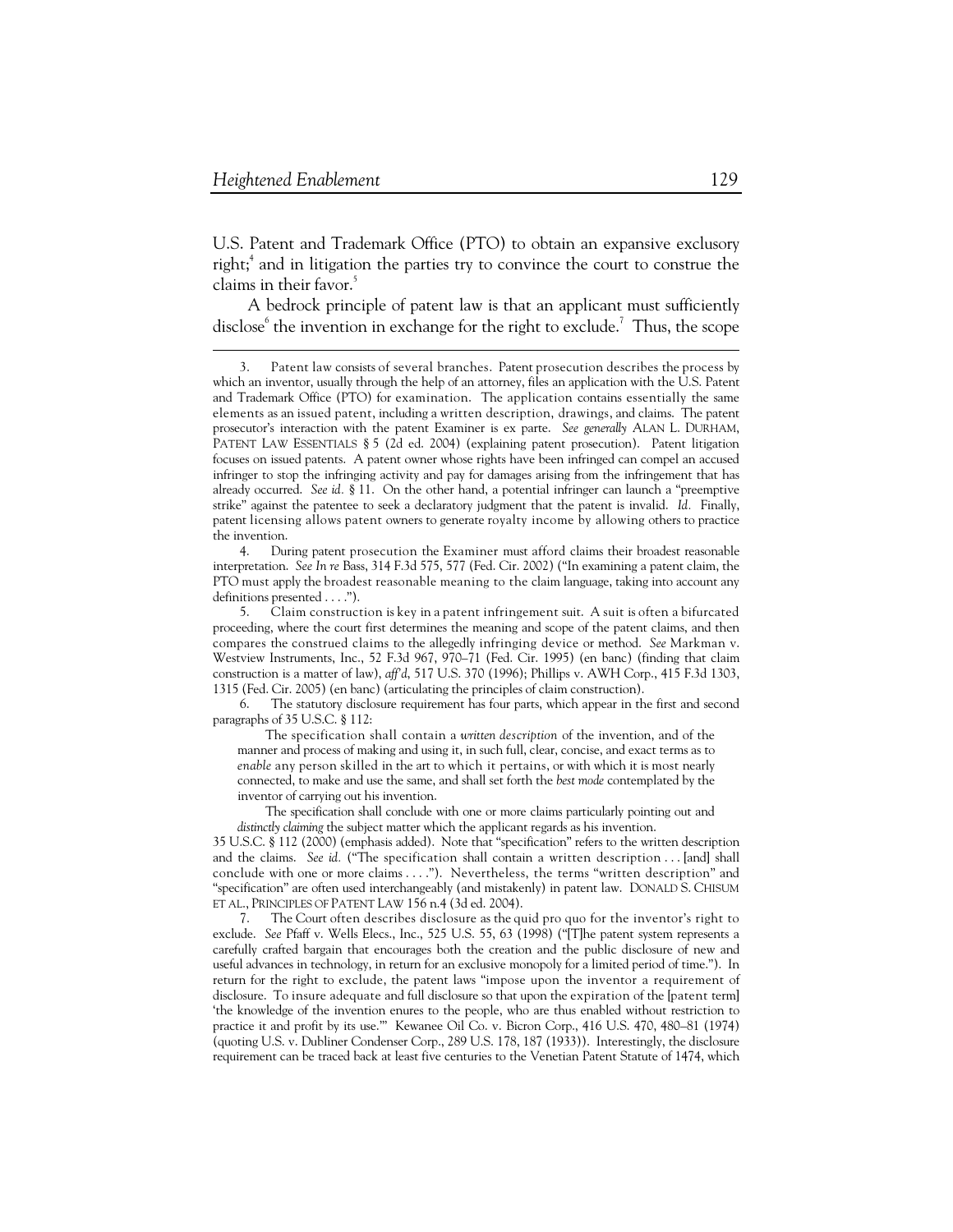of the claims is closely tied to the amount of information that the applicant discloses in the patent application. Essential to the disclosure requirement is enablement,<sup>8</sup> which compels a patent applicant to enable a person having ordinary skill in the art (PHOSITA) to make and use the full scope of the claimed invention without undue experimentation.<sup>9</sup> Enablement, therefore, places an outer limit on the scope of the claims.<sup>10</sup>

Enablement problems may arise when the applicant claims an invention broadly with a dearth of supporting data or examples. In such cases, the applicant often argues that the PHOSITA can rely on the ordinary level of skill in the art to fill in the gaps omitted from the disclosure.<sup>11</sup> This reasoning presents a problem in unpredictable fields like chemistry because a PHOSITA cannot fill in the gaps easily. For example, a chemist usually cannot extrapolate the result from one chemical reaction to predict how another chemical will react with any reasonable expectation of success.<sup>12</sup> Yet the current patent examination framework allows a patentee to obtain a broad claim encompassing millions of compounds enabled by a trivial amount of supporting disclosure.<sup>13</sup> And since a patentee never bears an affirmative burden of proving enablement,

obliged "[a] person who shall build any new and ingenious device . . . not previously made . . . [to] give notice of it to the office of our General Welfare Board when it has been reduced to perfection so that it can be used and operated." Giulio Mandich, *Venetian Patents (1450–1550)*, 30 J. PAT. OFF. SOC'Y 166, 177 (1948) (reprinting the statute); *see also* Craig Allen Nard & Andrew P. Morriss, *Constitutionalizing Patents: From Venice to Philadelphia*, 2 REV. L. & ECON. 223, 233– 309 (2006) (examining the "constitutionalization" of patent systems, including the Venetian statute, the English Statute of Monopolies of 1624, the Intellectual Property Clause of the U.S. Constitution, and the U.S. Patent Act of 1790).

 <sup>8.</sup> *See* LizardTech, Inc. v. Earth Res. Mapping, Inc., 424 F.3d 1336, 1344 (Fed. Cir. 2005) (describing enablement as the essential aspect of the patent bargain). Although the enablement requirement is closely related to the "written description" requirement of § 112 ¶ 1, they are separate and distinct. *In re* Ruschig, 379 F.2d 990, 995–96 (C.C.P.A. 1967) (holding that when an applicant attempts to claim specific chemical compounds which were broadly disclosed, the question is not enablement, but "whether the specification discloses the compound . . . specifically, as something [the applicant] actually invented"). In any event, the two requirements often "rise and fall together" because "a recitation of how to make and use the invention across the full breadth of the claim is ordinarily sufficient to demonstrate that the inventor possesses the full scope of the invention, and vice versa." *LizardTech*, 424 F.3d at 1345.

 <sup>9.</sup> *See infra* Part II.B.4 (discussing the judicially created undue experimentation requirement).

 <sup>10.</sup> The scope of the claims must "be less than or equal to the scope of the enablement." Nat'l Recovery Techs., Inc. v. Magnetic Separation Sys., Inc., 166 F.3d 1190, 1196 (Fed. Cir. 1999). Accordingly, the scope of enablement is the sum of what is taught in the specification plus what is known by a person having ordinary skill in the art (PHOSITA) without undue experimentation. *Id.*

 <sup>11.</sup> *See* Liebel-Flarsheim Co. v. Medrad, Inc., 481 F.3d 1371, 1380 (Fed. Cir. 2007) ("[T]he specification need not necessarily describe how to make and use every embodiment of the invention 'because the artisan's knowledge of the prior art and routine experimentation can often fill in the gaps.'").

 <sup>12.</sup> *See infra* Part I.B.2 (discussing experimentation in the unpredictable arts).

 <sup>13.</sup> *See infra* Part II.B (discussing the problems with the current framework).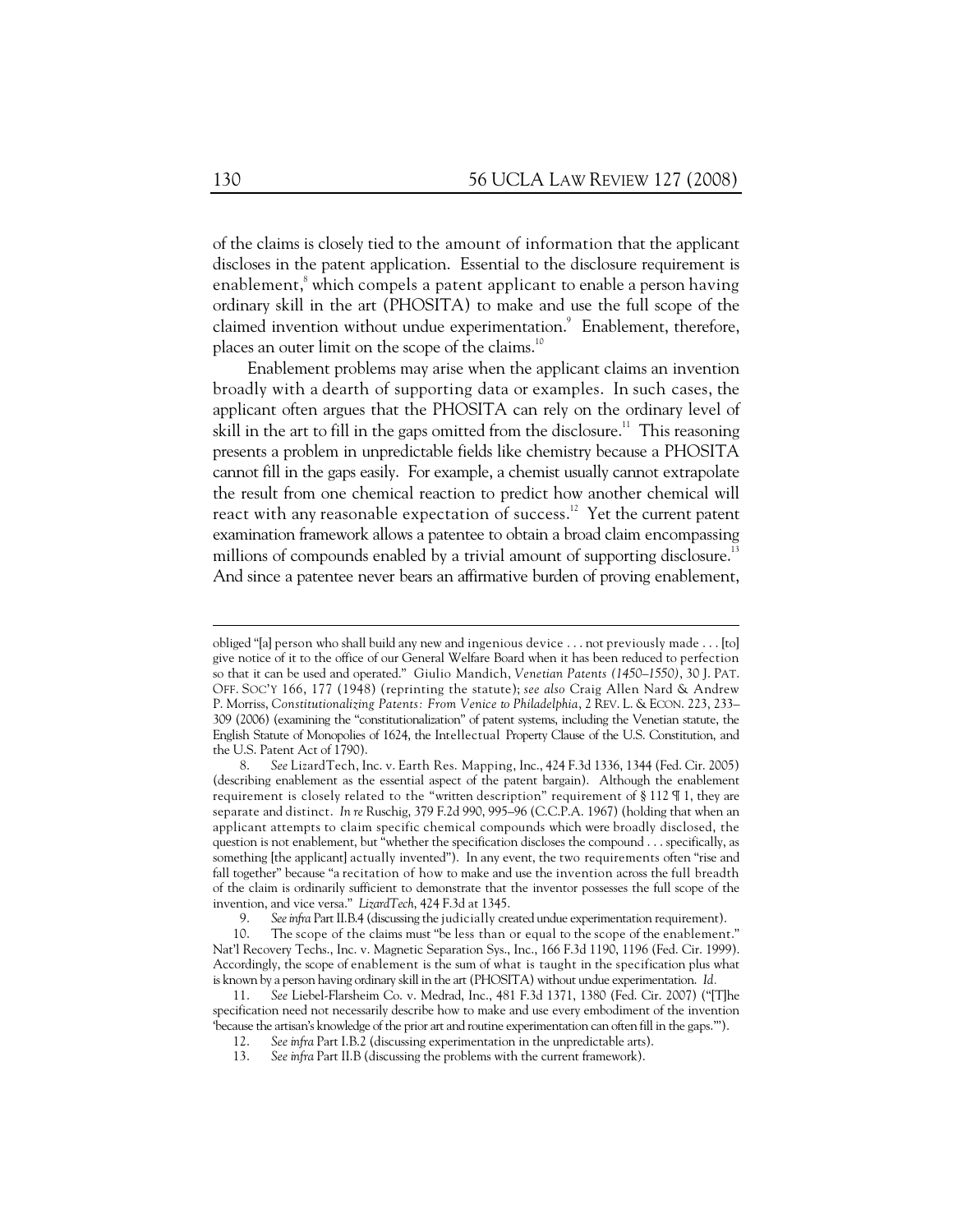$\ddot{\phantom{a}}$ 

neither in prosecution<sup>14</sup> nor in litigation,<sup>15</sup> he can sidestep the requirement. The problem here is that undue patent scope can have a chilling effect on other scientists who are trying to elucidate how to make and use the claimed invention while the inventor does not know how to do so.<sup>16</sup>

The issue I address in this Article, the inability of the patent laws to contend with enablement in the unpredictable arts, actually points to a broader disconnect between patent law and the experimental sciences. Unlike engineering and the applied technologies, unpredictable fields like chemistry do not lend themselves to speculation. Inventions in these fields often require confirmation through experiment, which means that a patent without working examples often becomes an invitation to experiment.

In an effort to bridge the disconnect between patent law and the experimental sciences, I propose a new approach to establishing the prima facie case of nonenablement for patent applications in the unpredictable arts. Part I begins by examining the PHOSITA's role in the enablement analysis. Here I also explain the distinction between the predictable and unpredictable arts. In Part II, I elucidate the problems with the current framework for the enablement inquiry, propose a new framework, and explain why it mitigates problems with the current framework.<sup>17</sup> Part III identifies potential concerns raised by the new framework and discusses how the proposal mitigates these concerns.

 <sup>14.</sup> During prosecution, the Examiner must prove nonenablement because the disclosure is presumed to be sufficient. *In re* Marzocchi, 439 F.2d 220, 224 (C.C.P.A. 1971).

 <sup>15.</sup> During litigation, the patent challenger must prove nonenablement by clear and convincing evidence. Morton Int'l v. Cardinal Chem. Co., 5 F.3d 1464, 1470 (Fed. Cir. 1993) ("The court correctly required [defendant] to prove by clear and convincing evidence facts establishing lack of enablement."); *see also* Hybritech Inc. v. Monoclonal Antibodies, Inc., 802 F.2d 1367, 1375 (Fed. Cir. 1986) ("[T]he presumption [of validity] remains intact and [the burden of proof remains] on the challenger throughout the litigation, and the clear and convincing standard does not change.").

 <sup>16.</sup> *See infra* Part II.B (exploring problems with the current framework).

 <sup>17.</sup> This Article is the first to propose a new approach to the burden of proof required to make and to sustain a rejection for nonenablement in unpredictable technologies during patent prosecution. One commentator has discussed the policies and statutory requirements of disclosure as well as the complications particular to the unpredictable arts. *See* Brian P. O'Shaughnessy, *The*  False Inventive Genus: Developing a New Approach for Analyzing the Sufficiency of Patent Disclosure *Within the Unpredictable Arts*, 7 FORDHAM INTELL. PROP. MEDIA & ENT. L.J. 147 (1996). Another commentator presents a pre-Federal Circuit doctrinal analysis of the sufficiency of disclosure challenges more generally, without emphasis on unpredictable technologies. *See* Edward C. Walterscheid, *Insufficient Disclosure Rejections (Part I)*, 62 J. PAT. OFF. SOC'Y 217 (1980) (discussing burdens of proof); Edward C. Walterscheid, *Insufficient Disclosure Rejections (Part V)*, 62 J. PAT. OFF. SOC'Y 387 (1980) (discussing enablement).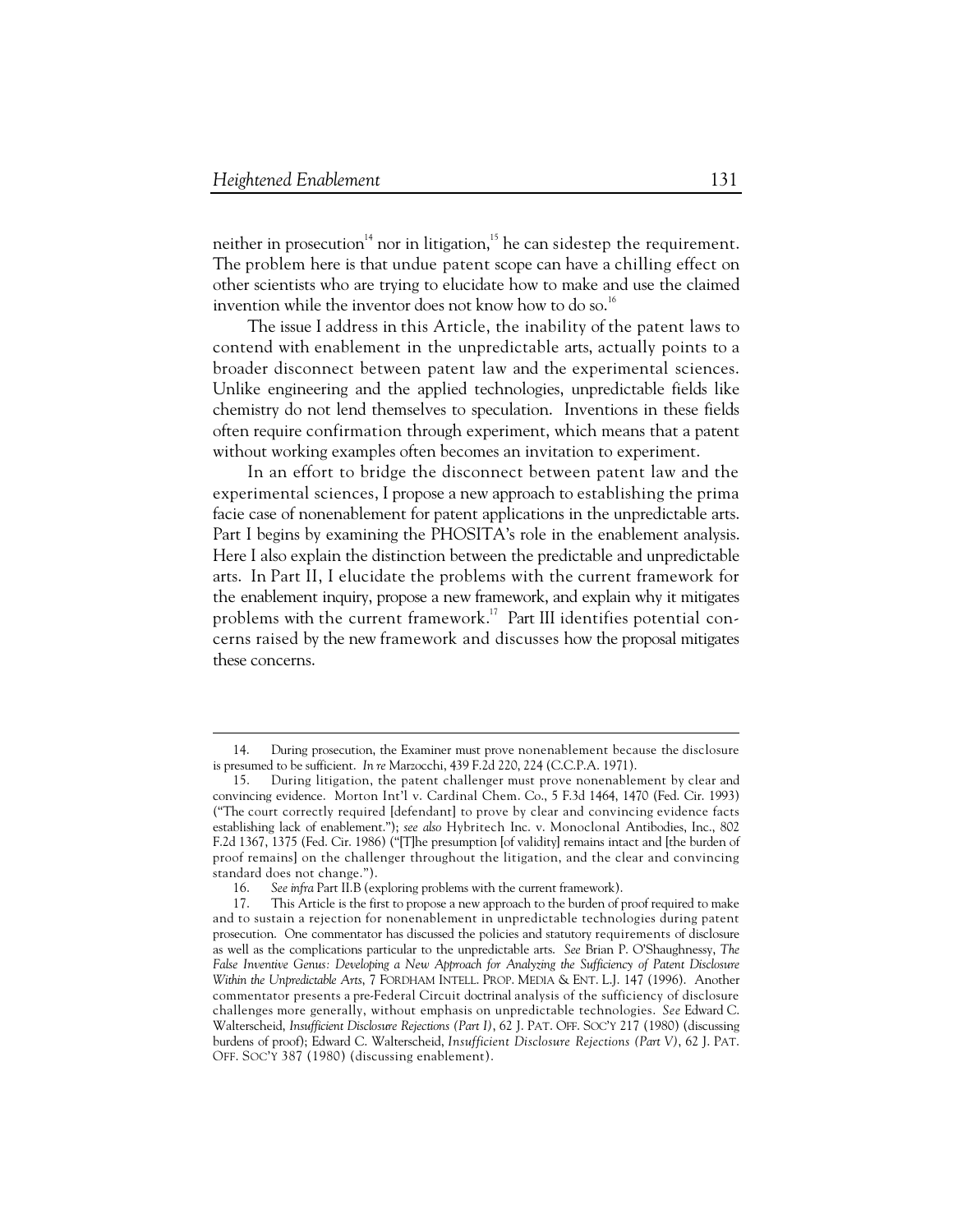# I. COMPARING THE ENABLEMENT INQUIRY IN THE PREDICTABLE AND THE UNPREDICTABLE ARTS

Although the patent statute does not distinguish between different fields of invention, $18$  technology matters in patent law, particularly in the enablement context. Indeed, the level of skill in the relevant art "is [the] prism or lens through which a judge, jury, or the Board [of Patent Appeals and Interferences]<sup>19</sup> views the prior art and the claimed invention.<sup>"20</sup> Further, the judiciary encourages applicants to omit from the written description<sup>21</sup> that which is well known in the art.<sup>22</sup> But deciding what the PHOSITA knows, and whether the PHOSITA can fill in gaps omitted from the written description, lies at the heart of the enablement inquiry.

A. The Enablement PHOSITA

#### 1. The Historical PHOSITA: An Unsophisticated "Plodder"

The PHOSITA is a hypothetical construct of patent law akin to the reasonably prudent person in torts.<sup>23</sup> Factors relevant to constructing

 <sup>18.</sup> The U.S. Patent Act is essentially technology-neutral on its face, although several commentators argue that it is technology-specific in application. *See* Dan L. Burk & Mark A. Lemley, *Policy Levers in Patent Law*, 89 VA. L. REV. 1575, 1654–55 (2003) (exploring the pros and cons of a technology-specific system); William A. Drennan, *The Patented Loophole: How Should Congress Respond to This Judicial Invention?*, 59 FLA. L. REV. 229, 323–28 (2007) (same). But Congress added a technologyspecific provision to the nonobviousness section of the statute in 1997. *See* 35 U.S.C. § 103(b) (2000) (addressing biotechnological processes). Interestingly, technological distinctions are prohibited by the Agreement on Trade-Related Aspects of Intellectual Property Rights (TRIPS), which states that patent rights shall be "enjoyable without discrimination as to . . . the field of technology." TRIPS art. 27(1), Apr. 15, 1994, Marrakesh Agreement Establishing the World Trade Organization, Annex 1C, Legal Instruments—Results of the Uruguay Round, 33 I.L.M. 81, 93–94 (1994).

 <sup>19.</sup> An applicant whose claims have been twice rejected by the Examiner may appeal to the Board of Patent Appeals and Interferences (Board). 35 U.S.C. § 134(a). The Board reviews adverse decisions of Examiners and determines priority of invention among contesting parties. *See* 35 U.S.C. § 6(b)*.* The Board can affirm a rejection or reverse and remand to the examining corps. 37 C.F.R. § 1.197 (2007) (promulgating Patent Office regulations pertaining to the Board). An applicant dissatisfied with a Board decision can appeal to the Federal Circuit. 35 U.S.C. § 141.

 <sup>20.</sup> Okajima v. Bourdeau, 261 F.3d 1350, 1355 (Fed. Cir. 2001).

 <sup>21.</sup> The written description is the part of the patent application (or issued patent) that completely describes the invention.

<sup>22</sup>*. See* Spectra-Physics, Inc. v. Coherent, Inc., 827 F.2d 1524, 1534 (Fed. Cir. 1987) ("A patent need not teach, and preferably omits, what is well known in the art."). "He may begin at the point where his invention begins, and describe what he has made that is new, and what it replaces of the old. That which is common and well known is as if it were written out in the patent and delineated in the drawings." Loom Co. v. Higgins, 105 U.S. 580, 586 (1881).

 <sup>23.</sup> *See* Panduit Corp. v. Dennison Mfg. Co., 810 F.2d 1561, 1566 (Fed. Cir. 1987) (explaining that a PHOSITA "is not unlike the 'reasonable man' and other ghosts in the law"). For an in-depth analysis of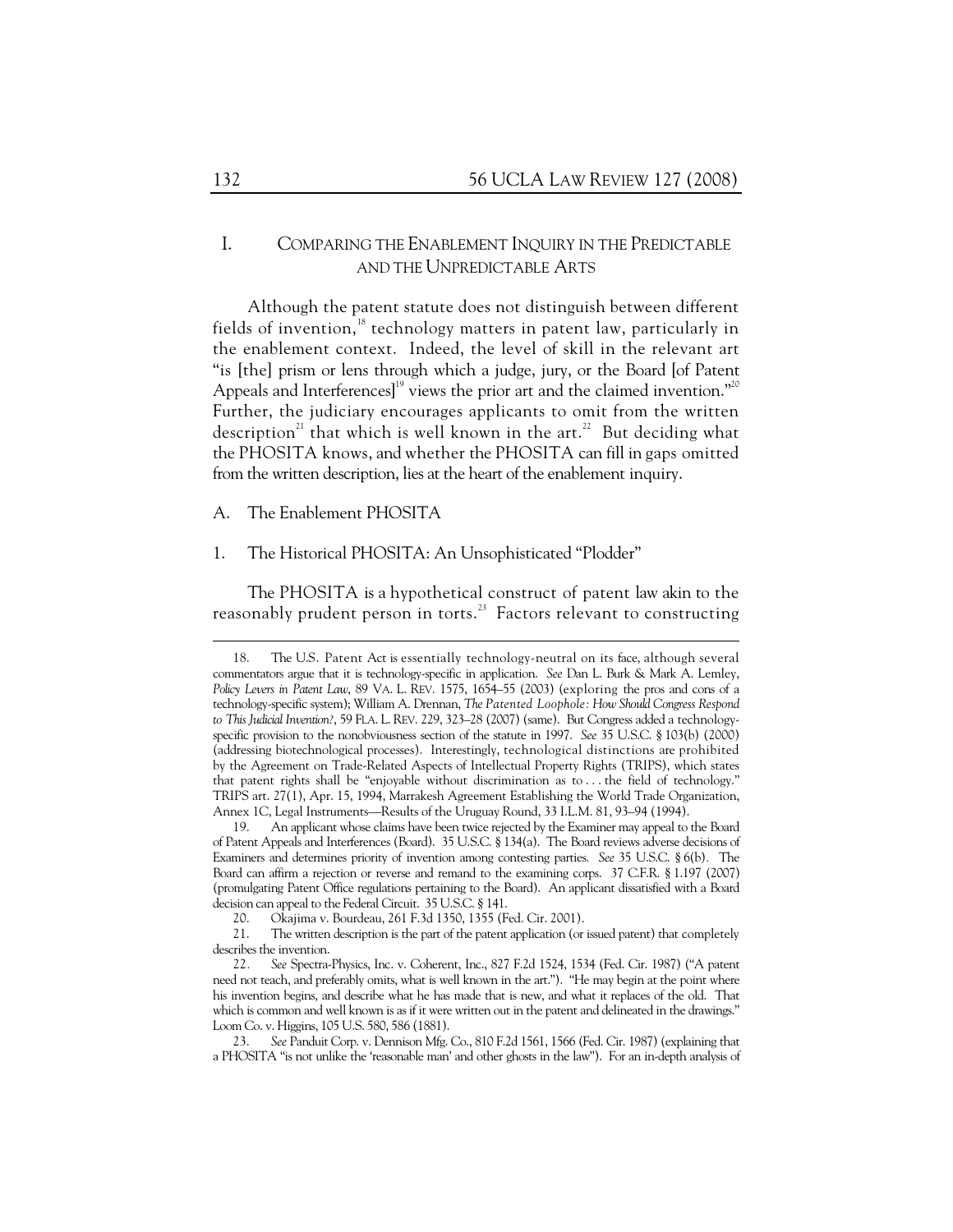$\ddot{\phantom{a}}$ 

the PHOSITA in a particular technical field include the sophistication of the technology and the educational level of active workers in the field.<sup>24</sup> Unlike inventors and patentees, whom the patent law presumes to have extraordinary skill,<sup>25</sup> the patent law views the PHOSITA as simply a user of the technology.

The enablement PHOSITA<sup>26</sup> has historically been viewed not an innovator, but rather a "plodder."<sup>27</sup> "If the enablement PHOSITA shows any problem-solving ability, it is in tapping the prior art to fill in gaps left by the inventor's disclosure."<sup>28</sup> But even under the plodder view, the educational background and experience imputed to a PHOSITA varies substantially within<sup>29</sup> and across<sup>30</sup> disciplines. Indeed, the PHOSITA's precise

Standard Oil Co. v. Am. Cyanamid Co., 774 F.2d 448, 454 (Fed. Cir. 1985); *see also* N. Am. Vaccine, Inc. v. Am. Cyanamid Co., 7 F.3d 1571, 1580 (Fed. Cir. 1993) (Rader, J., dissenting) (explaining that "inventors generally have extraordinary skill"); Dan L. Burk & Mark A. Lemley, *Is Patent Law Technology-Specific?*, 17 BERKELEY TECH. L.J. 1155, 1189 (2002) ("Unlike the inventor, who almost by definition is presumed to be one of extraordinary skill, the PHOSITA standard contemplates some median or common level of skill." (internal citation omitted)); Dan L. Burk, *Feminism and Dualism in Intellectual Property*, 15 AM. U. J. GENDER SOC. POL'Y & L. 183, 189–90 (2006) ("Far from being one of ordinary skill, the inventor is by definition one of extraordinary skill, so that once the mental work has been completed, all that remains to be done has been characterized as the work of the mere artisan—not the work of an inventor." (internal citation omitted)).

 26. There is also a nonobviousness PHOSITA. *See* 35 U.S.C. § 103(a) (2000). Unlike the enablement PHOSITA, the nonobviousness PHOSITA "is legally presumed to know all of the relevant prior art." *In re* Kleinman, 484 F.2d 1389, 1392 (C.C.P.A. 1973). For a discussion of other similarities and differences between the enablement PHOSITA and the nonobviousness PHOSITA, see Burk & Lemley, *supra* note 25, at 1185–1202, and Tresansky, *supra* note 23, at 52–54.

 27. *See Standard Oil*, 774 F.2d at 454 (noting that a PHOSITA "is not one who undertakes to innovate"); *Edited & Excerpted Transcript of the Symposium on Ideas Into Action: Implementing Reform of the Patent System*, 19 BERKELEY TECH. L.J. 1053, 1060 (2004) (presenting Rebecca Eisenberg's views of the "plodder presumption" in case law); Douglas Y'Barbo, *Is Extrinsic Evidence Ever Necessary to Resolve Claim Construction Disputes?*, 81 J. PAT. & TRADEMARK OFF. SOC'Y, 567, 605 (1999) ("[I]t is bedrock proposition of patent law that the PHOSITA is not an innovator (but an applicator).").

28. Burk & Lemley, *supra* note 25, at 1190.

 29. *Compare* Alza Corp. v. Mylan Labs., Inc., 464 F.3d 1286, 1293 (Fed. Cir. 2006) (affirming the district court's finding that a PHOSITA in pharmacology has either "an advanced degree in pharmacy, biology, chemistry or chemical engineering and at least two years of experience [with the subject] . . . or a bachelor's degree in one (or more) of those fields plus five years of experience with such technology"), *with* Richardson-Vicks Inc. v. Upjohn Co., 122 F.3d 1476, 1481 (Fed. Cir. 1997) (accepting the parties' contention that a PHOSITA formulating pharmaceutical compositions "is a person with an M.D. or Ph.D.").

the PHOSITA concept, see generally John O. Tresansky, *PHOSITA—The Ubiquitous and Enigmatic Person in Patent Law*, 73 J. PAT. &TRADEMARK OFF. SOC'Y 37 (1991); Joseph P. Meara, Comment, *Just Who Is the Person Having Ordinary Skill in the Art? Patent Law's Mysterious Personage*, 77 WASH.L.REV. 267 (2002).

 <sup>24.</sup> *See* Envtl. Designs, Ltd. v. Union Oil Co., 713 F.2d 693, 696–97 (Fed. Cir. 1983) (listing six factors relevant to a determination of ordinary skill which also include the educational level of the inventor, the types of problems encountered in the art, prior art solutions to those problems, and the rapidity with which innovations are made).

 <sup>25.</sup> Judge Giles S. Rich describes the difference between a PHOSITA and an inventor: Inventors, as a class . . . possess something . . . which sets them apart from the workers of *ordinary*

skill. . . . A person of ordinary skill in the art is also presumed to be one who thinks along the line of conventional wisdom in the art and is not one who undertakes to innovate . . . .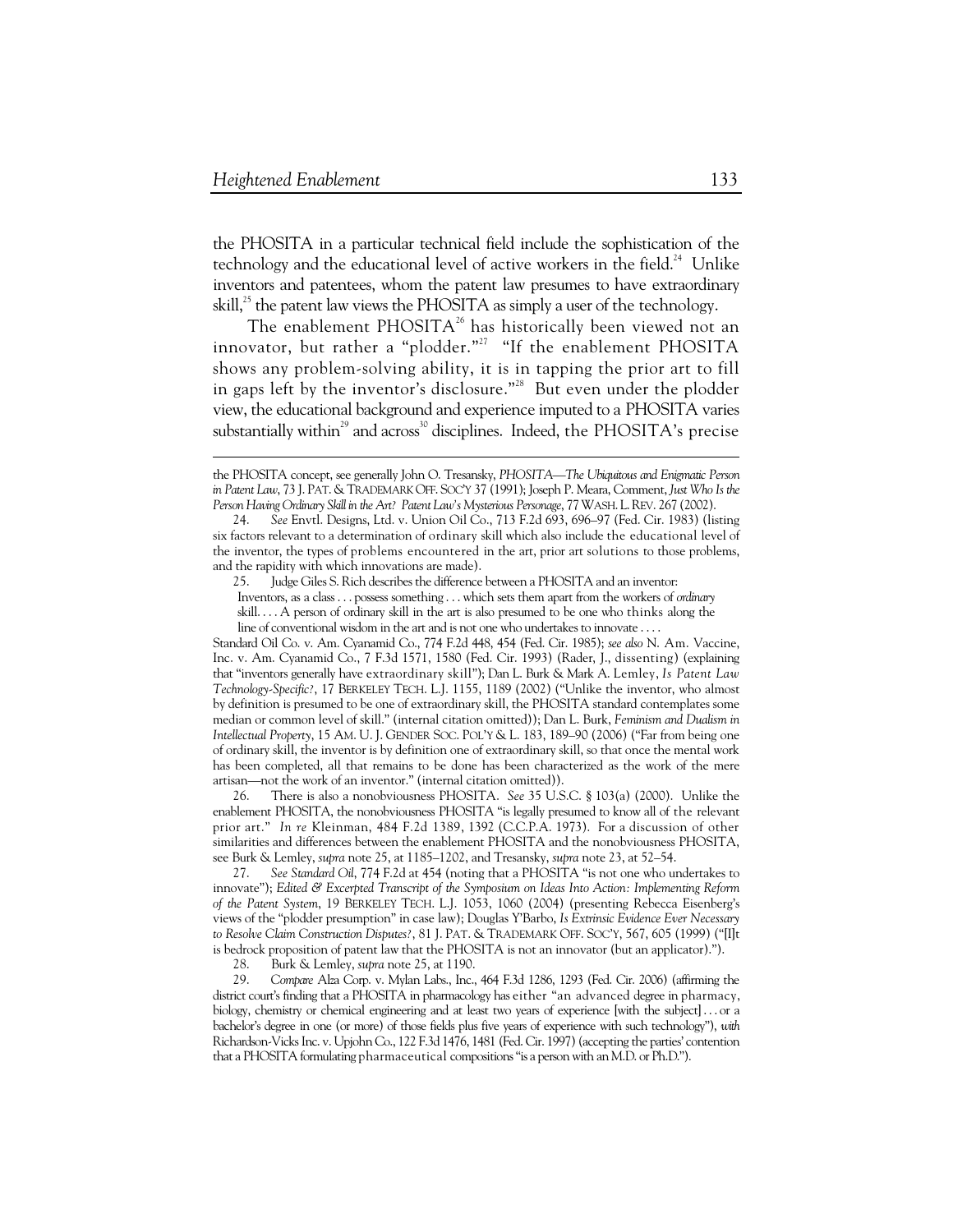identity is crucial to enablement because this legal concept is the prism through which one evaluates the adequacy of the disclosure. $31$ 

# 2. The PHOSITA After *KSR v. Teleflex*

As discussed above, the courts have viewed the enablement PHOSITA as an unimaginative and uncreative person. In the case of nonobviousness, on the other hand, the inquiry is traditionally what would lead a PHOSITA to combine teachings of the prior art in order to arrive at the claimed invention.<sup>32</sup> The U.S. Court of Appeals for the Federal Circuit (Federal Circuit) and its predecessor court<sup>33</sup> resolved the question with the "teaching, suggestion, or motivation" (TSM) test, which deemed a patent claim obvious if some motivation or suggestion to combine the prior art teachings could be found in the prior art, the nature of the problem, or the knowledge of the PHOSITA.<sup>34</sup>

However, a unanimous U.S. Supreme Court in *KSR Int'l Co. v. Teleflex Inc.* recently held that the Federal Circuit's rigid application of the TSM test is inconsistent with the "expansive and flexible" approach to the nonobviousness question set forth in prior precedent.<sup>35</sup> A critical flaw with

 33. The Federal Courts Improvement Act of 1982 abolished the U.S. Court of Customs and Patent Appeals (C.C.P.A.). *See* Pub. L. No. 97-164, 96 Stat. 25 (codified as amended in scattered sections of 28 U.S.C.). The successor court, the U.S. Court of Appeals for the Federal Circuit (Federal Circuit), adopted the C.C.P.A. decisional law as binding precedent. *See* South Corp. v. United States, 690 F.2d 1368, 1370 (Fed. Cir. 1982) (en banc) ("As a foundation for decision in this and subsequent cases in this court, we deem it fitting, necessary, and proper to adopt [the holdings of the C.C.P.A.] as precedent.").

 <sup>30.</sup> *See, e.g.*, Brown & Williamson Tobacco Corp. v. Philip Morris Inc., 229 F.3d 1120, 1125 (Fed. Cir. 2000) (affirming the district court's finding that a PHOSITA in cigarette design has "a bachelor's degree in either engineering, chemistry, physics, or chemical engineering, and would have had at least five years experience in the field of cigarette design"); Dow Chem. Co. v. Am. Cyanamid Co., 816 F.2d 617, 618 (Fed. Cir. 1987) (noting that a PHOSITA in industrial chemistry "would be a Ph.D. chemist with industrial experience").

 <sup>31.</sup> *See supra* text accompanying notes 19–20.

 <sup>32.</sup> *See* Takeda Chem. Indus., Ltd. v. Alphapharm Pty., Ltd., 492 F.3d 1350, 1356–57 (Fed. Cir. 2007) (recognizing that the U.S. Supreme Court in *KSR Int'l Co. v. Teleflex Inc.*, noted "the importance of identifying 'a reason that would have prompted a person of ordinary skill in the relevant field to combine the elements in the way the claimed new invention does' in an obviousness determination" (quoting KSR Int'l Co. v. Teleflex Inc., 127 S.Ct. 1727, 1731 (2007))).

 <sup>34.</sup> *See, e.g.*, *In re* Rouffet, 149 F.3d 1350, 1355–56 (Fed. Cir. 1998) (explaining the TSM test); *In re* Bergel, 292 F.2d 955, 956–57 (C.C.P.A. 1961) ("The mere fact that it is possible to find two isolated disclosures which might be combined in such a way to produce a new compound does not necessarily render such production obvious unless the art also contains something to suggest the desirability of the proposed combination.").

 <sup>35.</sup> *See* KSR Int'l Co. v. Teleflex Inc., 127 S. Ct. 1727, 1739 (2007). "We begin by rejecting the rigid approach of the Court of Appeals. Throughout this Court's engagement with the question of obviousness, our cases have set forth an expansive and flexible approach inconsistent with the way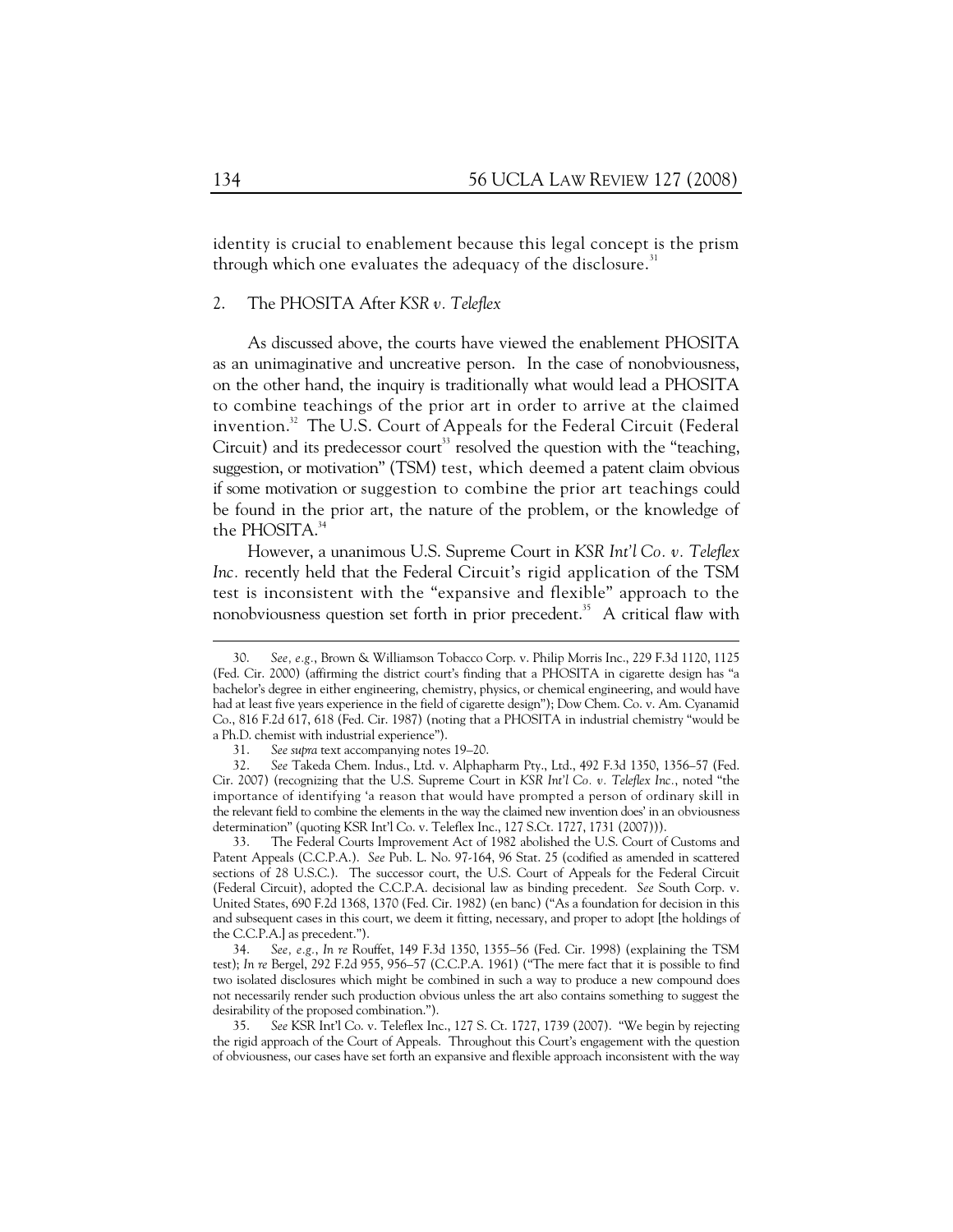the TSM test is the assumption that a PHOSITA lacks the creative ability to combine the teachings of the prior art:

[The Federal Circuit erred] in its assumption that a person of ordinary skill attempting to solve a problem will be led only to those elements of prior art designed to solve the same problem. . . . Common sense teaches, however, that familiar items may have obvious uses beyond their primary purposes, and in many cases a person of ordinary skill will be able to fit the teachings of multiple patents together like pieces of a puzzle . . . . *A person of ordinary skill is also a person of ordinary creativity, not an automaton*.

. . . When there is a design need or market pressure to solve a problem and there are a finite number of identified, predictable solutions, a person of ordinary skill has good reason to pursue the known options within his or her technical grasp.  $\ldots$ <sup>36</sup>

Thus, the post-KSR PHOSITA is not a plodder but a creative individual.<sup>37</sup>

If *KSR* also implicates the enablement PHOSITA's abilities, Examiners may have a harder time proving nonenablement. After all, an applicant could assert that the super-smart, post-*KSR* PHOSITA can readily fill in any gaps omitted from the disclosure. At least in the predictable arts,<sup>38</sup> it appears that the Federal Circuit will not embrace this view.<sup>39</sup> Nonetheless, the court's path in unpredictable fields remains uncertain.<sup>40</sup>

the Court of Appeals applied its TSM test here." *Id.* (citing Graham v. John Deere Co., 383 U.S. 1 (1966); Hotchkiss v. Greenwood, 52 U.S. 248 (1851)).

 <sup>36.</sup> *KSR*, 127 S. Ct. at 1742 (emphasis added).

 <sup>37.</sup> For additional perspectives on the post-*KSR* PHOSITA, see Joseph Scott Miller, *Remixing Obviousness*, 16 TEX. INTELL. PROP. L.J. 237 (2008).

 <sup>38.</sup> Predictable fields include applied technologies like electrical and mechanical engineering, and the unpredictable fields include the experimental sciences like chemistry and biotechnology. This classification presupposes that the electrical and mechanical arts lack unpredictable factors, and that the chemical arts lack predictability. Judge Giles S. Rich criticized this and advocated an alternative classification. *See In re* Bowen, 492 F.2d 859, 861–62 (C.C.P.A. 1974) (noting that "we do not think it hinges on whether the case is denominated 'chemical' or 'mechanical'").

 <sup>39.</sup> *See infra* notes 47–50 and accompanying text.

 <sup>40.</sup> Judge Moore's opinion in a recent nonprecedential opinion suggests that the court may adopt a "full scope" enablement framework in both predictable and unpredictable technologies. See *Pharmaceutical Res., Inc. v. Roxane Labs., Inc.*, 253 Fed. Appx. 26, 31 (Fed. Cir. 2007) (affirming the district court's grant of summary judgment that in the highly unpredictable field of making flocculated suspensions of megestrol acetate, three working examples did not provide an enabling disclosure commensurate in scope to cover a broad claim to "a surfactant," which was construed to cover any and all surfactants).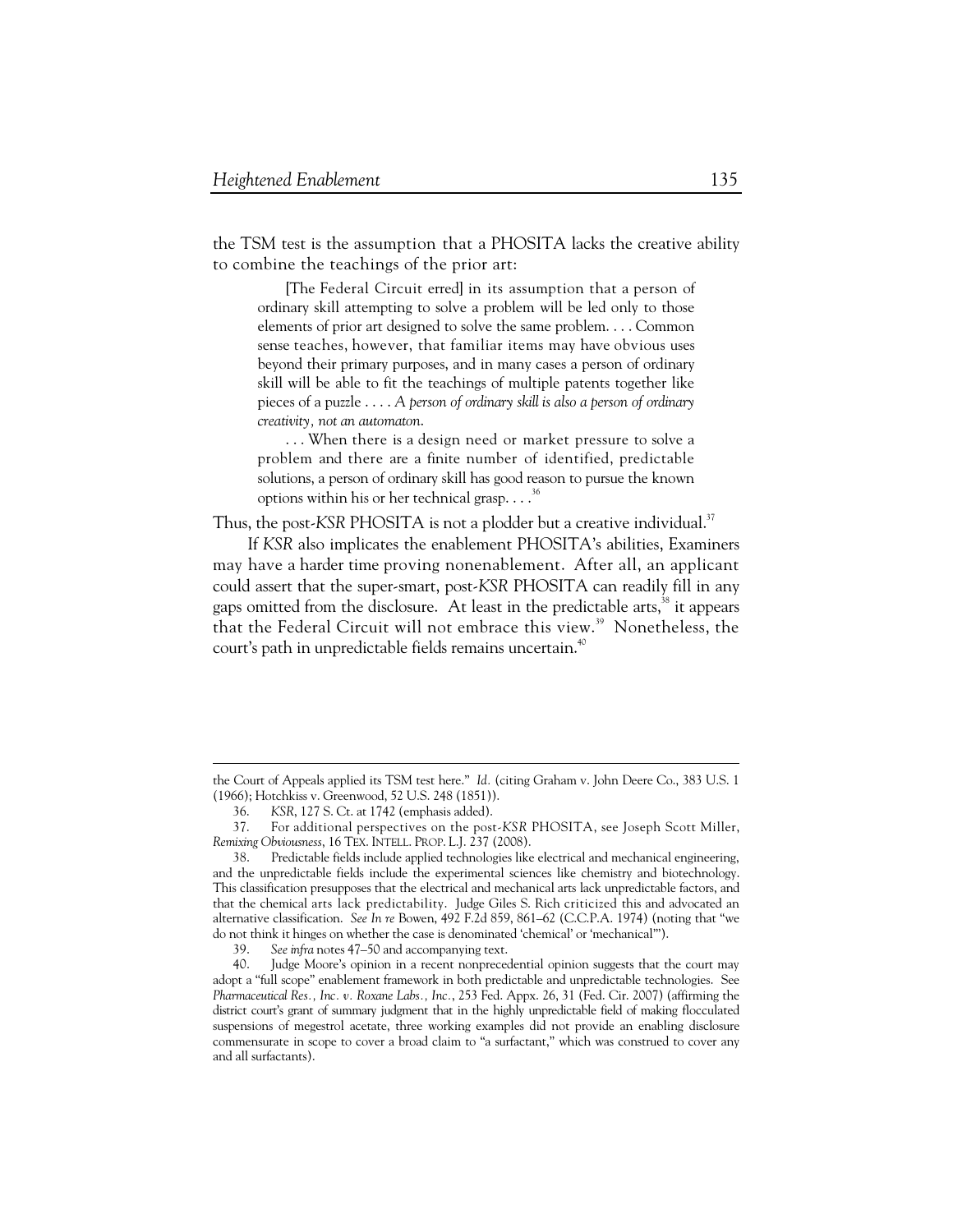## B. Distinguishing the Predictable and the Unpredictable Arts

# 1. The Predictable Arts

Historically, the judiciary has not required a specific and detailed teaching for inventions in applied technologies like electrical and mechanical engineering because they are rooted in well-defined, predictable factors.<sup>41</sup> In electrical engineering, for example, a PHOSITA can easily predict what will happen when circuits are combined.<sup>42</sup> Similarly, a PHOSITA in mechanical engineering can use thermodynamics to predict how much power a new engine will produce.43 A simple hypothetical example illustrates this point:

[A] specification for the invention of chopsticks would contain a description of two sticks of a given range of sizes, how sticks of appropriate dimensions could be made, and how the sticks would be positioned in the hand to be used for eating. Even if the claims were broad enough to include chopsticks with pointed and rounded tips, as well as other possible combinations of features, the above specification would be sufficiently enabling for the ordinary utensil manufacturer to produce the invention as claimed.<sup>44</sup>

Until recently, an applicant in the predictable arts rarely needed to show more than one embodiment to enable a broad claim.<sup>45</sup> The courts upheld the broad claim even if it read on other embodiments which were inadequately disclosed because applicants in predictable technologies, at least in the eyes of the court, could ordinarily rely on the knowledge of a PHOSITA to fill in gaps in the written description.<sup>46</sup>

 <sup>41.</sup> *See In re* Vaeck, 947 F.2d 488, 496 (Fed. Cir. 1991) (noting that the requisite level of disclosure for an invention involving predictable mechanical or electrical elements is less than that required for the unpredictable arts).

 <sup>42.</sup> *See, e.g.*, JOHN D. CUTNELL & KENNETH W. JOHNSON, PHYSICS 577–619 (6th ed. 2004) (explaining electrical circuits).

 <sup>43.</sup> *See id.* at 416–49 (explaining the laws of thermodynamics).

 <sup>44.</sup> Karen S. Canady, *The* Wright *Enabling Disclosure for Biotechnology Patents*, 69 WASH. L. REV. 455, 457 (1994).

 <sup>45.</sup> The patentee is "generally allowed [broad] claims, when the art permits, *which cover more than the specific embodiment shown*." *In re* Vickers, 141 F.2d 522, 525 (C.C.P.A. 1944) (emphasis added); *see also* Spectra-Physics, Inc. v. Coherent, Inc., 827 F.2d 1524, 1533 (Fed. Cir. 1987) (holding that a patent need only disclose a single embodiment to satisfy enablement).

 <sup>46.</sup> *In re* Cook, 439 F.2d 730, 735 (C.C.P.A. 1971) (explaining that patent claims can and do cover vast numbers of inoperative embodiments "so long as it would be obvious to one of ordinary skill in the relevant art how to include those factors in such manner as to make the embodiment operative rather than inoperative").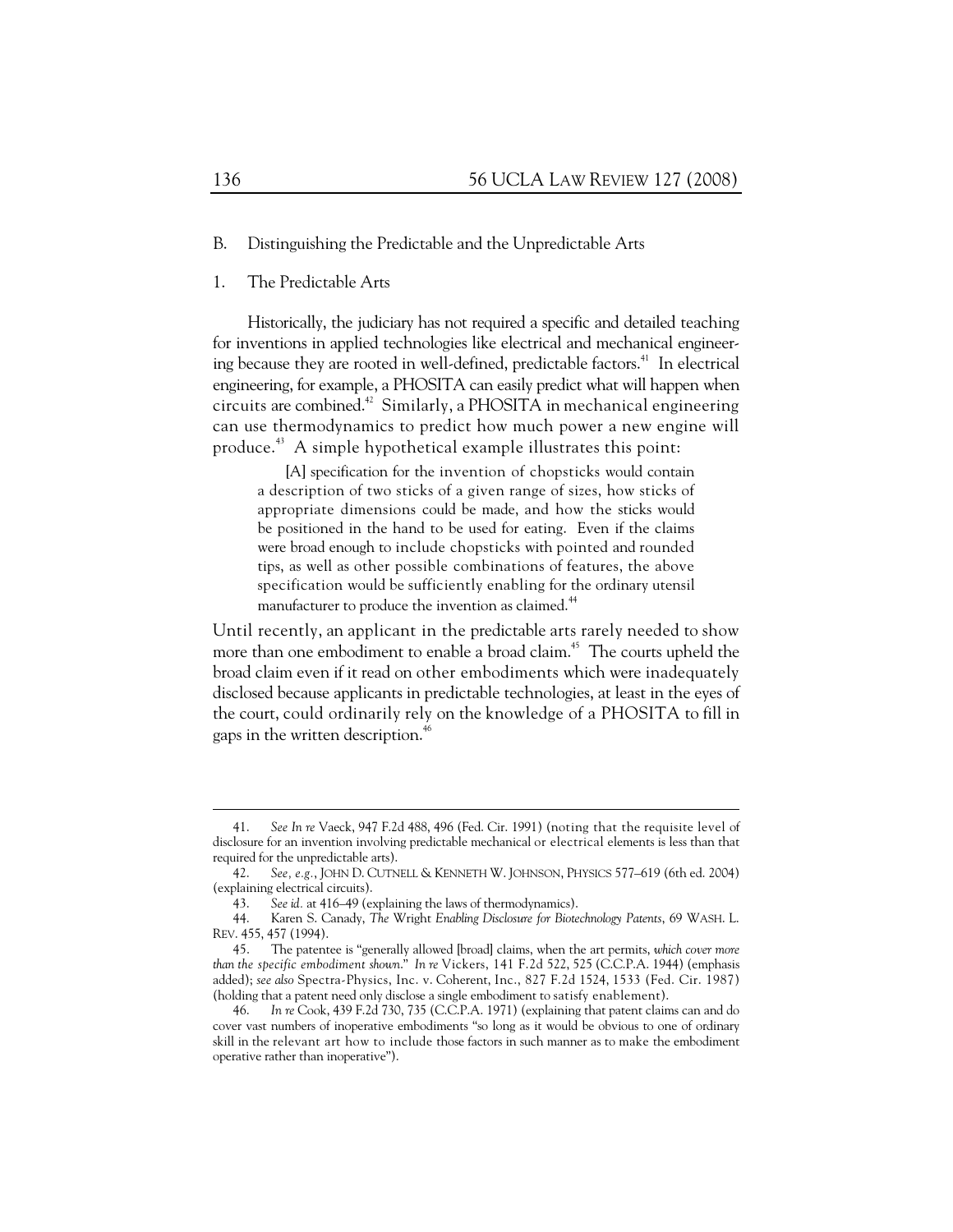Possibly as a result of *KSR*, however, the Federal Circuit has started to police enablement more carefully in the predictable arts.<sup>47</sup> For example, in Automotive Techs., Int'l v. BMW,<sup>48</sup> the court determined that a disclosure which enabled mechanical side-impact sensors was insufficient to support a broad claim encompassing both mechanical and electronic sensors because the two were "distinctively different."49 This reflects a recent interest in "full scope" enablement which has appeared in other recent predictable-art cases, suggesting a single embodiment is no longer sufficient to enable a PHOSITA in these fields.<sup>50</sup>

# 2. The Unpredictable Arts

In contrast to the applied sciences, the judiciary has required more detailed disclosure in chemistry and the experimental sciences.<sup>51</sup> This requirement exists because the field of organic chemistry, for example, "is essentially an experimental science [where] results are often uncertain, unpredictable, and unexpected."52 Indeed, a PHOSITA cannot predict if a reaction protocol which works for one compound will work for others.<sup>53</sup>

-

 51. The Federal Circuit has held that inventions in unpredictable technologies in early stages of development require "a specific and useful teaching." Genentech, Inc. v. Novo Nordisk A/S, 108 F.3d 1361, 1367–68 (Fed. Cir. 1997). This requirement exists because in these fields the PHOSITA often "has little or no knowledge independent from the patentee's instruction." Chiron Corp. v. Genentech, Inc., 363 F.3d 1247, 1254 (Fed. Cir. 2004).

 52. Schering Corp. v. Gilbert, 153 F.2d 428, 433 (2d Cir. 1946); *see also* Chiron Corp. v. Genentech, Inc., 363 F.3d 1247, 1254 (Fed. Cir. 2004) ("The law requires an enabling disclosure for nascent technology because a person of ordinary skill in the art has little or no knowledge independent from the patentee's instruction.").

 53. Attorney-scientist Karen Canady provides a hypothetical example from biotechnology: [A]n inventor develops a strategy for solving a class of problems, but has yet to demonstrate success in all applications within that class. Although the strategy may seem logical enough that one would expect it to succeed wherever applied, the unpredictability of biology raises doubts about this expectation. Difficulties arise because trial and error is normally required before a biologist can know which applications of a given strategy will succeed. Thus, it is difficult to distinguish between claimed inventions that solve an entire class of problems and those whose applicability is more limited.

 <sup>47.</sup> *See supra* note 40.

 <sup>48.</sup> Auto. Tech. Int'l, Inc. v. BMW, 501 F.3d 1274 (Fed. Cir. 2007).

Id. at 1283-85.

 <sup>50.</sup> *See, e.g.*, Sitrick v. DreamWorks, LLC, 516 F.3d 993, 1000–03 (Fed. Cir. 2008) (determining that a disclosure which enabled video games did not support a broad claim that covered movies as well as video games); Liebel-Flarsheim Co. v. Medrad, Inc., 481 F.3d 1371, 1379–80 (Fed. Cir. 2007) (determining that a disclosure which enabled an injector with a pressure jacket was insufficient to support a claim that covered injectors both with and without a pressure jacket). The Federal Circuit intimated its adoption of full scope enablement a few years before *KSR*. *See* AK Steel Corp. v. Sollac & Ugine, 344 F.3d 1234, 1244 (Fed. Cir. 2003) (explaining that a written description which only described a single embodiment of the invention, using aluminum with a certain percentage of silicon, failed to enable claims covering embodiments with other percentages of silicon).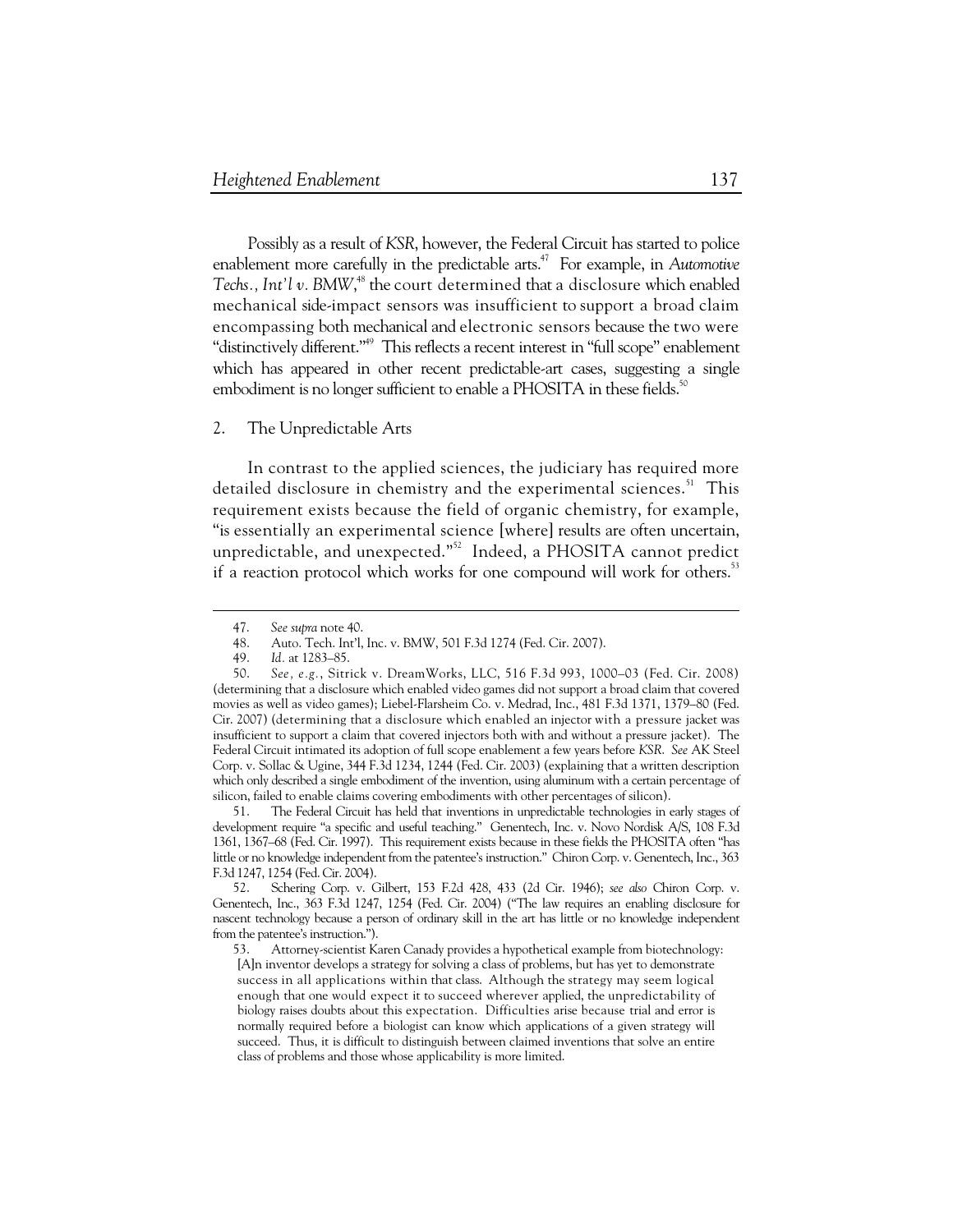Thus "the well-known unpredictability of chemical reactions [is] enough to create a reasonable doubt as to the accuracy of a particular broad statement put forward as enabling support for a claim."<sup>54</sup> There is a danger that embodiments not described either cannot be made or may require experimentation which is unduly extensive.<sup>55</sup>

The well-known case of *In re Fisher* illustrates this point.<sup>56</sup> The applicant in the case attempted to claim a hormone preparation which included all polypeptides having at least 24 amino acids of a specified sequence and purity.<sup>57</sup> The written description disclosed only a polypeptide with 39 amino acids and disclosed no products, inherently or expressly, containing other than 39 amino acids.<sup>58</sup> The C.C.P.A. affirmed the Board's conclusion that the written description did not enable a PHOSITA to make a hormone with other than 39 amino acids without undue experimentation:

[T]he scope of the claims must bear a reasonable correlation to the scope of enablement provided by the specification to persons of ordinary skill in the art. . . . In cases involving unpredictable factors, such as most chemical reactions and physiological activity, the scope of enablement obviously varies inversely with the degree of unpredictability of the factors involved.<sup>59</sup>

Nationwide Chem. Corp. v. Wright, 458 F. Supp. 828, 839 (M.D. Fla. 1976), *aff'd*, 584 F.2d 714 (5th Cir. 1978). Important considerations include "the type[s] of reactions, the state of the art, the representative nature of the examples, and the breadth of the claims." *In re* Rainer, 377 F.2d 1006, 1012 (C.C.P.A. 1967).

Canady, *supra* note 44, at 458. In the field of chemistry, a PHOSITA cannot even predict if a reaction protocol which works for one species will work for that same species on a larger scale. Laboratory chemists know that some reactions just do not scale up well, for reasons that are unknown.

 <sup>54.</sup> *In re* Marzocchi, 439 F.2d 220, 223 (C.C.P.A. 1971). An alternative test for enablement is to determine if a skilled scientist would have believed that the inventor's success with the described embodiment(s) "could be extrapolated with a reasonable expectation for success" to other embodiments encompassed by the broad claims. *In re* Wright, 999 F.2d 1557, 1564 (Fed. Cir. 1993). One jurist explained the reasonableness in detail:

<sup>[</sup>W]ith respect to generic claims to chemical and biological inventions, the scope of the claims is limited to what those skilled in the art could reasonably predict from the inventor's disclosure. This precept recognizes that one skilled in these chemical and biological arts cannot always reasonably predict how different chemical compounds and elements might behave under varying circumstances. Thus, in so-called "chemical" patent law practice, the claims of a patent are limited by the scope of what the disclosure reasonably teaches to one skilled in the art.

 <sup>55.</sup> *See* PPG Indus., Inc. v. Guardian Indus. Corp., 75 F.3d 1558, 1564 (Fed. Cir. 1996) (explaining that "[e]nablement is lacking . . . because the undescribed embodiments cannot be made, based on the disclosure . . . without undue experimentation"); *In re* Prutton, 200 F.2d 706 (C.C.P.A. 1952) (holding that claims to a class of chemical compounds which were sufficiently broad to involve some speculation lack enablement notwithstanding the presence of the operative specific examples within the class).

 <sup>56.</sup> *In re* Fisher, 427 F.2d 833 (C.C.P.A. 1970).

 <sup>57.</sup> *See id.* at 835.

 <sup>58.</sup> *Id.* at 836.

 <sup>59.</sup> *Id.* at 839.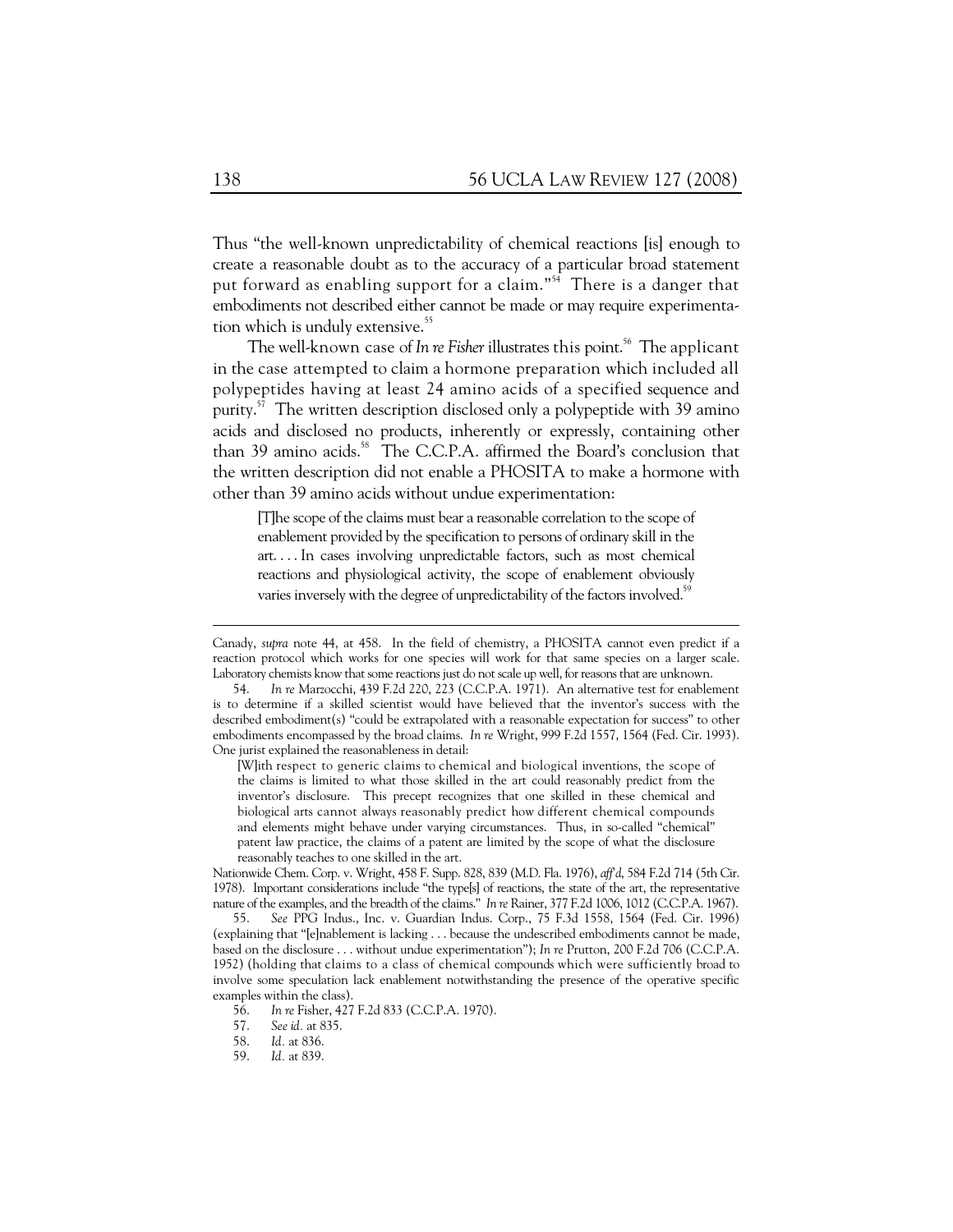To hold otherwise would allow a patentee with nonenabled claims to dominate the future patentable inventions of others. $60$  But even though the judiciary recognizes the unique challenges that inventions in the unpredictable arts bring to the patent system, it has struggled to adapt the old doctrinal framework of the patent laws to meet these challenges.

# II. RETHINKING THE PRIMA FACIE CASE OF NONENABLEMENT

# A. The Current Framework

-

As an initial matter, a patent application is presumed to be enabled when it is filed. $61$  The burden of proof is on the PTO to show unpatentability, not on the applicant to establish patentability, and "it remains on the PTO even if the [Examiner] has made a prima facie case" of unpatentability. $62$ 

 <sup>60.</sup> *See id.* Similarly, *In re Wright*, 999 F.2d 1557, 1564 (Fed. Cir. 1993), illustrates the potential impact of an insufficiently supported claim on science and medicine. The written description included a single working example that taught the production of a vaccine-conferring immunity in chickens against a RNA tumor virus. However, the applicant attempted to claim "*any and all* live, non-pathogenic vaccines, and processes for making such vaccines, which elicit immunoprotective activity in *any* animal for toward *any* RNA virus." *Id.* at 1562. The court determined that the appealed claims would have provided broad patent rights for vaccines directed toward AIDS and leukemia. In affirming the Board's rejection, Judge Giles S. Rich noted that the disclosure of a single working example should be viewed as an invitation to experiment to determine whether the applicant's teaching could be extrapolated to other RNA viruses. *Id.* at 1560–62; *cf. In re* Gardner, 427 F.2d 786, 789 (C.C.P.A. 1970) (determining that the applicant's disclosure, which lacked a single specific example or embodiment, fell into the category of "an invitation to experiment" in order to determine how to make the alleged invention).

 <sup>61.</sup> *See In re* Marzocchi, 439 F.2d 220, 223 (C.C.P.A. 1971) (explaining that the PTO must accept the applicant's disclosure "as in compliance with the enabling requirement of [§ 112 ¶ 1] *unless* there is reason to doubt the objective truth of the statements contained therein that must be relied on for enabling support"); *In re* Brana, 51 F.3d 1560, 1566 (Fed. Cir. 1995) ("Accordingly, applicants should not have been required to substantiate their presumptively correct disclosure to avoid a rejection under the first paragraph of § 112."). Judge S. Jay Plager suggests that the presumption of enablement emanates from the judiciary's liberal interpretation of the patent statute:

Logic would dictate that when an applicant seeks a grant of property from the government the applicant bears the burden of establishing entitlement to that grant. That, however, is not the rule in patent law; the rule is that the burden of persuasion is on the PTO to show why the applicant is not entitled to a patent . . . .

Perhaps the explanation lies in the way that the statute is written: "A person shall be entitled to a patent unless—." 35 U.S.C.  $\frac{6}{5}$  102 (1988). Whether a different rule would prevail if the statute said, "To be entitled to a patent, an applicant shall establish . . . " is a question that purists can debate. Whatever the case, the rule is now well established.

*In re* Epstein, 32 F.3d 1559, 1570 (Fed. Cir. 1994) (Plager, J., concurring).

 <sup>62.</sup> Paul R. Michel, *The Challenge Ahead: Increasing Predictability in Federal Circuit Jurisprudence for the New Century*, 43 AM. U. L. REV. 1231, 1249 (1994) (citing *In re* Rijckaert, 9 F.3d 1531, 1532 (Fed. Cir. 1993) (explaining that an Examiner must affirmatively prove unpatentability); *In re* Oetiker, 977 F.2d 1443, 1445 (Fed. Cir. 1992) (same)). Therefore, "[i]f the claimed invention is patentable, the applicant is entitled to a patent (because the statute says so)—not eventually, but as soon as patentability can be determined." *Id.*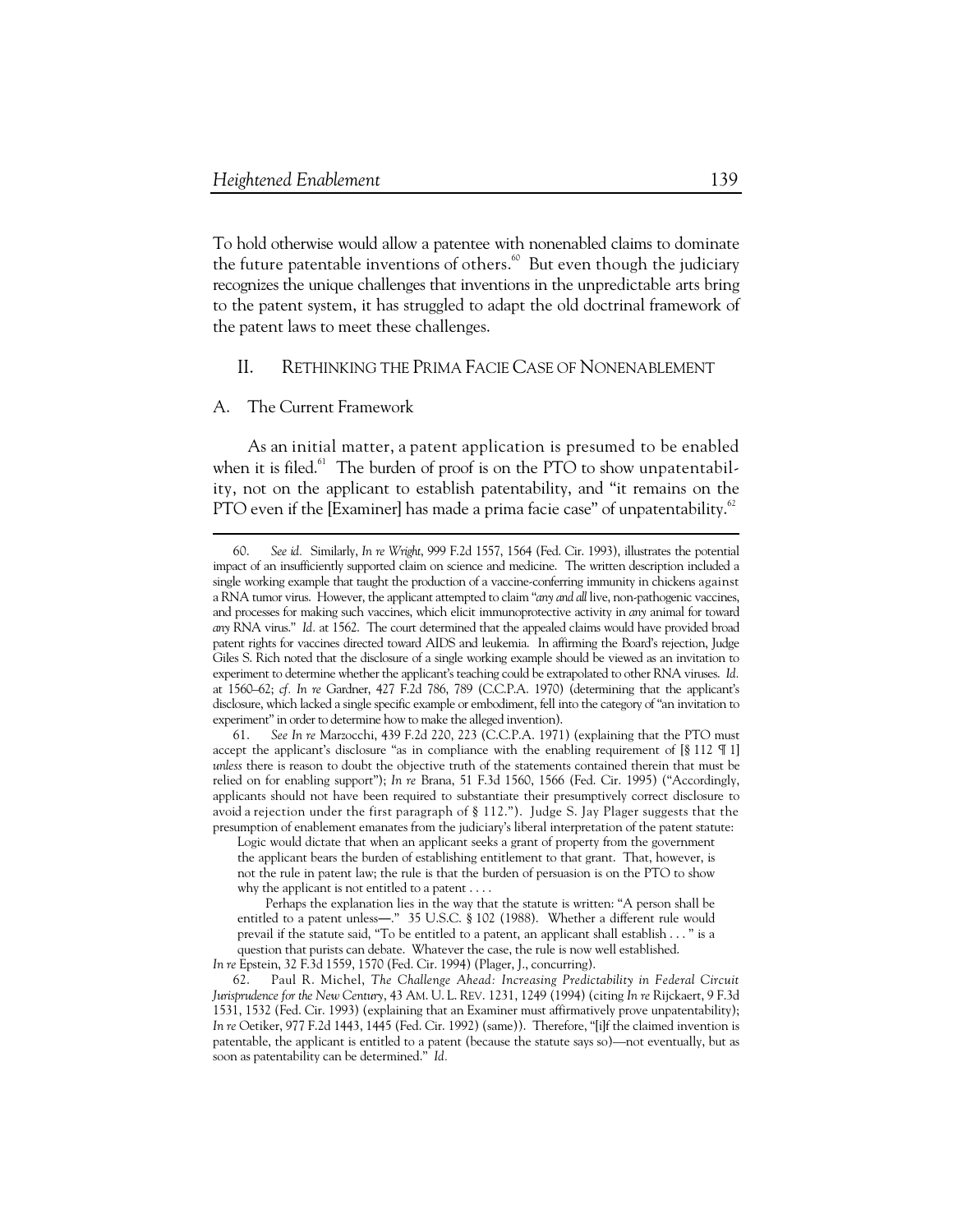If the Examiner suspects that one or more claims lack enablement, he or she must first construe the claims to determine their scope.<sup>63</sup> Claim construction includes defining terms that are ambiguous or are not well known in the art, while simultaneously giving the claims the broadest reasonable interpretation consistent with the written description. $64$  In the rejection, the Examiner must explicitly set forth the meaning of the terms and the scope of the claim.<sup>65</sup> Further, the Examiner must establish that the rejection is proper by a preponderance of the evidence.<sup>66</sup>

To establish a prima facie case of nonenablement, the Examiner "bears an initial burden of setting forth a reasonable explanation as to why [he or she] believes that the scope of protection [sought in] that claim is not adequately enabled by the description of the invention provided in the" written description. $67$  The Examiner must "explain why [he or she] doubts the truth or accuracy of any statement" and "back up [these assertions] with acceptable evidence or reasoning which is inconsistent with the contested

 <sup>63.</sup> *See, e.g.*, U.S. PATENT & TRADEMARK OFFICE, MANUAL OF PATENT EXAMINING PROCEDURE, § 2164.04 (8th ed. 6th rev. 2007) [hereinafter MPEP] (instructing Examiners to construe claims before analyzing enablement); *see also In re* Volk, 634 F.2d 607, 610 (C.C.P.A. 1980) ("Though an applicant has a right to claim what 'he' regards as his invention under 35 U.S.C. § 112, it is a function of the examiner to construe the claims presented.").

 <sup>64.</sup> *See supra* note 4 and accompanying text.

 <sup>65.</sup> MPEP, *supra* note 63, § 2164.04.

 <sup>66.</sup> *In re* Caveney, 761 F.2d 671, 674 (Fed. Cir. 1985) (explaining that patent applications are not entitled to the procedural advantages of the 35 U.S.C. § 282 statutory presumption of validity, which means that the standard of proof required to reject a patent claim is lower than that required to invalidate a patent).

 <sup>67.</sup> *In re* Wright, 999 F.2d 1557, 1561–62 (Fed. Cir. 1993); *see also In re* Armbruster, 512 F.2d 676, 677 (C.C.P.A. 1975). Judge Pauline Newman describes the burden shifting that takes place in patent prosecution:

The *prima facie* case is a procedural tool of patent examination, allocating the burdens of going forward as between examiner and applicant. The term "*prima facie* case" refers only to the initial examination step . . . . [T]he examiner bears the initial burden, on review of the prior art or on any other ground, of presenting a *prima facie* case of unpatentability. If that burden is met, the burden of coming forward with evidence or argument shifts to the applicant.

After evidence or argument is submitted by the applicant in response, patentability is determined on the totality of the record, by a preponderance of evidence with due consideration to persuasiveness of argument.

If examination at the initial stage does not produce a *prima facie* case of unpatentability, then without more the applicant is entitled to grant of the patent.

In reviewing the examiner's decision on appeal, the Board must necessarily weigh all of the evidence and argument. An observation by the Board that the examiner made a *prima facie* case is not improper, as long as the ultimate determination of patentability is made on the entire record.

*In re* Oetiker, 977 F.2d 1443, 1445 (Fed. Cir. 1992) (citations omitted).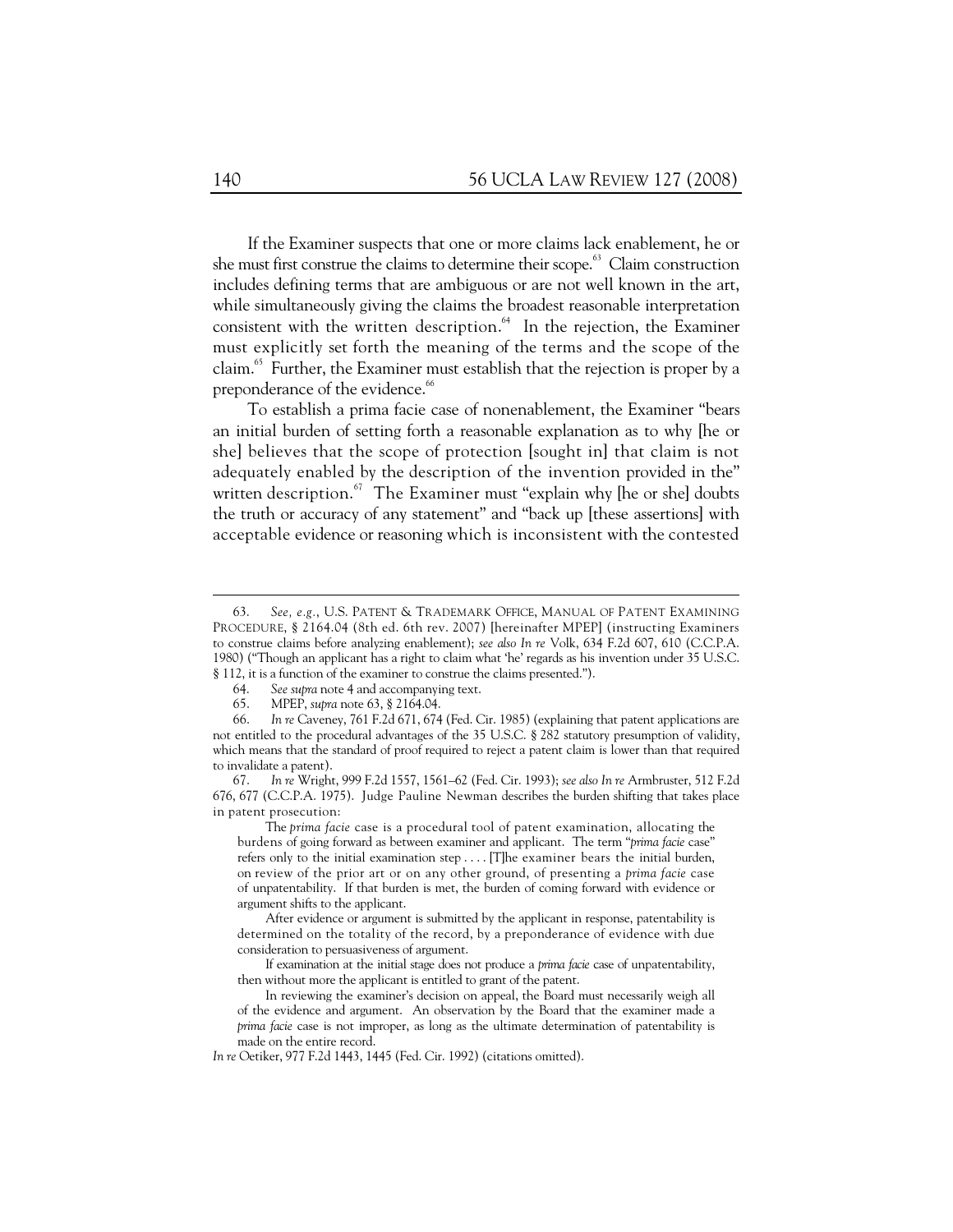-

statement."68 The Examiner bears this burden "even when there is *no evidence* in the record of operability<sup>69</sup> without undue experimentation. $10^{\circ}$ <sup>70</sup>

The Examiner must write the rejection to point out specifically how the written description fails to teach a PHOSITA how to make and use the claimed invention without undue experimentation, $^{71}$  or how the enablement provided is not commensurate in scope with the protection sought by the claims.<sup>72</sup> The Examiner must support rejections with references.<sup> $3\text{ }$ </sup> In certain cases the Examiner can even use a post-filing date reference as evidence of nonenablement. For example, the Examiner can use a post-filing date reference as evidence to support his contention that a PHOSITA could not possibly practice the disclosed invention until months

 70. MPEP, *supra* note 63, § 2164.04 (emphasis added) (citing *In re* Brana, 51 F.3d at 1566) (explaining burden shifting in the utility context, which mirrors the enablement analysis). These cases make clear that neither the unpredictable nature of the art nor the possibility that the claims read on a substantial number of inoperative embodiments lowers the Examiner's initial burden:

In the field of chemistry generally, there may be times when the well-known unpredictability of chemical reactions will alone be enough to create a reasonable doubt as to the accuracy of a particular broad statement put forward as enabling support for a claim. This will especially be the case where the statement is, on its face, contrary to generally accepted scientific principles. Most often, additional factors, such as the teachings in pertinent references, will be available to substantiate any doubts . . . . [In any case,] it is incumbent upon the Patent Office, whenever a rejection on this basis is made, to explain *why* it doubts the truth or accuracy of any statement [with evidence or reasoning]. Otherwise, there would be no need for the applicant to go to the trouble and expense of supporting his presumptively accurate disclosure.

*Marzocchi*, 439 F.2d at 223–24 (citations omitted).

 71. *See In re* Vaeck, 947 F.2d 488, 495 (Fed. Cir. 1991) ("Although the statute does not say so, enablement requires that the specification teach those in the art to make and use the invention without 'undue experimentation'." (quoting *In re* Wands, 858 F.2d 731, 737 (Fed. Cir. 1988))); *see also infra* Part II.B.4 (discussing the judicially created undue experimentation requirement).

 72. *In re* Moore, 439 F.2d 1232, 1236 (C.C.P.A. 1971) ("The relevant inquiry may be summed up as being whether the scope of enablement provided to one of ordinary skill in the art by the disclosure is such as to be commensurate with the scope of protection sought by the claims.").

 73. *Marzocchi*, 439 F.2d at 224; *see also In re* Brebner, 455 F.2d 1402, 1405 (C.C.P.A. 1972) (holding that the PTO must provide a factual basis for a lack of enablement rejection, rather than conclusory statements as to the level of ordinary skill in the art).

 <sup>68.</sup> *In re Marzocchi*, 439 F.2d 220, 224 (C.C.P.A. 1971); *see also In re* Epstein, 32 F.3d 1559, 1570 (Fed. Cir. 1994) (Plager, J., concurring) ("One function of the PTO's prima facie case practice is to force the PTO examiners to set forth specific objections, which can be met by the applicant, and not just to make a general rejection.").

 <sup>69.</sup> The utility requirement of 35 U.S.C. § 101 mandates that any patentable invention be useful and, accordingly, the subject matter of the claim must be "operable." *See* Raytheon Co. v. Roper Corp., 724 F.2d 951, 956 (Fed. Cir. 1983) (explaining that a claim is inoperative when it requires an unattainable result). Lack of utility or operability and lack of enablement are closely-related grounds of unpatentability. *See* Process Control Corp. v. HydReclaim Corp., 190 F.3d 1350, 1358–59 (Fed. Cir. 1999) (providing illustrations). Nonetheless, an applicant's assertion of operability creates a presumption that is sufficient to satisfy the statutory requirement. *In re* Langer, 503 F.2d 1380, 1391 (C.C.P.A. 1974); *accord In re* Brana, 51 F.3d 1560, 1566 (Fed. Cir. 1995).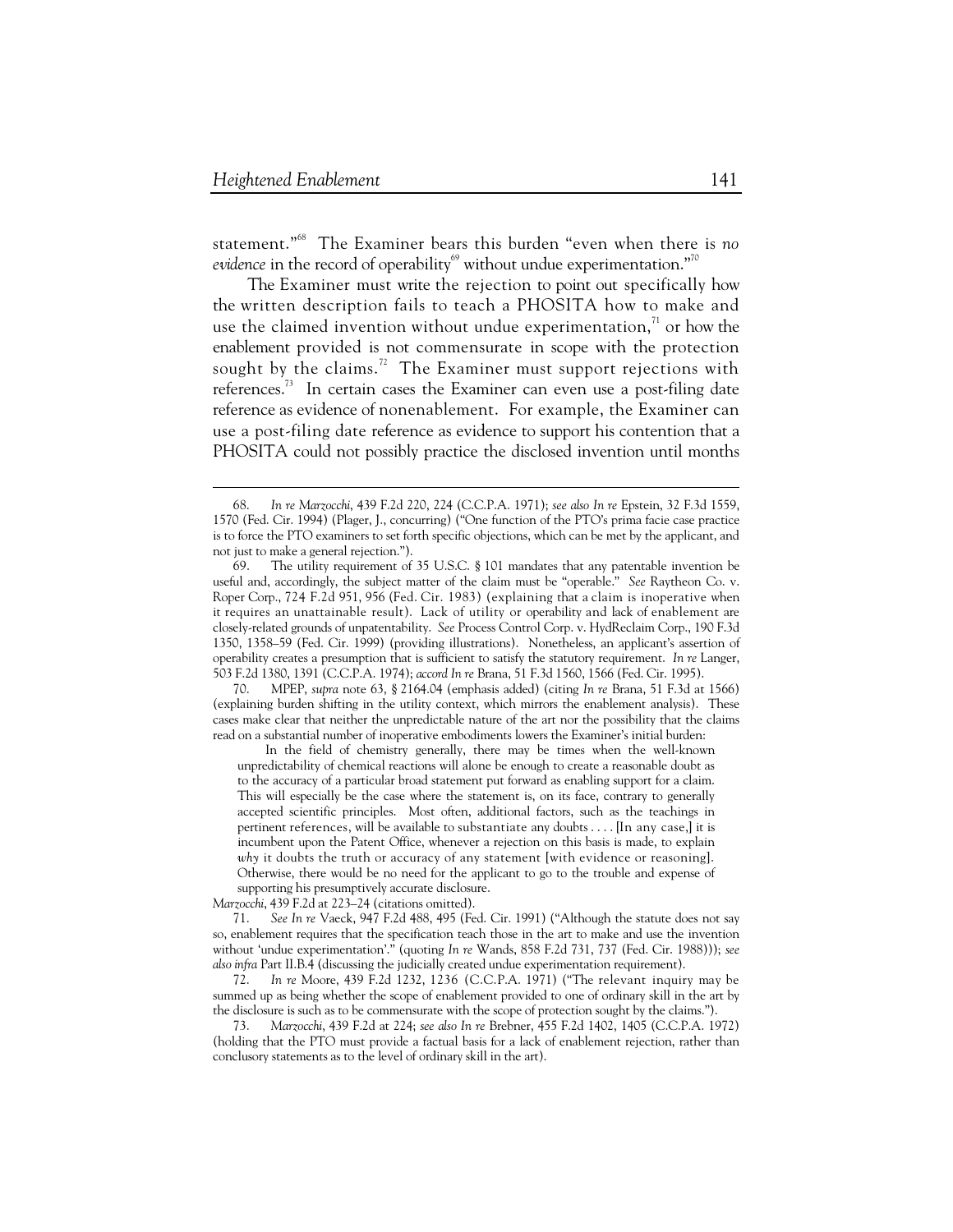or years after the filing date.<sup>74</sup> However, in the case of an application which claims priority to an earlier-filed application, the Examiner cannot use a reference to show lack of enablement based on later developments in the art.<sup>75</sup>

Next, after the Examiner establishes a prima facie case of nonenablement, the burden shifts to the applicant to rebut the prima facie case with "persuasive arguments, supported by suitable [evidence] where necessary, that one skilled in the art would be able to make and use the claimed invention using the application as a guide."<sup>76</sup> As previously noted, the claims must be enabling as of the filing date of the application,<sup> $\eta$ </sup> which means that the applicant cannot supplement an insufficient disclosure.78 However, the applicant can supply post-filing date references as evidence of the level of predictability in the art as of the filing date. $\theta$ 

Finally, the Examiner "must then weigh all the evidence before [him], including the specification and any new evidence supplied by [the] applicant with the evidence and/or sound scientific reasoning previously presented in the initial rejection and decide whether the claimed invention is enabled. $"^{\infty}$ Examiners must make the determination on the weight of all the evidence and not on personal opinion.<sup>81</sup> An applicant who has been twice rejected can appeal.<sup>82</sup>

 <sup>74.</sup> MPEP, *supra* note 63, § 2164.05(a); *In re* Wright, 999 F.2d 1557, 1562 (Fed. Cir. 1993) (affirming the Board's decision that an article published five years after the effective filing date established that the art was sufficiently unpredictable that a PHOSITA would not believe that the applicant's success with one embodiment could be extrapolated to others).

 <sup>75.</sup> *See In re* Hogan, 559 F.2d 595, 605 (C.C.P.A. 1977) (explaining that since the applicant's effective filing date establishes enablement, references supplied to demonstrate later changes in the state of the art are impermissible).

 <sup>76.</sup> MPEP, *supra* note 63, § 2164.05 (citation omitted); *see also Marzocchi*, 439 F.2d at 223.

 <sup>77.</sup> *See In re* Glass, 492 F.2d 1228, 1232 (C.C.P.A. 1974) (holding that sufficiency is judged as of an application's filing date); *see also* Enzo Biochem, Inc. v. Calgene, Inc., 188 F.3d 1362, 1371–72 (Fed. Cir. 1999) (explaining that in both patent prosecution and litigation the enablement determination "is made *retrospectively*, *i.e.*, by looking back to the filing date of the patent application and determining whether undue experimentation *would have been* required to make and use the claimed invention at that time").

 <sup>78.</sup> *Glass*, 492 F.2d at 1232 (explaining that an applicant cannot supplement an application with later publications that add to the knowledge of the art so that the disclosure, supplemented by such publications, would suffice to enable the practice of the invention).

 <sup>79.</sup> *See Hogan*, 559 F.2d at 605 ("This court has approved use of later publications as evidence of the state of art existing *on the filing date* of an application." (citation omitted)); *Enzo*, 188 F.3d at 1374 n.10 ("In view of the rapid advances in science, we recognize that what may be unpredictable at one point in time may become predictable at a later time." (citation omitted)).

 <sup>80.</sup> MPEP, *supra* note 63, § 2164.05.

 <sup>81.</sup> *Id.*

 <sup>82.</sup> *See supra* note 19 (explaining appeal procedures).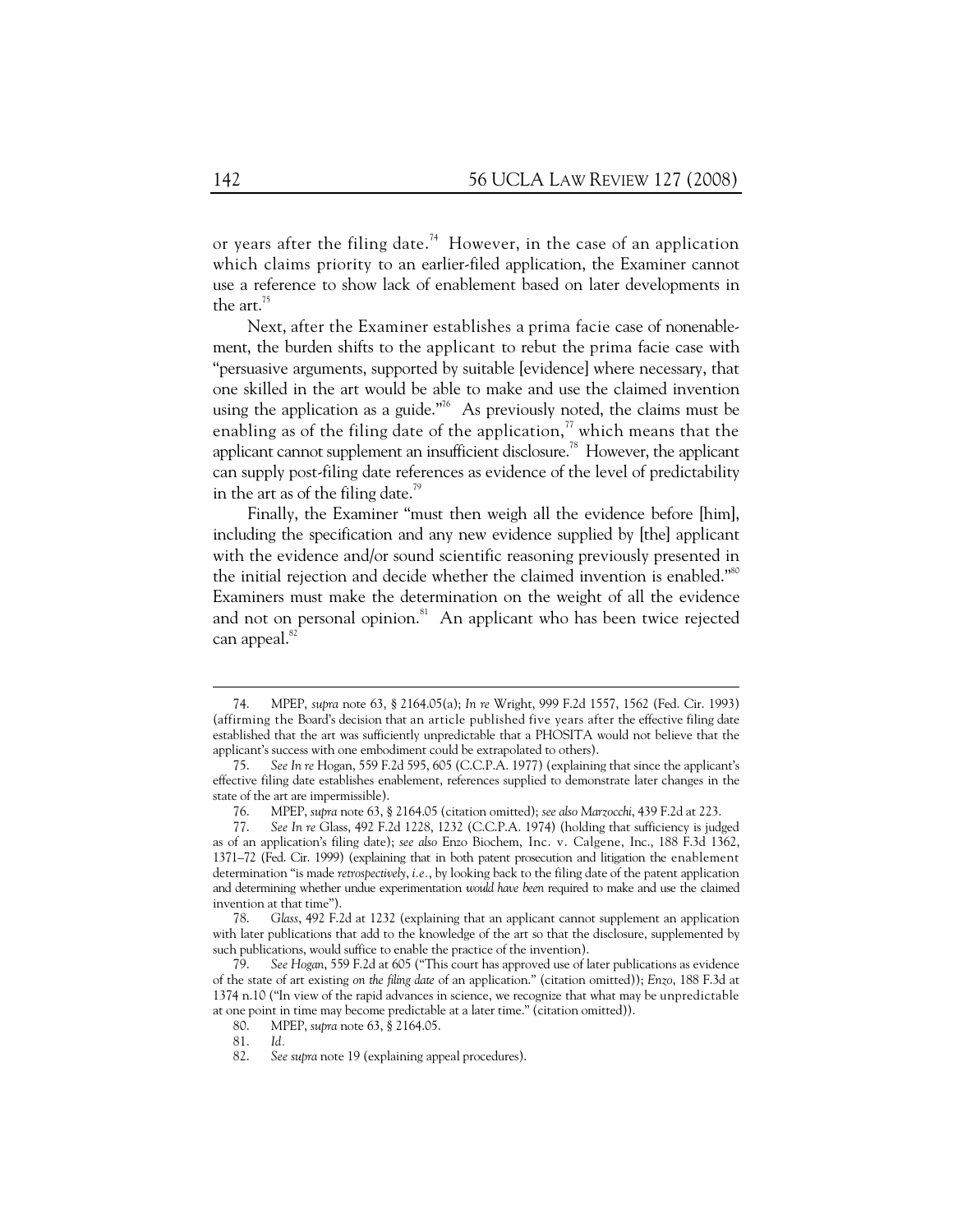$\ddot{\phantom{a}}$ 

- B. Identifying the Problem With the Current Framework
- 1. Constructive Reduction to Practice

In contrast to the canons for scientific research and publishing, an inventor can obtain a patent without conducting a single experiment.<sup>83</sup> It is well settled in U.S. patent law that conception, $^{84}$  and not any physical act, is the "touchstone" of inventorship.<sup>85</sup> Thus, an applicant who constructively reduces an invention to practice by merely filing a patent application presumably has complied with the disclosure requirements of 35 U.S.C. § 112.<sup>86</sup> This legal fiction is an artifact of the patent law's historical roots in predictable technologies.<sup>87</sup>

 <sup>83.</sup> Judge Pauline Newman has described the role of constructive reduction to practice in patent law:

<sup>&</sup>quot;Constructive reduction to practice" is a legal status unique to the patent art. Unlike the rules for scientific publications, which require actual performance of every experimental detail, patent law and practice are directed to teaching the invention so that it can be practiced. The inclusion of constructed examples in a patent application is an established method of providing the technical content needed to support the conceived scope of the invention.

Hoffmann-LaRoche, Inc. v. Promega Corp., 323 F.3d 1354, 1377 (Fed. Cir. 2003) (Newman, J., dissenting); *cf.* Gould v. Quigg, 822 F.2d 1074, 1078 (Fed. Cir. 1987) ("The mere fact that something has not previously been done clearly is not, in itself, a sufficient basis for rejecting all applications purporting to disclose how to do it." (quoting *In re* Chilowsky, 229 F.2d 457, 461 (C.C.P.A. 1956)).

 <sup>84.</sup> Conception "is the formation, in the mind of the inventor, of a definite and permanent idea of the complete and operative invention, as it is thereafter to be applied in practice." Cooper v. Goldfarb, 154 F.3d 1321, 1327 (Fed. Cir. 1998).

 <sup>85.</sup> Burroughs Wellcome Co. v. Barr Lab., Inc., 40 F.3d 1223, 1227–28 (Fed. Cir. 1994) ("Conception is the touchstone of inventorship, the completion of the mental part of invention."). According to the Supreme Court:

The primary meaning of the word "invention" in the Patent Act unquestionably refers to the inventor's conception rather than to a physical embodiment of that idea. The statute does not contain any express requirement that an invention must be reduced to practice before it can be patented. Neither the statutory definition of the term in § 100 nor the basic conditions for obtaining a patent set forth in § 101 make any mention of "reduction to practice."

Pfaff v. Wells Elecs., Inc., 525 U.S. 55, 60–61 (1998).

 <sup>86.</sup> *See* Hybritech Inc. v. Monoclonal Antibodies, Inc., 802 F.2d 1367, 1376 (Fed. Cir. 1986) ("Constructive reduction to practice occurs when a patent application on the claimed invention is filed."). The courts admit that constructive reduction to practice is legal fiction. *See, e.g.*, Elan Pharms., Inc. v. Mayo Found., 346 F.3d 1051, 1055 (Fed. Cir. 2003) (quoting *In re* Borst, 345 F.2d 851, 855 (C.C.P.A. 1962)). Nevertheless, constructive reduction to practice is an established method of disclosure. *See, e.g.*, Falko-Gunter Falkner v. Inglis, 448 F.3d 1357, 1366–67 (Fed. Cir. 2006); Univ. of Rochester v. G.D. Searle & Co., 358 F.3d 916, 926 (Fed. Cir. 2004).

 <sup>87.</sup> *See* William D. Noonan, *Patenting Medical Technology*, 11 J.L. MED. 263, 264–69 (1990) (presenting a historical perspective of the patent system's "engineering bias").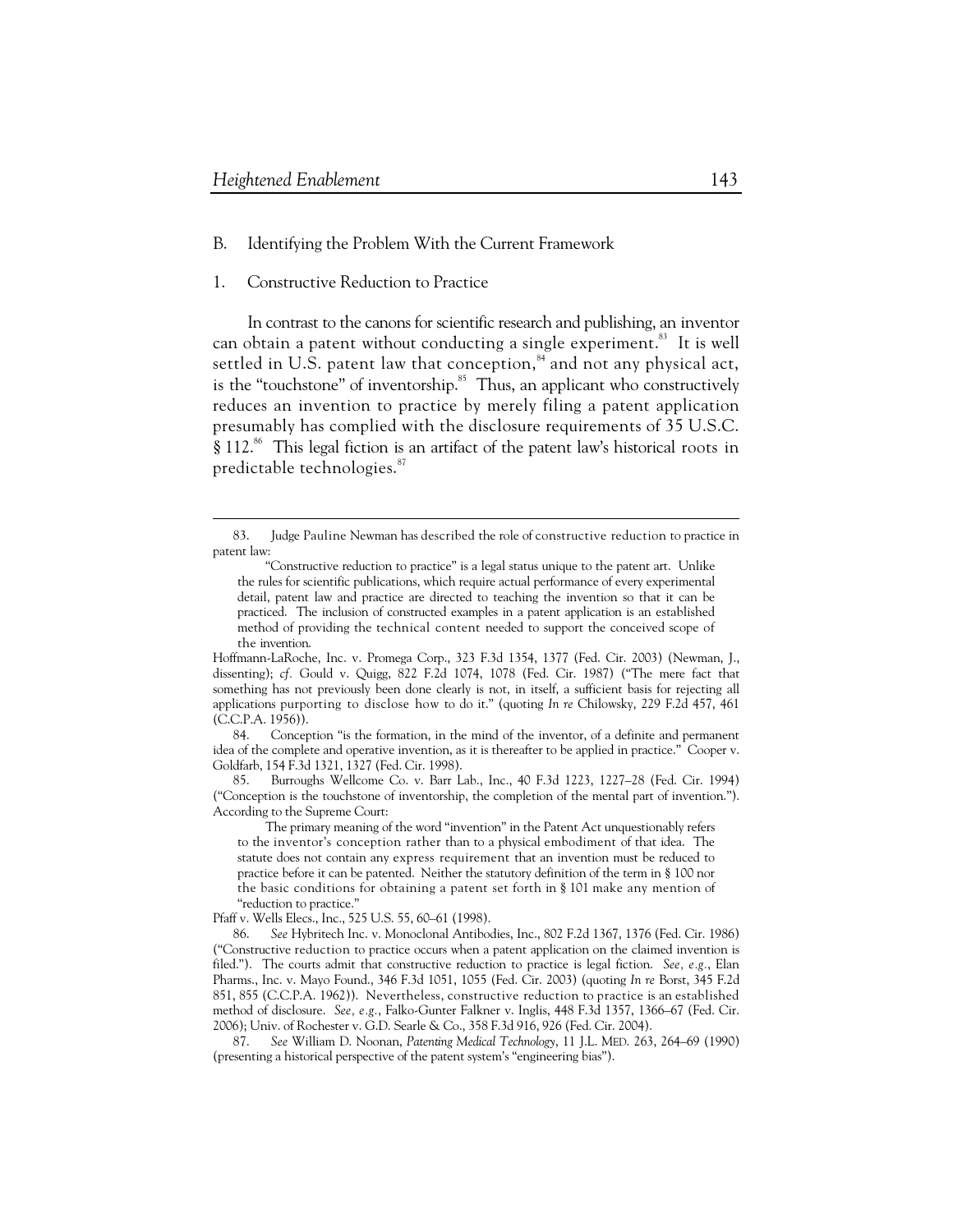Implicit in this legal fiction is the assumption that a PHOSITA can use the written description to practice the invention:

[T]he inventor is in some sense speculating or guessing about the features of an invention not yet built. But even [so], the underlying assumption in patent law is that the inventor "has" the invention mentally, and so can give a sufficiently detailed description of that inventive conception—physically creating the invention is straightforward.<sup>88</sup>

However, unlike engineering and the applied sciences, unpredictable fields like chemistry do not lend themselves to speculation. Accepted scientific practice dictates inventions in these fields often require confirmation through experiment, which means that the written description without working examples often becomes an invitation to experiment.<sup>89</sup>

### 2. Prophetic Examples

As noted above, under the current framework, compliance with the enablement requirement does not turn on whether an inventor discloses working examples.<sup>90</sup> This presents a problem in unpredictable fields like chemistry where the array of chemical compounds which are structurally similar may differ radically in their properties.<sup>91</sup> As an alternative to working examples, courts allow inventors to satisfy enablement in other ways, including the disclosure of "prophetic" examples: These are "forms of the invention that the patentee did not actually invent but which would be within the scope of [his or] her disclosure."92

Prophetic examples present several problems for enabling inventions in unpredictable fields. First, in the experimental sciences, a PHOSITA cannot extrapolate a result from one particular embodiment across a broad genus

 <sup>88.</sup> Burk & Lemley, *supra* note 25, at 1174 n.77.

 <sup>89.</sup> *See supra* note 60 and accompanying text.

 <sup>90.</sup> *See In re* Borkowski, 422 F.2d 904, 908 (C.C.P.A. 1970) (explaining that there is no statutory basis for a working example requirement); *In re* Long, 368 F.2d 892, 894–95 (C.C.P.A. 1966) (same).

 <sup>91.</sup> In cases involving "chemical compounds, many of which of course differ radically in their properties, it must appear in the specification . . . that 'the chemicals or chemical combinations included therein were generally capable of accomplishing the desired result.'" *In re* Walker, 70 F.2d 1008, 1011 (C.C.P.A. 1934) (citation omitted).

 <sup>92.</sup> Timothy R. Holbrook, *Possession in Patent Law*, 59 SMU L. REV. 123, 158 (2006). Prophetic examples do not automatically make a patent nonenabling. Atlas Powder Co. v. E.I. DuPont de Nemours & Co., 750 F.2d 1569, 1577 (Fed. Cir. 1984). The key benefit of prophetic examples is their use in provisional patent applications, which are applications used to obtain an early filing date for an invention before the applicant is ready to draft a claim. *See* 35 U.S.C. § 111. But the provisional application must include a specification which satisfies the requirements of § 112. *See* New Railhead Mfg. v. Vermeer Mfg., 298 F.3d 1290, 1294–95 (Fed. Cir. 2002).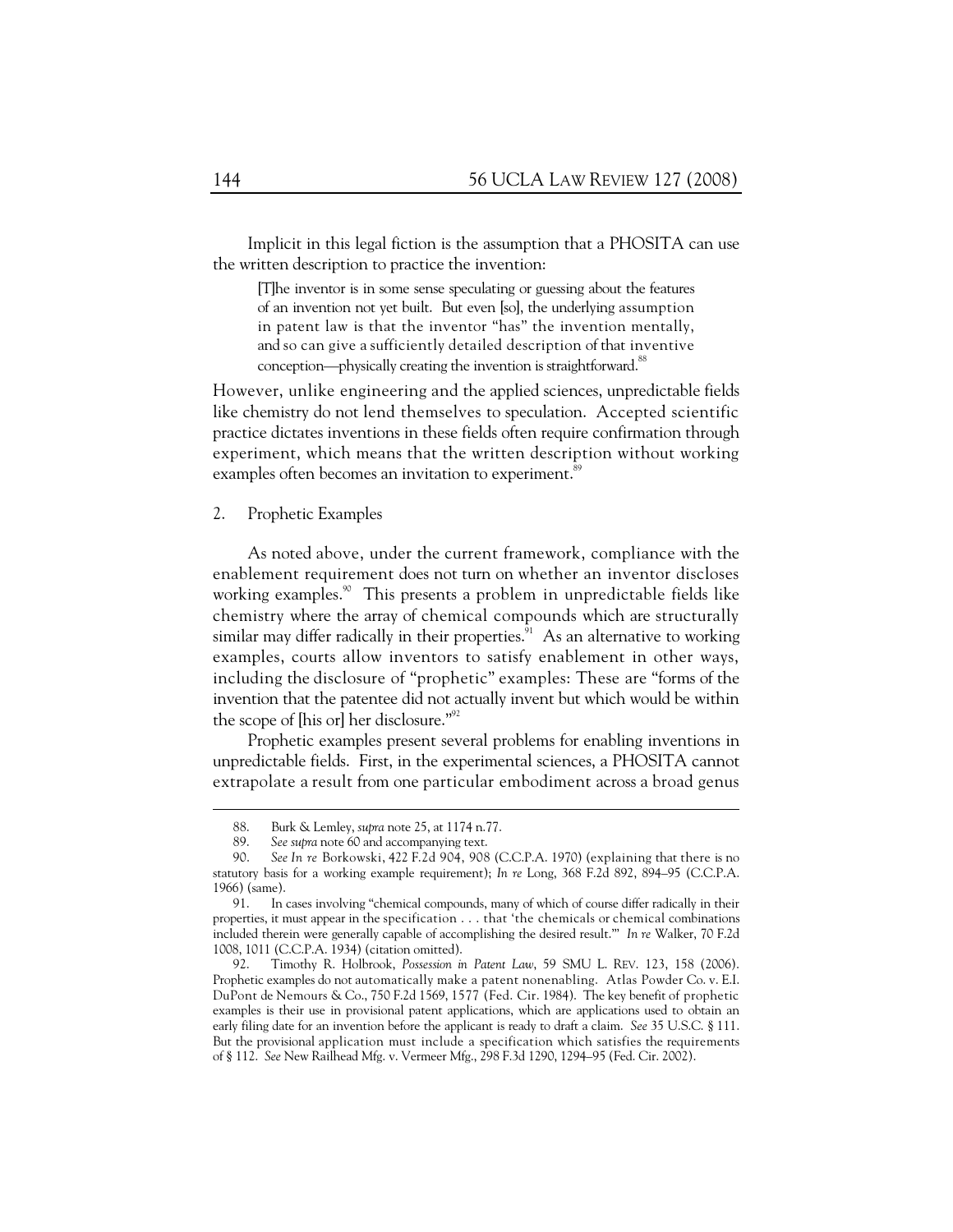with a reasonable expectation of success.<sup>93</sup> This is true, for example, because minor changes in structure can result in large changes in reactivity.<sup>94</sup> Second, when no actual experiments are disclosed, there is a danger that the claimed invention cannot be made or is inoperative.<sup>95</sup> Third, a patent supported with prophetic examples poses the danger of rewarding an inventor with undue patent scope. As Timothy Holbrook points out, "[u]ndue patent scope could have a chilling affect on others who may actually be investigating how to create the prophetically claimed invention when the inventor herself may not be able to do so."96 The chilling effect also ripples downstream because the patent becomes prior art, which is presumptively enabled.<sup>97</sup>

## 3. Generic Claims

A generic claim uses structural formulas<sup>98</sup> or functional language to cover embodiments that share a common attribute.<sup>99</sup> This style of claiming pervades the chemical and pharmaceutical arts, $100$  and affords the broadest

 $\ddot{\phantom{a}}$ 

 97. *See In re* Sasse, 629 F.2d 675, 681 (C.C.P.A. 1980) (holding that a reference to a patent as prior art is presumptively enabled and operable, and describing how an applicant can rebut the presumption), *cited with approval in* Amgen Inc. v. Hoechst Marion Roussel, Inc., 314 F.3d 1313, 1355 (Fed. Cir. 2003) ("In patent prosecution the examiner is entitled to reject application claims as anticipated by a prior art patent without conducting an inquiry into whether or not that patent is enabled . . . .").

 98. *See In re* Driscoll, 562 F.2d 1245, 1249 (C.C.P.A. 1977) (explaining that the practice of describing a class of chemical compounds in terms of structural formulas, where the substituents are recited in the claim language, has been sanctioned by the courts). This style of claiming is called Markush practice. *See In re* Harnisch, 631 F.2d 716, 719–20 (C.C.P.A. 1980) (explaining the history and current law of Markush practice). A Markush claim is an alternative claim format which allows an applicant to define a genus or subgenus by enumeration of species. *See generally* V.I. Richard, *Claims Under the Markush Formula*, 17 J. PAT. OFF. SOC'Y 179 (1935) (presenting a pre-*Harnisch* comprehensive reviews of the history of Markush claiming); Richard L. Kelly et al., *Markush Claims*, 37 J. PAT. OFF. SOC'Y 164 (1955) (same); Edward C. Walterscheid, *Markush Practice Revisited*, 61 J. PAT. OFF. SOC'Y 270 (1979) (same).

 100. Applicants often draft broad claims to sweep within their ambit every conceivable functionality that might show the desired reactivity. *See generally* Lucille J. Brown, *The Markush Challenge*, 31 J. CHEM. INFO. COMPUTER SCI. 2 (1991) (discussing the widespread use of Markush structures in chemical patents);

 <sup>93.</sup> *See supra* Part I.B.2.

 <sup>94.</sup> *See supra* note 91 and accompanying text.

 <sup>95.</sup> Claims are not necessarily invalid if they read on inoperative embodiments because "[i]t is not a function of the claims to specifically exclude . . . possible inoperative substances." *Atlas Powder*, 750 F.2d at 1576 (quoting *In re* Dinh-Nguyen, 492 F.2d 856, 858–59 (C.C.P.A. 1974)). But, "if the number of inoperative combinations becomes significant, and in effect forces one of ordinary skill in the art to experiment unduly in order to practice the claimed invention, the claims might indeed be invalid." *Id.* at 1576–77 (citation omitted); *see also* Durel Corp. v. Osram Sylvania Inc., 256 F.3d 1298, 1306–07 (Fed. Cir. 2001) (determining that if the accused infringer could have shown that a "significant percentage" of embodiments with the scope of claims were inoperable, "that might have been sufficient to prove invalidity").

 <sup>96.</sup> Holbrook, *supra* note 92, at 158.

 <sup>99.</sup> *See* MPEP, *supra* note 63, § 806.04(d) (defining a generic claim).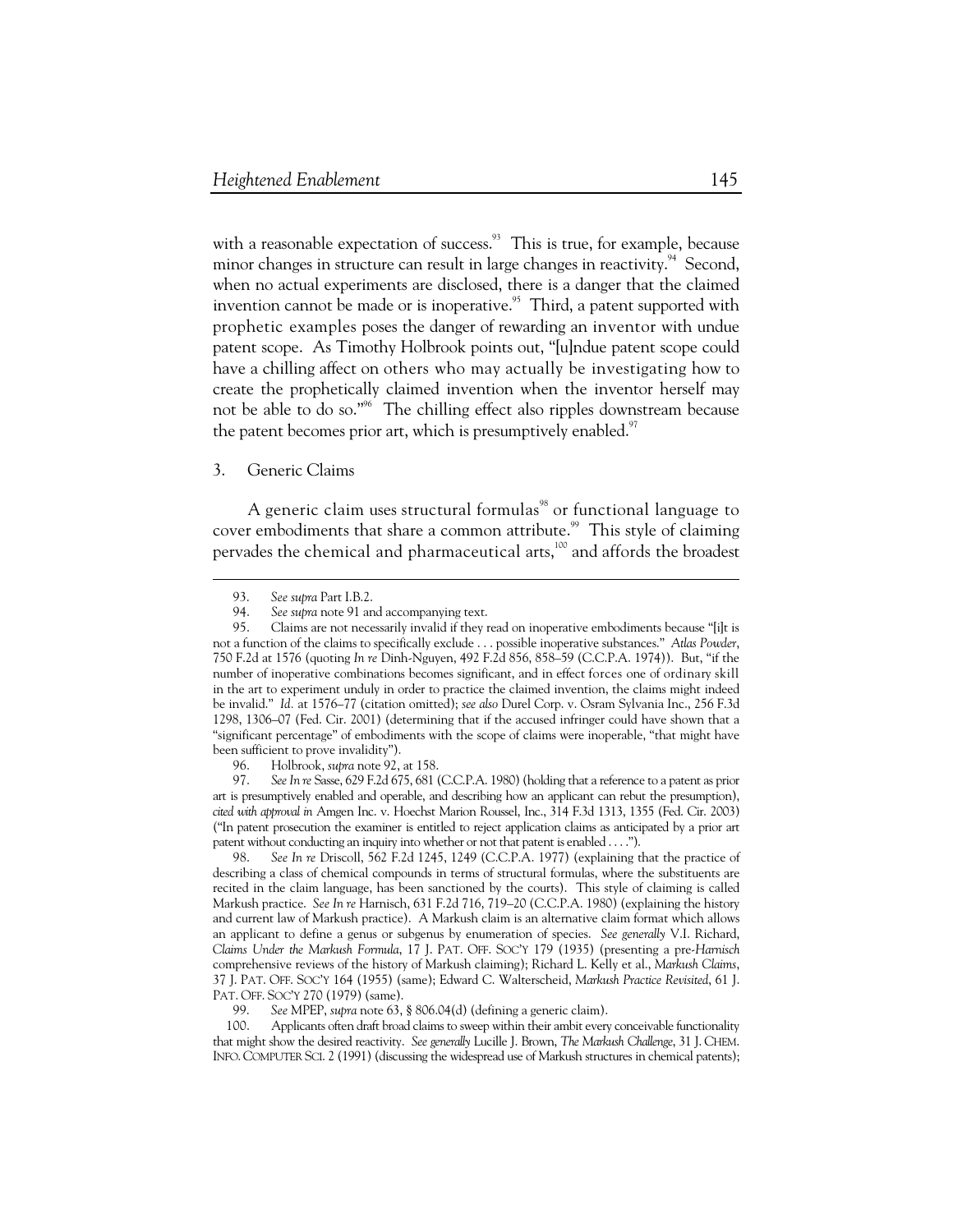claim scope under the patent laws.<sup>101</sup> Indeed, a single generic claim can easily encompass millions, $\frac{102}{2}$  billions, $\frac{103}{2}$  or novemdecillions<sup>104</sup> of compounds.

Generic claims create several problems which the current framework cannot solve. First, when a generic method claim covers millions of embodiments, as they frequently do, enablement across the entire genus becomes suspect:

Generic structures are allowed under the premise that a compound as a whole will exhibit specific activity regardless of what is substituted on the basic molecule. Clearly, where variable structure represents greater than three or four or ten million compounds, it is unreasonable to expect that so many compounds will exhibit activity similar to the activity shown by substances for which practical data is supplied.<sup>105</sup>

Yet the patentee never bears the burden of specifically identifying which species work.<sup>106</sup>

Second, generic claims are hard to examine. They often read on a genus where the species have disparate properties or lack a common core structure.<sup>107</sup> This disparity complicates and necessarily lengthens the Examiner's search, which in turn delays prosecution.<sup>108</sup> In the words of one experienced Examiner, dealing with generic claims is like "living under the national debt

G.W.A. Milne, *Very Broad Markush Claims; A Solution or Problem? Proceedings of a Round-Table Discussion Held on August 29, 1990*, 31 J.CHEM.INFO.COMPUTER SCI. 9 (1991) (same).

 <sup>101.</sup> *See* Brown, *supra* note 100, at 2–3 (discussing the widespread use of generic structures in chemical patents and the broad protection they convey).

 <sup>102.</sup> *See, e.g.*, U.S. Patent No. 4,801,613 (filed June 17, 1987). Claim 1 recites "[a] modified bradykinin type peptide having the formula A–Arg–B–C–D–W–X–Y–Z–Arg," wherein A, B, C, D, W, X, Y, Z are each generic substructures reciting smaller peptides or amino acids. Thus, the primary generic structure contains eight smaller generic substructures. *See id.*, col. 19 l.21-37. All together, this claim covers 10,235,904 formulations of a peptide.

 <sup>103.</sup> *See, e.g.*, U.S. Patent No. 4,838,925 (filed Sep. 25, 1987) (including a broad generic claim which covers billions of compounds).

 <sup>104.</sup> For an extreme example, see Bis-Benzo or Benzopyrido Cyclo Hepta Piperidene, Piperidylidene & Piperazine Compounds & Compositions, European Patent No. 0,535,152 (filed June 21, 1991). One commentator conservatively calculates that the number of compounds covered by the patent is at least one novemdecillion (which is 10 followed by 60 zeroes). *See* Mario Franzosi, *Markush Claims in Europe*, 25 EUR. INTELL. PROP. L. REV. 200, 200 (2003).

 <sup>105.</sup> Brown, *supra* note 100, at 3.

 <sup>106.</sup> *See supra* Part II.A.

 <sup>107.</sup> *See* Milne, *supra* note 100, at 11–12 (explaining the difficulty in examining Markushtype generic claims).

 <sup>108.</sup> The slowdown drains the resources of the PTO, delays the prosecution of other applications in queue, and consequently postpones the introduction of the claimed invention and other inventions into the marketplace. Some possible solutions include charging applicants incrementally for the Examiner's search time or for the number of embodiments encompassed by the claims. *See id.* (presenting various solutions to generic claiming).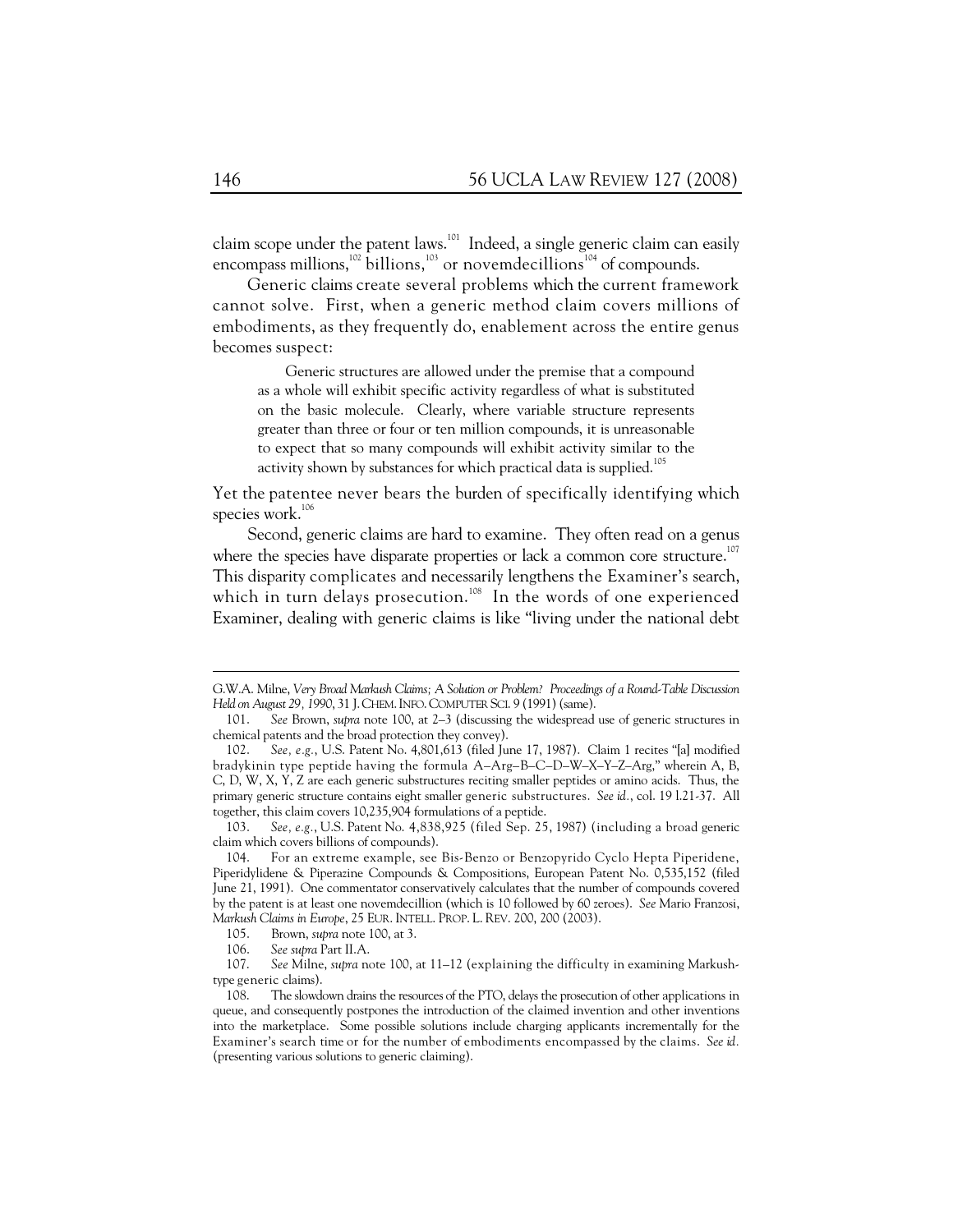or with [a] teenager."<sup>109</sup> He further explains that the courts and the patent bar have struck down inventive solutions which have emerged from the examining corps:

Beginning about 1970, we tried to apply the appropriate statutes . . . . [For example,] we rejected the claims in many applications for not having an enabling disclosure for making all of the compounds . . . .

There is a strong presumption of [enablement, which favors the applicant]. . . . Over the decade of 1970–1980, the courts pretty much went against us. *It is rare now for an examiner to be sustained for making enablement-type rejections against a broad [generic] claim*.

Around 1980, we decided to change our approach . . . . [For example, in 1986 we proposed raising examination fees to be commensurate in scope with the work involved, which the patent bar rejected.] We are now left with a situation where we don't have many tools to handle these [generic] claims.<sup>110</sup>

As I discuss below, time pressures and the PTO's incentive system makes it nearly impossible for an Examiner to rigorously examine a complex generic claim.<sup>111</sup>

Third and relatedly, the cumulative effect of the PTO's burden of proof, constructive reduction to practice, prophetic examples, and the Examiner's time pressures, and is that the present system is hard pressed to prevent a patentee from using generic claims to obtain protection which far exceeds the disclosure provided. From a scientific standpoint, as discussed above, undue patent scope can have a chilling effect on other scientists who are trying to elucidate how to make and use the claimed invention while the inventor does not know how to do so.<sup>112</sup>

4. What Constitutes "Undue Experimentation"

An enabling disclosure must teach a PHOSITA how to practice the claimed invention without "undue experimentation."113 This judicially created doctrine seeks to determine if undue experimentation is required to practice the invention as of the filing date of the patent application.<sup>114</sup> The

 <sup>109.</sup> *Id.* at 11.

Id. at 11-12 (emphasis added).

 <sup>111.</sup> *See infra* Part II.B.6.

 <sup>112.</sup> *See* text accompanying *supra* note 96.

 <sup>113.</sup> *See In re* Wands, 858 F.2d 731, 737 (Fed. Cir. 1988) ("The term 'undue experimentation' does not appear in the statute, but it is well established that enablement requires that the specification teach those in the art to make and use the invention without undue experimentation." (citation omitted)); *accord In re* Vaeck, 947 F.2d 488, 495 (Fed. Cir. 1991) (citing *Wands*, 858 F.2d at 737).

 <sup>114.</sup> *See supra* note 77 and accompanying text.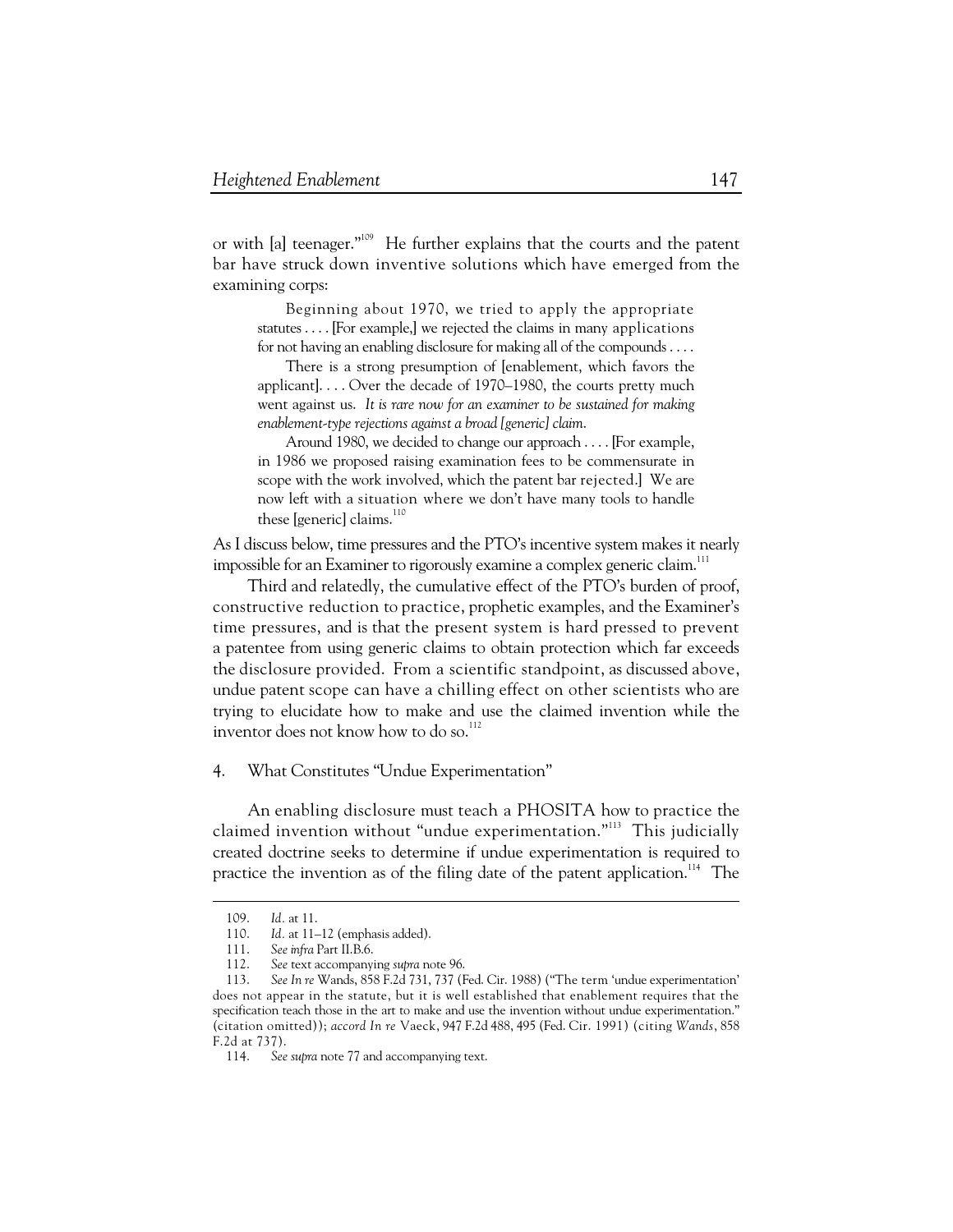Federal Circuit considers a nonexhaustive list of factors to answer this question. These factors include (1) the nature of the invention, (2) the breadth of the claims, (3) the level of predictability of the art, (4) the quantity of experimentation necessary, (5) the presence or absence of working examples, (6) the amount of direction presented, (7) the prior art, and (8) the relative skill of those in the art.115 These factors are, at least in principle, quite sensitive to the nature of the art. The presence of factors (2), (5), and (8) make it clear that elucidating what constitutes undue experimentation is the linchpin of the enablement inquiry in the experimental sciences.

This view of what constitutes undue experimentation fails to recognize the realities of the experimental sciences and points to the larger issue of the disconnect between the judicial bench and the laboratory bench. To illustrate the nature of this disconnect, consider first that in the eyes of the judiciary, a large quantity of experimentation is not necessarily undue:

The determination of what constitutes undue experimentation in a given case requires the application of a standard of reasonableness, having due regard for the nature of the invention and the state of the art. The test is not merely quantitative, since a considerable amount of experimentation is permissible, if it is merely routine, or if the specification in question provides a reasonable amount of guidance with respect to the direction in which the experimentation should proceed . . . .<sup>116</sup>

In re Angstadt further illustrates this point.<sup>117</sup> The broad claims at issue, which read on thousands of species, covered a method for catalytically transforming a class of organic compounds. Although the applicant disclosed forty examples, the Board agreed with the Examiner that the specification left "too much to conjecture, speculation and experimentation" and was insufficient to support the broad claim because: (1) the forty examples did not teach across (and were not representative of) the entire genus; and (2) the written description did not disclose those factors which would allow a PHOSITA to produce the claimed product.<sup>118</sup> Yet the panel majority reversed, explaining that requiring a more detailed disclosure had drawbacks:

To require such a complete disclosure would apparently necessitate a patent application or applications with "thousands" of

 <sup>115.</sup> *See Wands*, 858 F.2d at 737. In subsequent cases, the court determined that the *Wands* factors are illustrative and not mandatory. *See* Amgen, Inc. v. Chugai Pharm. Co., 927 F.2d 1200, 1213 (Fed. Cir. 1991) ("[I]t is not necessary that a court review all the *Wands* factors to find a disclosure enabling . . . ."). "What is relevant depends on the facts . . . ." *Id.* 

 <sup>116.</sup> *Wands*, 858 F.2d at 737 (citations omitted).

 <sup>117.</sup> *In re* Angstadt, 537 F.2d 498 (C.C.P.A. 1976).

 <sup>118.</sup> *Id.* at 501–02.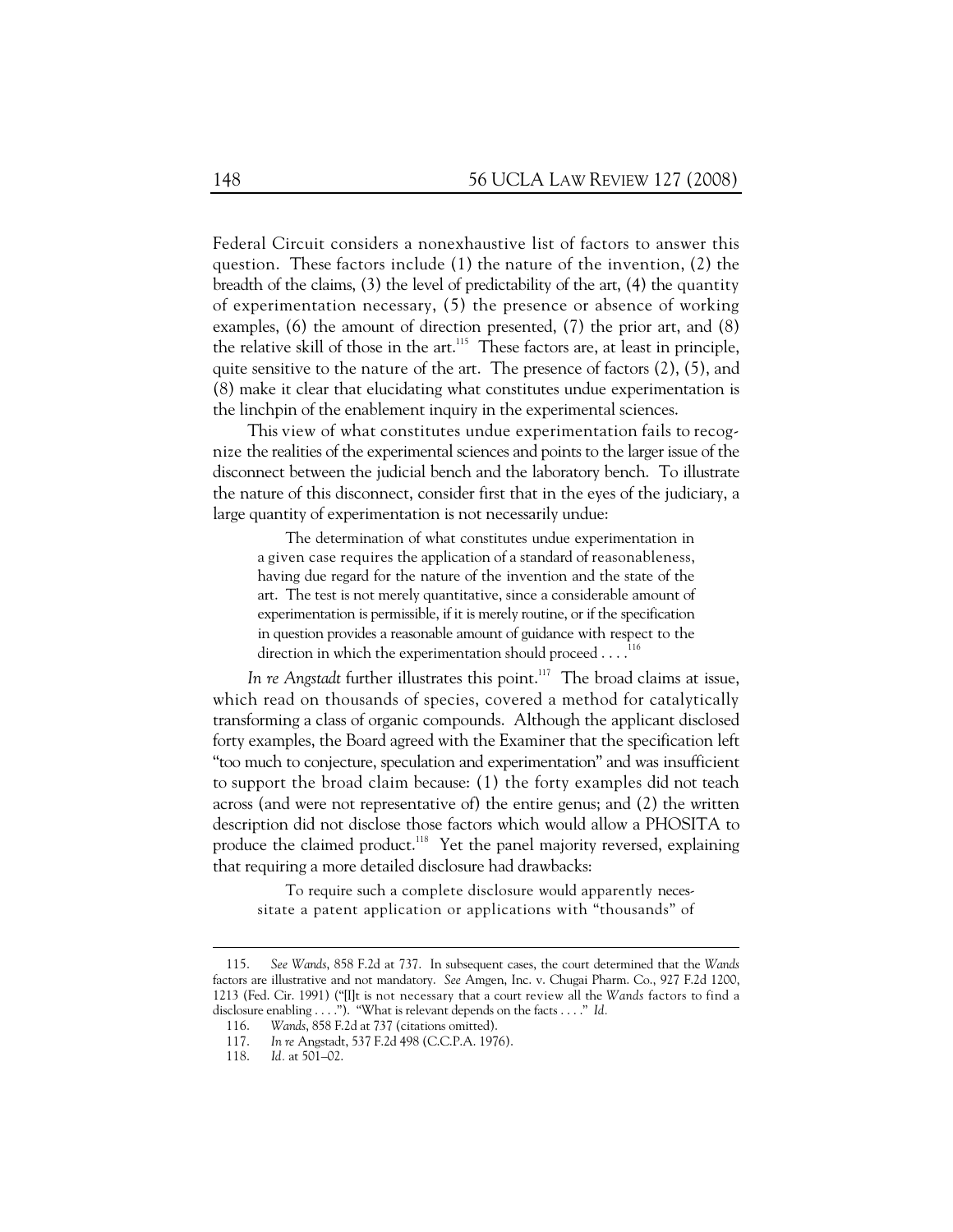examples . . . . More importantly, such a requirement would force an inventor seeking adequate patent protection to carry out a prohibitive number of actual experiments. This would tend to discourage inventors from filing patent applications in an unpredictable area since the patent claims would have to be limited to those embodiments which are expressly disclosed.<sup>119</sup>

The unfortunate consequence is that a PHOSITA wanting to practice the invention must bear the task of engaging in time-insensitive experiments to figure out which catalysts work and which catalysts do not work.

Second, within the realm of unpredictable arts, the Federal Circuit's willingness to deem experimentation undue appears to vary across the experimental sciences.<sup>120</sup> In newer fields like biotechnology, the Federal Circuit appears more willing to deem experimentation undue,<sup>121</sup> possibly because the judges themselves do not understand the underlying science.<sup>122</sup>

 <sup>119.</sup> *Id.* at 502–03 (citation omitted).

 <sup>120.</sup> In other words, there are degrees of unpredictability. *See, e.g.*, Enzo Biochem, Inc. v. Calgene, Inc., 188 F.3d 1362, 1377 (Fed. Cir. 1999) (affirming a district court's determination that antisense technology was highly unpredictable and that the teachings provided virtually no disclosure of the practice of antisense in cells other than E. coli, and concluding that the breadth of enablement was not commensurate in scope with the claims because the quantity of experimentation required to practice antisense in cells other than E. coli as of the filing date would have been undue).

 <sup>121.</sup> *See* Genentech, Inc. v. Novo Nordisk A/S, 108 F.3d 1361, 1367–68 (Fed. Cir. 1997) ("Where, as here, the claimed invention is the application of an unpredictable technology in the early stages of development, an enabling description in the specification must provide those skilled in the art with a specific and useful teaching."); Chiron Corp. v. Genentech, Inc., 363 F.3d 1247, 1254 (Fed. Cir. 2004) ("The law requires an enabling disclosure for nascent technology because a person of ordinary skill in the art has little or no knowledge independent from the patentee's instruction."); *In re* Goodman, 11 F.3d 1046, 1052 (Fed. Cir. 1993) (affirming the Board's determination that as of the applicant's filing date, the claimed methods for the biotechnological invention were "fraught with unpredictability" and "would have required extensive experimentation that would preclude patentability"); *In re* Vaeck, 947 F.2d 488, 495–96 (Fed. Cir. 1991) (affirming the Board's determination that the applicant's limited disclosure could not teach a PHOSITA how to practice the invention with undue experimentation due to the relatively incomplete understanding of the biology of cyanobacteria as of appellants' filing date, the corresponding high level of unpredictability, and the breadth of the claims).

 <sup>122.</sup> Several commentators suggest that the Federal Circuit and other courts hearing patent cases may not understand the science that they encounter. *See* Burk & Lemley, *supra* note 25, at 1197 ("Even the Federal Circuit, which does not suffer nearly so much from these limitations, is not in a position to fully understand all of the science it encounters."). One jurist openly described the problem faced by the appellate bench:

Appellant's specification is long and complicated, and such explanation of operation as is given is expressed in language which . . . is not comprehensible, although the physical structure itself is capable of being understood. The specification does not conform to any scientific or engineering principles of which we have been able to obtain any knowledge. Should we reverse the experts and grant the patent sought, it would be a "leap in the dark," so far as this court is concerned, and we would be entirely unable to say what the patent is really for, or what measure of protection appellant is receiving. We have no way of ascertaining whether the device . . . will do the things claimed for it.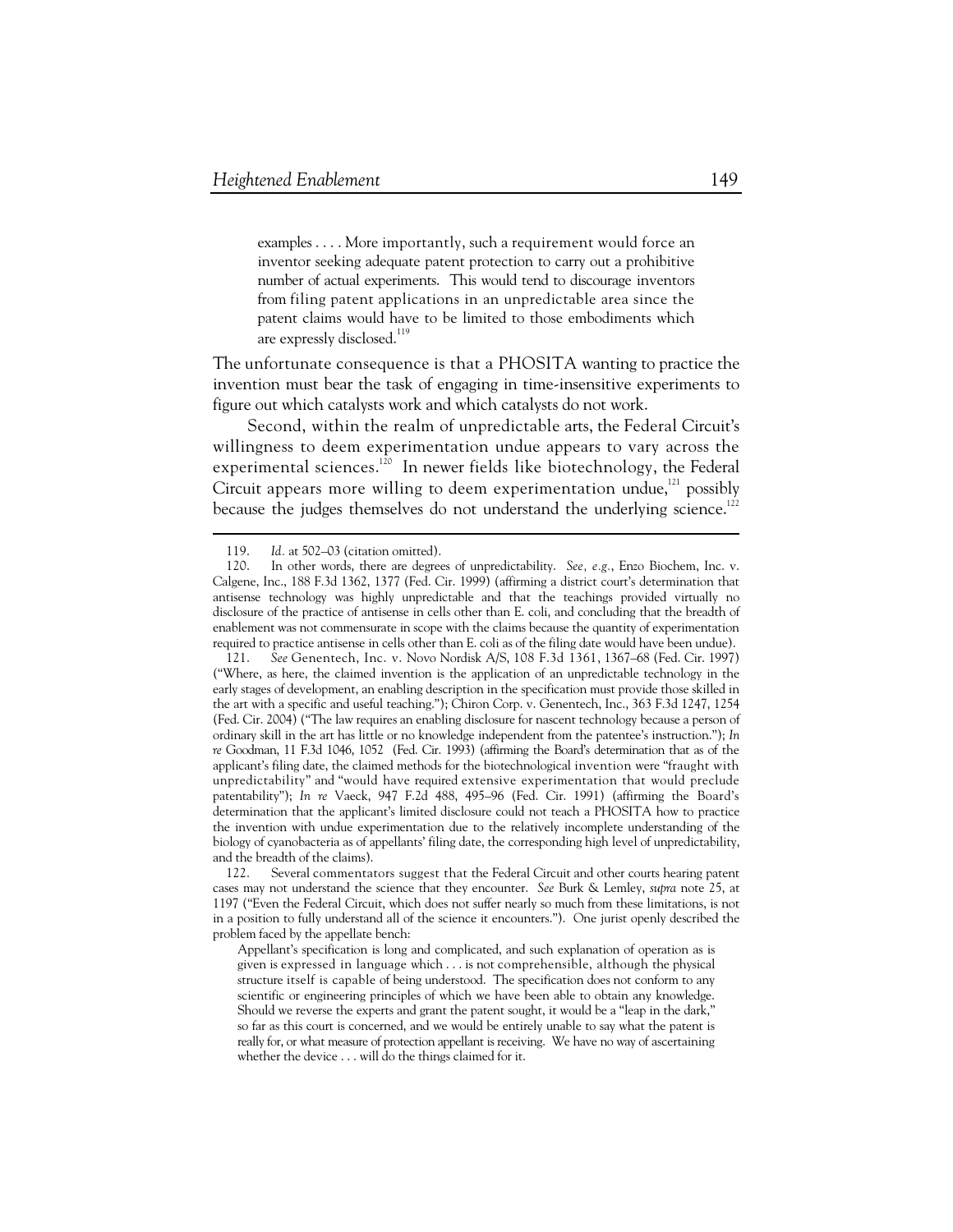By contrast, the court seems more willing to permit a high level of experimentation in older technologies like chemistry.<sup>123</sup> Whether this is due to the judiciary's comfort with chemistry or the accumulation of a substantial body of chemical patent cases, the inherent unpredictability of science and the trial-anderror approach to research must be accounted for in any enablement analysis.

#### 5. The Inability to Test Enablement Post-Issuance

A PHOSITA cannot test enablement in a patent post-issuance without risking infringement. Although a common law experimental-use exception to infringement for testing and verifying the patented invention can be traced back to the early nineteenth century, $124$  in a handful of opinions the Federal Circuit has essentially nullified the doctrine.<sup>125</sup> As a result, a PHOSITA probably cannot experiment with the patented technology without

 123. Indeed, the court has stated that "[i]n view of the rapid advances in science, we recognize that what may be unpredictable at one point in time may become predictable at a later time." *Enzo*, 188 F.3d at 1374 n.10.

 124. The doctrine has been traced back to Justice Joseph Story's opinion in *Whittemore v. Cutter*, 29 F. Cas. 1120, 1121 (C.C.D. Mass. 1813), in which he wrote that "it could never have been the intention of the legislature to punish a man, who constructed such a machine merely for philosophical experiments, or for the purpose of ascertaining the sufficiency of the machine to produce its described effects."

 125. In *Roche Prods. v. Bolar Pharm. Co.*, 733 F.2d 858, 863 (Fed. Cir. 1984), the court held that the experimental use exception is "truly narrow" and does not protect experiments which further the legitimate business interests of the alleged infringer. Congress subsequently carved out an additional exception for generic drugmakers that submit information to the FDA for approval. *See* 35 U.S.C. § 271(e) (2000). In *Madey v. Duke Univ.*, 307 F.3d 1351, 1362 (Fed. Cir. 2002), Judge Arthur J. Gajarsa wrote that "regardless of whether a particular institution or entity is engaged in an endeavor for commercial gain, so long as the act is in furtherance of the alleged infringer's legitimate business and is not solely for amusement, to satisfy idle curiosity, or for strictly philosophical inquiry, the act does not qualify for the very narrow and strictly limited experimental use defense." For a deeper discussion of the role of the eviscerated experimental use defense in the disclosure function of patents, see Timothy R. Holbrook, *Possession in Patent Law*, 59 SMU L. REV. 123, 139–46 (2006).

*In re* Perrigo, 48 F.2d 965, 966 (C.C.P.A. 1931). Arti Rai suggests that the Federal Circuit should defer to the technical expertise of the PTO in certain circumstances:

The amount of technical knowledge that an appellate court can wield—even a specialized court like the Federal Circuit—is quite limited. To be sure, the Federal Circuit has a few judges who are technically trained. Federal Circuit judges are also assisted by a small technical staff and by law clerks who generally have both legal training and some technical background. Nonetheless, technically adept judges, a small technical staff, and technically adept clerks are not—and indeed could not be—trained in every area of science or technology in which patent disputes might arise. Moreover, because scientific knowledge is highly localized, training in one area of science or technology simply does not transfer into other areas. By contrast, the PTO has thousands of patent examiners with training in multiple different fields of technology. In the area of biotechnology alone, for example, the PTO has over 150 Ph.D.s.

Arti K. Rai, *Engaging Facts and Policy: A Multi-Institutional Approach to Patent System Reform*, 103 COLUM. L. REV. 1035, 1068–69 (2003) (internal citations omitted).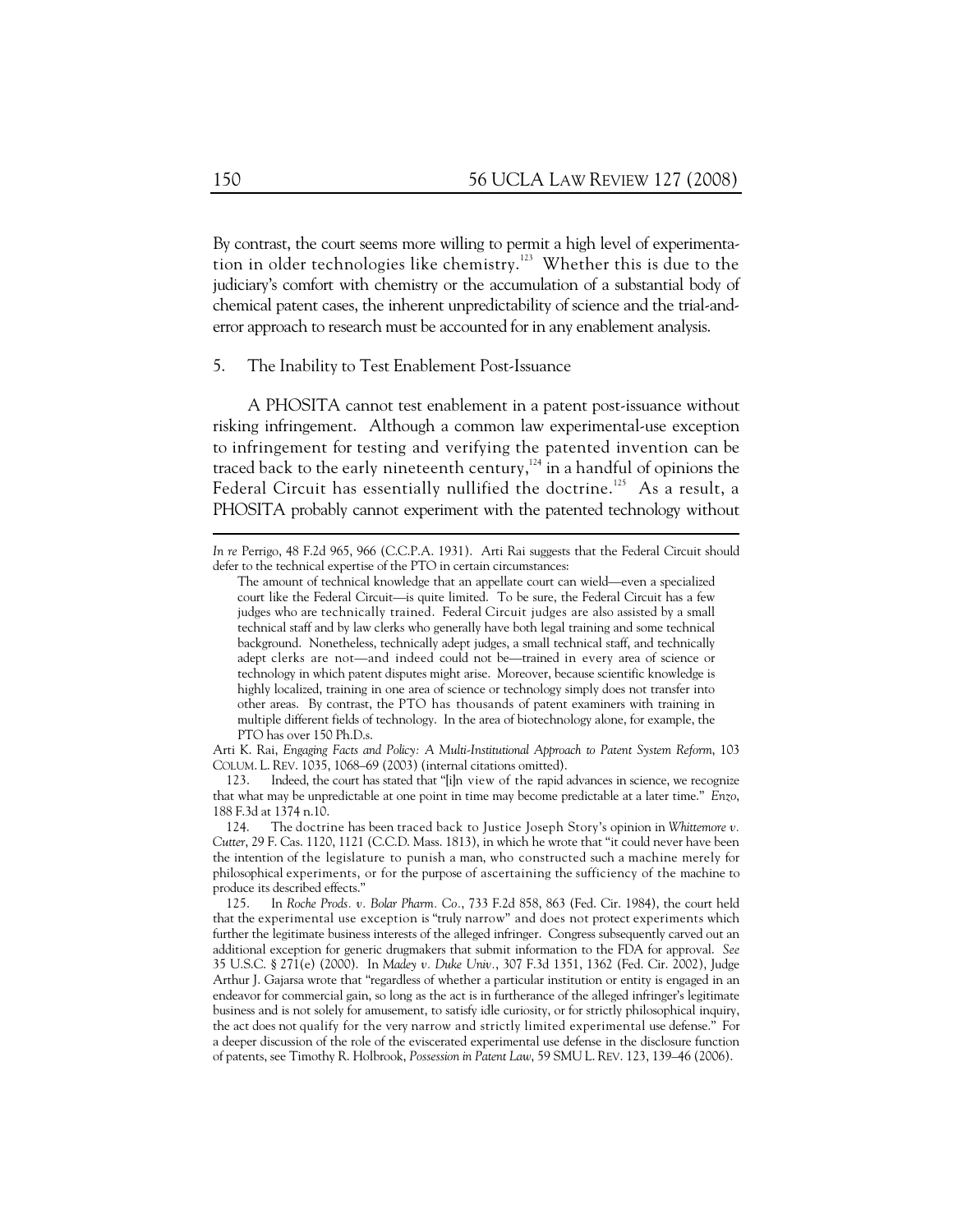seeking a license. Therefore, it is even more imperative that the PTO scrutinize the disclosure carefully at the outset. Otherwise nonenabled, invalid patents will proliferate.

# 6. Additional Considerations

 $\ddot{\phantom{a}}$ 

Finally, identifying the problems with the current framework requires consideration of specific challenges faced by the Examiner. First, the decisional law and PTO policies resolve doubts as to patentability in favor of the applicant, $126$  which provides an Examiner little incentive to assemble the substantial evidence required to support a nonenablement rejection.<sup>127</sup>

 <sup>126.</sup> *See, e.g.*, Carl Shapiro, *Patent System Reform: Economic Analysis and Critique*, 19 BERKELEY TECH. L.J. 1017, 1019 (2004) ("[T]the systems for patent issuance and patent litigation are tilted in favor of patent applicants and patent holders."). Christopher Leslie describes how a Federal Trade Commission (FTC) report reached a similar conclusion:

Evidentiary standards provide an additional obstacle to PTO examiners denying patent applications. The examiner essentially has the burden of proving nonpatentability rather than the applicant being compelled to establish patentability. The FTC concluded in its report that "[t]he allocation of burden, coupled with examiners' limited ability to probe applicants' assertions, may explain the significant presumptions that favor applicants during patent examinations. Many of the key issues are rebuttably presumed in the applicant's favor." Yet the presumption is extremely difficult to rebut because "the PTO lacks testing facilities, and assertions that cannot be overcome by documentary evidence promptly identifiable by the examiner often must be accepted. . . ." [T]he constraints of time, information, and evidentiary standards create a situation where "[t]he PTO's evaluation of a patent may be so poor or hurried as to be near meaningless." The result is the issuance of invalid patents.

Christopher R. Leslie, *The Anticompetitive Effects of Unenforced Invalid Patents*, 91 MINN. L. REV. 101, 108–09 (2006) (quoting FED. TRADE COMM'N, TO PROMOTE INNOVATION: THE PROPER BALANCE OF COMPETITION AND PATENT LAW AND POLICY ch.5, at 9 (2003), and Clarisa Long, *Patent Signals*, 69 U. CHI. L. REV. 625, 667–68 (2002)). During its early years the Federal Circuit took the opposite position: "[T]he premise that doubts as to patentability should be resolved in favor of a patent applicant is now defunct. . . . Indeed, if patents were issued based on resolving doubts in an applicant's favor, the presumption of validity would lose its legitimacy." *In re* Andersen, 743 F.2d. 1578, 1580 (Fed. Cir. 1984) (per curiam).

 <sup>127.</sup> As one commentator observes, "an examiner faced with a determined applicant has every incentive to give in and allow the patent." Mark A. Lemley & Kimberly A. Moore, *Ending Abuse of Patent Continuations*, 84 B.U. L. REV. 63, 75 (2004); *see also* Joseph Farrell & Robert P. Merges, *Incentives to Challenge and Defend Patents: Why Litigation Won't Reliably Fix Patent Office Errors and Why Administrative Patent Review Might Help*, 19 BERKELEY TECH. L.J. 943, 944 (2004) (mentioning the strategy of "wearing down the examiner" to obtain a patent).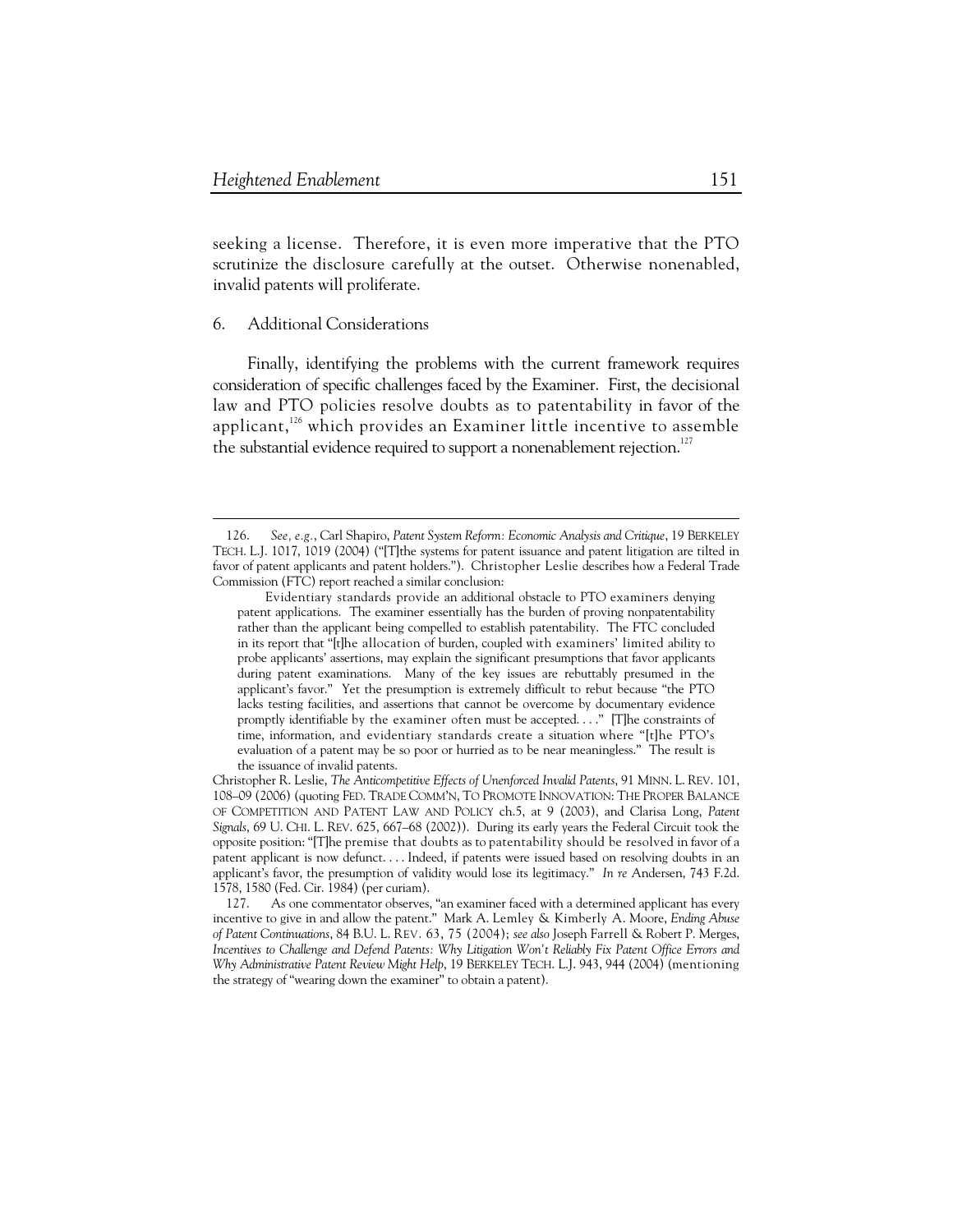Second, the PTO's compensation system emphasizes throughput<sup>128</sup> and favors allowance.<sup>129</sup> Current PTO practices reward Examiners for certain activities and not for others.<sup>130</sup> For example, the first Office Action<sup>131</sup> and a final allowance or rejection "count" toward the Examiner's productivity quota, but searching the prior art, applicant interviews, other correspondence with the inventor, and subsequent (including the final) Office Actions do not.132 Indeed, one commentator notes that a savvy Examiner maximizes his monetary and performance rewards in a particular case by rejecting the application once, issuing one Office Action, and then allowing it. $^{133}$ 

Third, the likelihood of Board reversal likely influences Examiner behavior. For example, in 2005 the Board affirmed the Examiner in about 55

 <sup>128.</sup> The amount of time the PTO allots for an Examiner to dispose of a case depends on factors like seniority and the technology involved. *See* John R. Thomas, *Collusion and Collective Action in the Patent System: A Proposal for Patent Bounties*, 2001 U. ILL. L. REV. 305, 314 (2001) (explaining Examiner time management). Thomas estimates that the average time allotment is between 16 and 17 hours. *See id. But see* Mark A. Lemley, *Rational Ignorance at the Patent Office*, 95 NW. U. L. REV. 1495, 1500 n.19 (2001) (providing time estimates from other commentators and PTO officials which range from 8 to 32 hours, depending on the technology).

 <sup>129.</sup> *See* ADAM B. JAFFE & JOSH LERNER, INNOVATION AND ITS DISCONTENTS: HOW OUR BROKEN PATENT SYSTEM IS ENDANGERING INNOVATION AND PROGRESS, AND WHAT TO DO ABOUT IT? 34–35 (2004) ("[The PTO] has become so overtaxed, and its incentives have become so skewed towards granting patents, that the tests . . . that are supposed to ensure that the patent monopoly is granted only to true inventors have become largely non-operative."); Farrell & Merges, *supra* note 127, at 944–45 (discussing biased procedures at the Patent Office which favor hasty Examiner analysis and skewed incentives); Robert P. Merges, *As Many as Six Impossible Patents Before Breakfast: Property Rights for Business Concepts and Patent System Reform*, 14 BERKELEY TECH. L.J. 577, 609 (1999) (observing that "[t]he current bonus system is believed to skew incentives in favor of granting patents").

 <sup>130.</sup> *See generally* MPEP, *supra* note 63, § 1705 (describing the procedures for crediting an Examiner's activities on the Examiner's Case Action Worksheet and the Biweekly Examiner Time and Activity Report).

 <sup>131.</sup> An Office Action is an official communication from the PTO stating the Examiner's position on patentability and the basis for any claim rejections. *See* 37 C.F.R. § 1.104 (2007).

 <sup>132.</sup> *See* David Hricik, *Aerial Boundaries: The Duty of Candor as a Limitation on the Duty of Patent Practitioners to Advocate for Maximum Patent Coverage*, 44 S. TEX. L. REV. 205, 228 (2002) (explaining that Examiners have a monetary incentive to grant applications and a disincentive to engage in an extensive prior art search).

 <sup>133.</sup> *See* Nikolas J. Uhlir, Note, *Throwing a Wrench in the System: Size-Dependent Properties, Inherency, and Nanotech Patent Applications*, 16 FED. CIR. B.J. 327, 340 n.88 (2006) (explaining the "count" system). Although final allowances and rejections both count, the incentive system favors allowance. As Mark Lemley observes, "[E]xaminers must write up reasons for rejection, but not reasons for allowance, giving them more incentives to allow rather than reject an application." Lemley, *supra* note 128, at 1496 n.3; *see also* Thomas, *supra* note 128, at 324–25 ("The belief is widely held that this regime encourages examiners to allow rather than to reject applications."). Thomas suggests that the current regime represents an effort to close prosecution in a timely fashion. *Id.* at 325.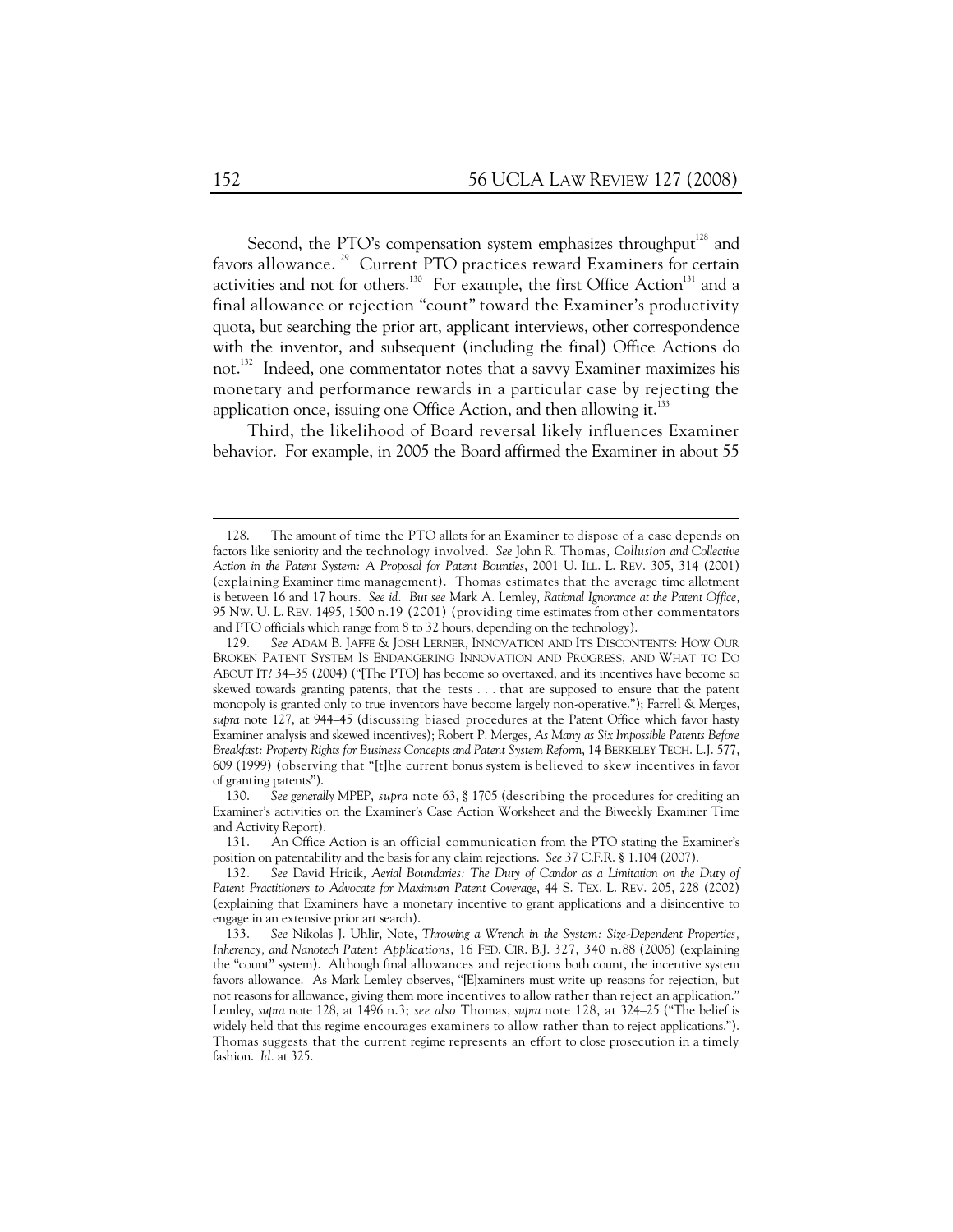percent of cases.<sup>134</sup> Attorney-Examiner Jeffrey Friedman calculates that there has been about a 25-fold reduction in the likelihood of affirmance between 1960 and 2002.135 Fear of reversal may lead an Examiner to allow marginal patent applications, which reduces patent quality.<sup>136</sup> It may also induce applicants to appeal more frequently, or at least to threaten to do so.<sup>137</sup>

Fourth, even if the Board sustains an enablement rejection, the level of deference that the Federal Circuit should afford the PTO's determination of enablement remains unsettled.<sup>138</sup> Although the PTO's incentive structure and the Examiner's time pressures suggest that the facts underlying a patent grant should be viewed with caution, for a patent denial "the fact-finding associated with the [Examiner's] analysis is much more likely to be accurate."<sup>139</sup> This result occurs because the Examiner must support the denial with technical evidence, which is reviewed by the Board whose members are often

-

As we have previously held, the broadest of the PTO's rulemaking powers—35 U.S.C. § 6(a)—authorizes the Commissioner to promulgate regulations directed only to 'the conduct of proceedings before the [PTO]; it does NOT grant the Commissioner the authority to issue substantive rules. . . . [Since] Congress has not vested the Commissioner with any general substantive rulemaking power . . . , the rule of controlling deference set forth in *Chevron* does not apply.

 <sup>134.</sup> Jeffrey Fredman, *Silence Is Not Always Golden: Why Decisions of the Board of Patent Appeals and Interferences Should Be Precedential*, 88 J. PAT. & TRADEMARK OFF. SOC'Y 859, 865 (2006) (presenting empirical data).

 <sup>135.</sup> *See id.* Fredman argues that since the Federal Circuit tends to affirm the handful of Board decision it reviews, it is clear that the Board "has incentives to reverse examiners apart from the merits of the particular case." *Id.* at 872. These incentives include "reducing the backlog of appeals by discouraging examiners from responding to appeal briefs, achieving production goals, and increased likelihood of affirmance at the [Federal Circuit]." *Id.*

 <sup>136.</sup> *See id.*

 <sup>137.</sup> *See* Lemley & Moore, *supra* note 127; Farrell & Merges, *supra* note 127.

 <sup>138.</sup> Enablement is a question of law based on underlying factual determinations. *In re* Swartz, 232 F.3d 862, 863 (Fed. Cir. 2000). The court reviews the Board's underlying findings of fact for substantial evidence and reviews its ultimate conclusion whether a disclosure is enabling de novo. *Id.; see also In re* Gartside, 203 F.3d 1305, 1311–16 (Fed. Cir. 2000) (per curiam) (discussing the standards of review for PTO determinations (citing Dickinson v. Zurko, 527 U.S. 150, 161–65 (1999) (holding that the Federal Circuit must use the standards set forth in the Administrative Procedures Act when reviewing findings of fact made by the Patent Office))). Some commentators argue that the Federal Circuit should apply the framework set forth in *Chevron U.S.A., Inc. v. Natural Res. Def. Council*, 467 U.S. 837 (1984), to adjudicate mixed questions of law and fact. *See, e.g.*, Arti Rai, *Addressing the Patent Gold Rush: The Role of Deference to PTO Patent Denials*, 2 WASH. U. J.L. & POL'Y 199, 221–26 (2000). Nonetheless, the Federal Circuit recently noted that "the Board does not earn *Chevron* deference on questions of substantive patent law." Brand v. Miller, 487 F.3d 862, 869 n.3 (Fed. Cir. 2007), *cert. denied*, 128 S. Ct. 650 (2007). The Federal Circuit's nondeferential view has emerged over the past two decades:

Merck & Co., Inc. v. Kessler, 80 F.3d 1543, 1549–50 (Fed. Cir. 1996) (quoting *Animal Legal Def. Fund*, 932 F.2d at 930).

 <sup>139.</sup> Arti K. Rai, *Allocating Power Over Fact-Finding in the Patent System*, 19 BERKELEY TECH. L.J. 907, 912 (2004).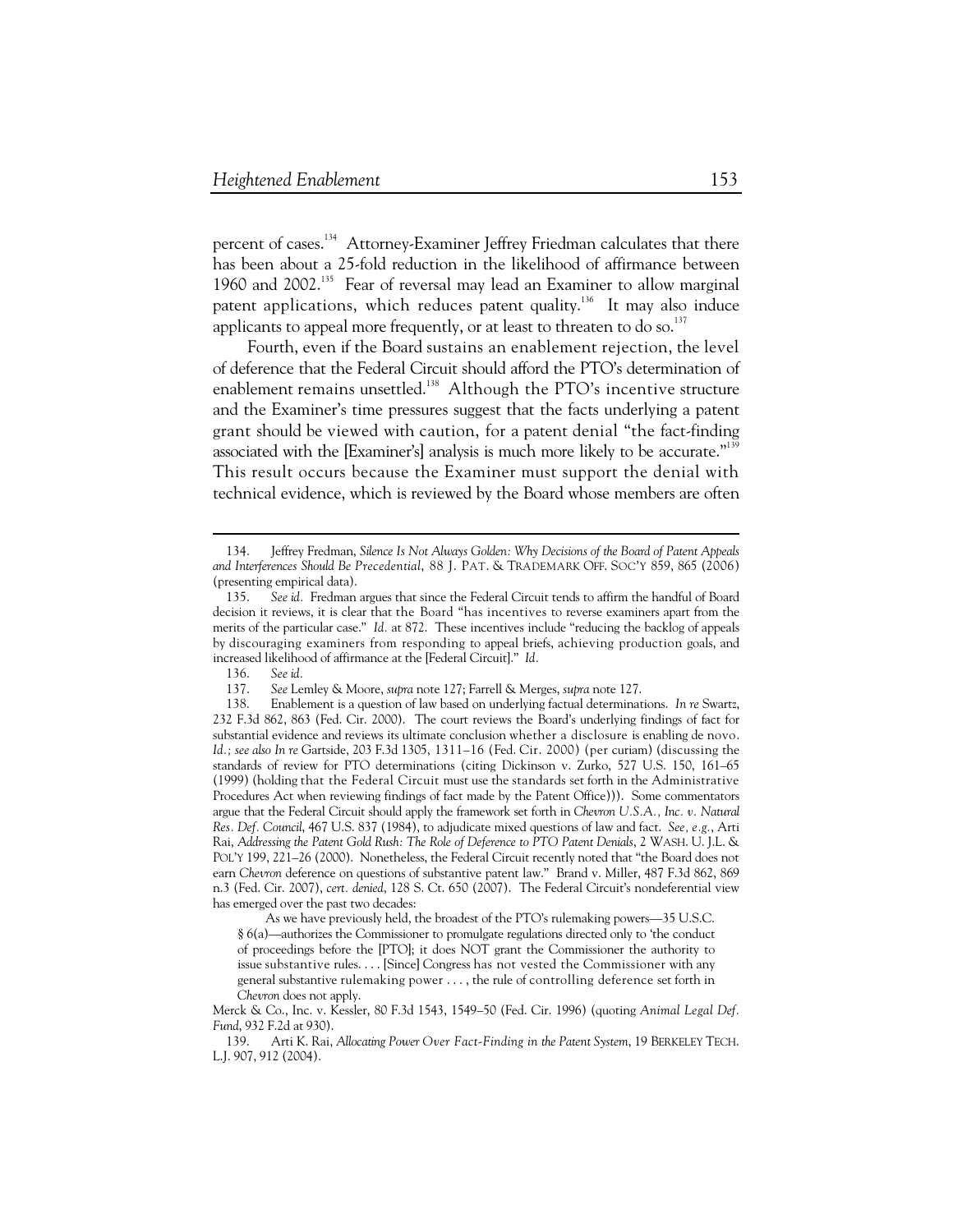skilled in the relevant law and science.<sup>140</sup> As Arti Rai argues, this review "is hardly a rubber stamp for examiner decisions to deny a patent."<sup>141</sup>

#### C. The Proposed Framework

## 1. The Examiner as Gatekeeper

I propose a new approach to establishing the prima facie case of nonenablement for patent applications in the unpredictable arts.<sup>142</sup> This approach maintains elements of the present framework but allows the Examiner to more easily satisfy his initial burden under certain conditions. One question that must be answered at the outset is whether the PTO is the best institutional candidate to contend with nonenablement. I contend that the Examiner, as the gatekeeper of the patent system,<sup>143</sup> is uniquely poised to derail nonenabled patents for two reasons. First, as I previously discussed, a PHOSITA cannot test enablement in a patent post-issuance without risking infringement.<sup>144</sup> Consequently, the Examiner becomes the key safeguard in preventing the issuance of nonenabled (and per se invalid) patents.<sup>145</sup> Second and relatedly, the PTO as gatekeeper has

 <sup>140. &</sup>quot;Many Board members . . . are experienced former senior examiners. Due to their technical expertise as well as their opinion writing experience as administrative judges, they are more than capable of providing the adequate fact finding required by our cases . . . ." Gechter v. Davidson, 116 F.3d 1454, 1459 (Fed. Cir. 1997); *see also In re* Moore, 444 F.2d 572, 574 (C.C.P.A. 1971) ("We also acknowledge the technical expertise of the individual members of the [B]oard in making findings of technical fact based upon their own knowledge and experience.").

 <sup>141.</sup> Rai, *supra* note 139, at 912.

 <sup>142.</sup> I agree with Judge Giles S. Rich that the enablement inquiry is highly dependent on the facts of a particular case. *See In re* Metcalfe, 410 F.2d 1378, 1382 (C.C.P.A. 1969) ("[W]hether a given disclosure which identifies a material to be employed in the practice of the claimed invention is 'enabling' within the meaning of 35 U.S.C. § 112, must be decided by a rule of reason applied to the facts of the case.").

 <sup>143.</sup> The patent examiner is a quasi-judicial official. United States v. Am. Bell Tel. Co., 128 U.S. 315, 363 (1888) ("The patent . . . is the result of a course of proceeding, *quasi*-judicial in its character . . . ."); Butterworth v. United States, 112 U.S. 50, 67 (1884) ("That it was intended that the Commissioner of Patents, in issuing or withholding patents . . . should exercise *quasi*-judicial functions, is apparent from the nature of the examinations and decision he is required to make . . . ."). Several commentators have recognized the gatekeeping function of the PTO. *See, e.g.*, Craig A. Nard, *Legitimacy and the Useful Arts*, 10 HARV. J.L. & TECH. 515, 541 (1997) (arguing that the PTO rather than the courts "is better positioned to act as a gatekeeper of the patent and technological lexicons, with each examiner . . . assuming the role of lexicologist"); John R. Thomas, *On Preparatory Texts and Proprietary Technologies: The Place of Prosecution Histories in Patent Claim Interpretation*, 47 UCLA L. REV. 183, 219 (1999) ("Examiners serve as the initial gatekeeper to the patent system by judging the novelty and nonobviousness of claimed inventions.").

 <sup>144.</sup> *See supra* Part II.B.5.

 <sup>145.</sup> Admittedly, however, the Examiner must deal with nonprocedural issues which adversely affect claim scope. *See, e.g.*, Jay P. Kesan, *Carrots and Sticks to Create a Better Patent System*, 17 BERKELEY TECH. L.J. 763, 765 (2002). "It is widely suggested that the Patent Office issues patents that are either 'facially' invalid or broader than the actual innovation disclosed in the patent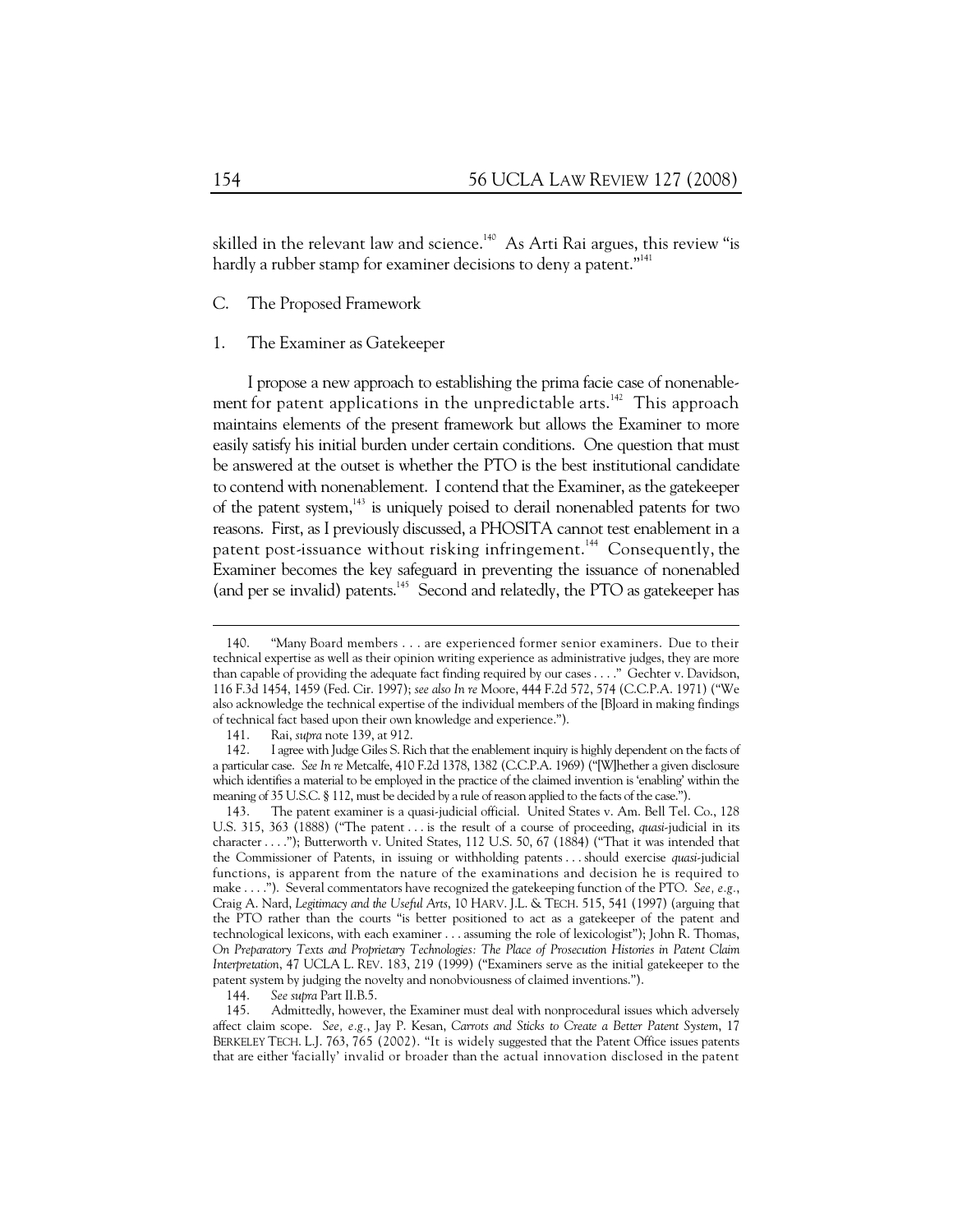$\ddot{\phantom{a}}$ 

the ability to prevent the public from bearing the cost and burden of litigation to determine if the disclosure adequately enables the claimed invention.<sup>146</sup>

The current examination framework is derived from judicial precedent, which means that change must originate with the Federal Circuit. Assigning some responsibility to the judiciary is not new or radical, as numerous judges have hinted over the years at the difficulty in wrestling with unpredictable fields like chemistry.<sup>147</sup> This difficulty is an artifact of the judiciary's efforts to fit chemical inventions into the mold of mechanical-electrical inventions.<sup>148</sup> My proposed framework mitigates this artifact by shifting the burden of proof to the applicant when the written description lacks actual experimental details. I adopt the view that applicants should provide sufficient disclosure through true testing and experimentation that enables the reproduction of each claimed embodiment of the invention unless the applicant can show with clear and convincing evidence that the level of skill in the art would allow a PHOSITA to achieve the claimed result.<sup>149</sup>

Having to go through litigation to determine validity not only costs a great deal of money, but it takes quite a bit of time. Indeed, the average time between the issuance of a patent that would later be litigated and a final decision on its validity in litigation was 8.6 years. For many patents, the validity decision was not made until thirteen or fourteen years after the patent issued. During this period, both the patentee and potential infringers . . . are uncertain about their legal rights. Surely we would be better off knowing sooner rather than later whether a patent is valid.

Mark A. Lemley & Kimberly A. Moore, *Rational Ignorance at the Patent Office*, 95 NW. U. L. REV. 1495, 1520 (2001) (citing Craig Allen Nard, *Certainty, Fence Building and the Useful Arts*, 74 IND. L.J. 759, 795 (1999) (advocating a post-patent grant opposition proceeding, which would provide greater proprietary and competitive certainty ex ante)); *see also* Matthew Sag & Kurt Rohde, *Patent Reform and Differential Impact*, 8 MINN. J.L. SCI. & TECH. 1, 42–43 (2007) (explaining that even in cases where the probability that a patent is invalid is very high, the overall incentive to challenge a patent is weak due to certain structural features of modern patent litigation).

 147. *See, e.g.*, Capon v. Eshhar, 418 F.3d 1349, 1358 (Fed. Cir. 2005) (noting "that in the 'unpredictable' fields of science, it is appropriate to recognize the variability in the science in determining the scope of the coverage to which the inventor is entitled").

148. *See infra* note 165 and accompanying text.

 149. Under this approach, a PHOSITA should be able to look to the written description in order to "determine, *with reasonable certainty before performing the reaction*, whether the claimed product will be obtained." *In re* Angstadt, 537 F.2d 498, 502, 507 (C.C.P.A. 1976) (Miller, J., dissenting) (emphasis added) (citing Minerals Separation, Ltd. v. Hyde, 242 U.S. 261, 270 (1916)). Although the law should permit some experimentation, "nothing must be left to speculation or doubt." *In re* Eltgroth, 419 F.2d 918, 921 (C.C.P.A. 1970) (affirming the rejection of claims

application. Both problems result from the Patent Office's inability to accurately determine the scope of information that is already in the public domain or is the subject of other patents (i.e., the relevant prior art) when examining patent applications." *Id.*

 <sup>146.</sup> *Cf.* Giles S. Rich, *Extent of Protection and Interpretation of Claims—American Perspectives*, 21 INT'L REV. INDUS. PROP. & COPYRIGHT L. 497, 501 (1990) ("[T]he function of claims is to enable everyone to know, without going through a lawsuit, what infringes the patent and what does not."). Mark Lemley concisely presents an argument (contrary to his own) for early resolution of the validity question: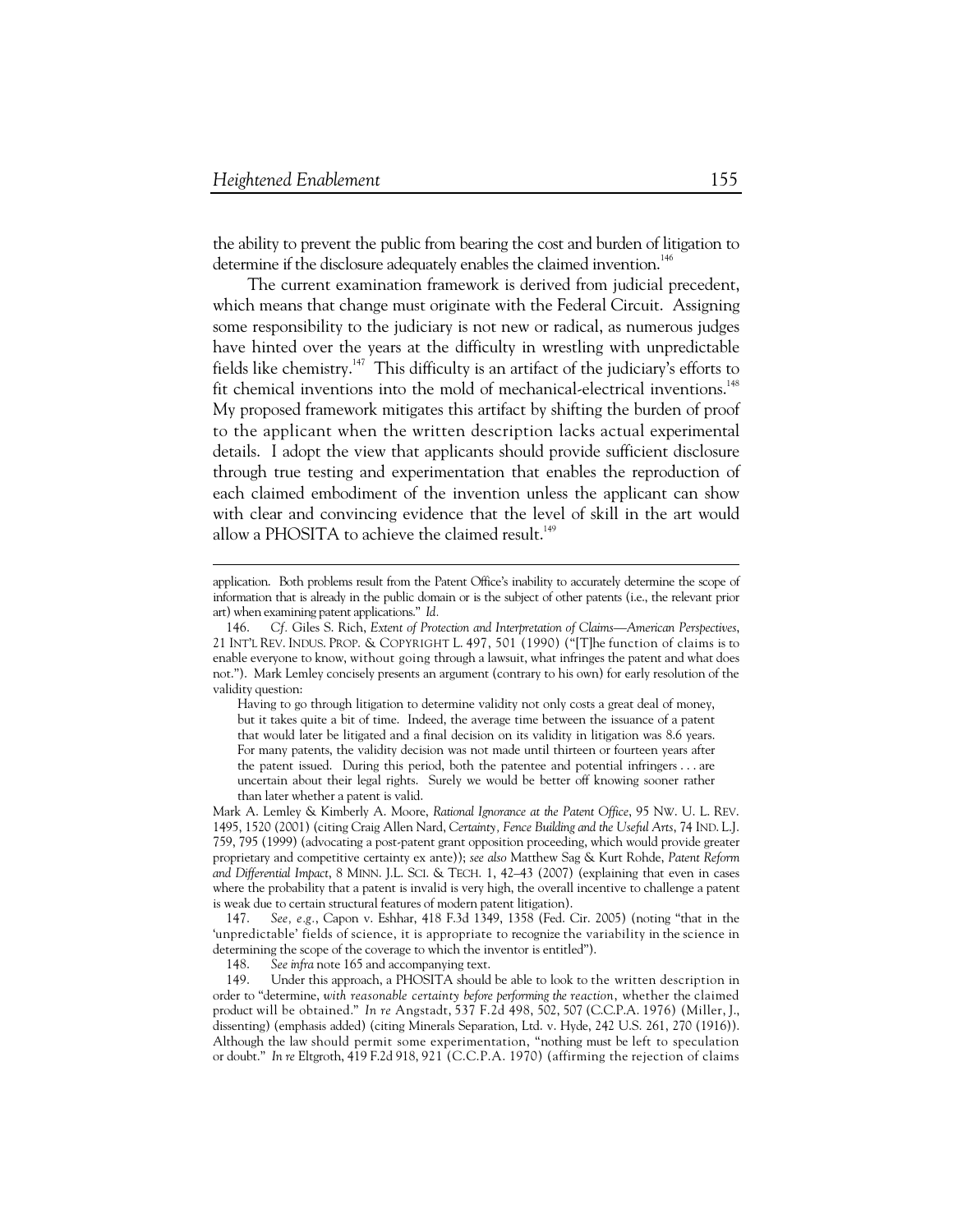### 2. Shifting the Burden of Proof and the Primacy of Working Examples

First, I propose that an application which lacks working examples or is supported by prophetic examples is prima facie nonenabled because it raises an inference that undue experimentation is required in order to practice the invention.150 In such a case the burden should shift to the applicant to establish patentability. While the lack of working examples would not absolutely preclude patentability,<sup>151</sup> in order to rebut the prima facie case, the applicant would have to show that the written description provides some technique which enables the scope of protection sought by the claims, unless such knowledge is reasonably accessible to the PHOSITA.<sup>152</sup> If the applicant fails to rebut the prima facie case, the applicant would be required to amend the claims to remove the nonenabled subject matter.<sup>153</sup>

which lacked working examples or any "tangible disclosure"); *see also* Carlos M. Correa, *Pharmaceutical Inventions: When Is the Granting of a Patent Justified?*, 1 INT'L. J. INTELL. PROP. MGMT. 4, 12 (2006) (advocating true testing and experimentation).

 <sup>150.</sup> In *In re Strahilevitz*, 668 F.2d 1229 (C.C.P.A. 1982), the applicant disclosed no operative examples in an invention directed to methods and devices for removing antigens from blood. The Board, in affirming the Examiner's nonenablement rejection, recognized that "[while] specific examples are not necessary to meet the requirements of Section 112, when present, *they do provide good evidence that the disclosure is enabling and that the invention may be performed without undue experimentation.*" *Id.* at 1231 (emphasis added) (citing *In re* Gay, 309 F.2d 769 (C.C.P.A. 1962)). The court did not adopt the Board's heightened standard of review and reversed, but "recognize[d] that working examples are desirable in complex technologies and that detailed examples can satisfy the statutory enablement requirement. Indeed, the inclusion of such examples here might well have avoided a lengthy and, no doubt, expensive appeal." *Id.* at 1232; *see also Capon*, 418 F.3d 1349, 1358 (Fed. Cir. 2005).

 <sup>151.</sup> The applicant might be able to draft a written description in which enablement is "so apparent as to virtually jump off the page and slap [a PHOSITA] in the face." *See* Ash v. Tyson Foods, Inc. 546 U.S. 454, 456–57 (2006) (per curiam) (quoting Cooper v. Southern Co., 390 F.3d 695, 732 (11th Cir. 2004)) (evaluating the "jump off the page" standard in the context of an employment discrimination suit).

 <sup>152.</sup> This language is based in part on an old C.C.P.A. decision:

<sup>[</sup>T]he inclusion of representative examples is not required to enable a person skilled in the art to use a generic invention. Nevertheless, an applicant must use some technique of providing teaching of how to use which is commensurate with the breadth of protection sought by the claim, unless such knowledge is already available to persons skilled in the art.

*In re* Fouche, 439 F.2d 1237, 1242 (C.C.P.A. 1971). Further, "where an applicant undertakes to define his invention by the recitation of a Markush group, he must enable one skilled on the art to make and use at least one composition employing each member of the Markush group." *Id.*

 <sup>153.</sup> However, the applicant could not then amend the written description to introduce new matter into the application. 35 U.S.C. § 132(a) (2000). The new matter prohibition of 35 U.S.C. § 132 and its corollary, the written description requirement of 35 U.S.C. § 112 "both serve to ensure that the patent applicant was in full possession of the claimed subject matter on the application filing date." TurboCare Div. of Demag Delaval Turbomachinery Corp. v. Gen. Elec. Co., 264 F.3d 1111, 1118 (Fed. Cir. 2001).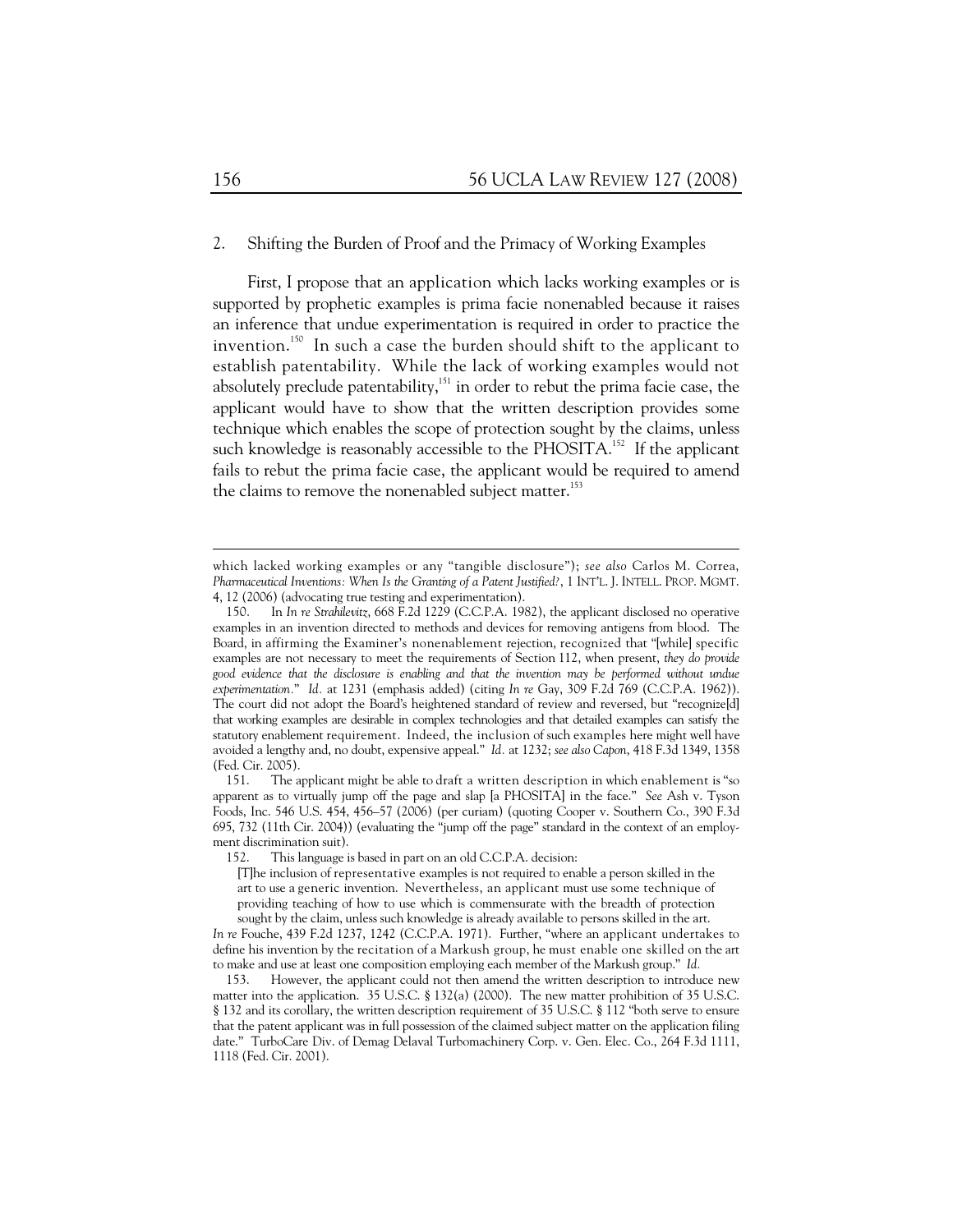Similarly, generic claims supported by a single working example<sup>154</sup> or a set of nonrepresentative examples<sup>155</sup> should raise an inference of undue experimentation. The Examiner should allow the subgenus claims specifically enabled by the single working example and reject the unsupported claims because in unpredictable fields, a PHOSITA cannot extrapolate a result from one particular embodiment across a broad genus with a reasonable expectation of success.156 To rebut the prima facie case, the applicant would be required to show that the written description provides some technique which enables the scope of protection sought by the claims, unless such knowledge is reasonably accessible to the PHOSITA.<sup>157</sup> If the applicant fails to rebut the prima facie case, the applicant would have to amend the claims to remove the nonenabled subject matter.<sup>158</sup>

A hypothetical example will illustrate the operation of the proposed framework. Consider a hypothetical patent application directed toward a new class of pharmaceuticals. The application includes a generic method of use claim which, by using a structural formula including an array of variables allowing for the substitution of a countless number of organic functional groups,<sup>159</sup> reads on millions of chemical compounds.<sup>160</sup> However, the only

 <sup>154.</sup> The case of *In re Soll*, 97 F.2d 623 (C.C.P.A. 1938), illustrates how a single working example can be insufficient to enable a (small) genus of four compounds. The halogens are a fourmember class of chemical elements (fluorine, chlorine, bromine, and iodine) familiar to most laboratory scientists. *Id.* at 624. The applicant attempted to claim the product and process of reacting a butadiene moiety with a hydrogen halide. *Id.* at 623. The written description disclosed the reaction of natural rubber (which contains a butadiene moiety) with hydrogen fluoride. *Id.* at 624. After noting that the application dealt with an obscure and complex reaction, the Examiner rejected several broad claims for lack of support "since no implied or direct statements can be found in the application, as originally filed, that the other hydrogen halides will react similarly to give the same product." *Id.* The applicant contended the disclosure of one member of a well-known small group was sufficient to enable claims covering the entire group. *Id.* The court affirmed the Board's rejection, noting that "[c]ertain members of a well-defined group of chemicals may be equivalents for one purpose and not equivalents for another. Experimentation is required to ascertain the particular action of a member of the group upon the particular material to be treated . . . ." *Id.* at 625.

 <sup>155.</sup> For example, if a claim reads on 100 species, the applicant may provide numerous examples which only enable one or two species. These examples, though many in number, are "nonrepresentative" of the genus claimed. This is why compliance with the enablement requirement is not a numbers game. *See In re* Borkowski, 422 F.2d 904, 910 (C.C.P.A. 1970) (explaining that in satisfying enablement "there is no magical relation between the number of representative examples and the breadth of the claims").

 <sup>156.</sup> *See supra* Part I.B.2.

 <sup>157.</sup> *See supra* note 152.

 <sup>158.</sup> *See supra* note 153.

 <sup>159.</sup> *See supra* note 98 (describing the Markush-type claim).

 <sup>160.</sup> A functional group is a group of atoms within a molecule that represents a potential reaction site in an organic compound. Functional groups are responsible for the chemical reactions of these molecules. *See generally* RICHARD C. LAROCK,COMPREHENSIVE ORGANIC TRANSFORMATIONS: A GUIDE TO FUNCTIONAL GROUP PREPARATIONS (Wiley 1999).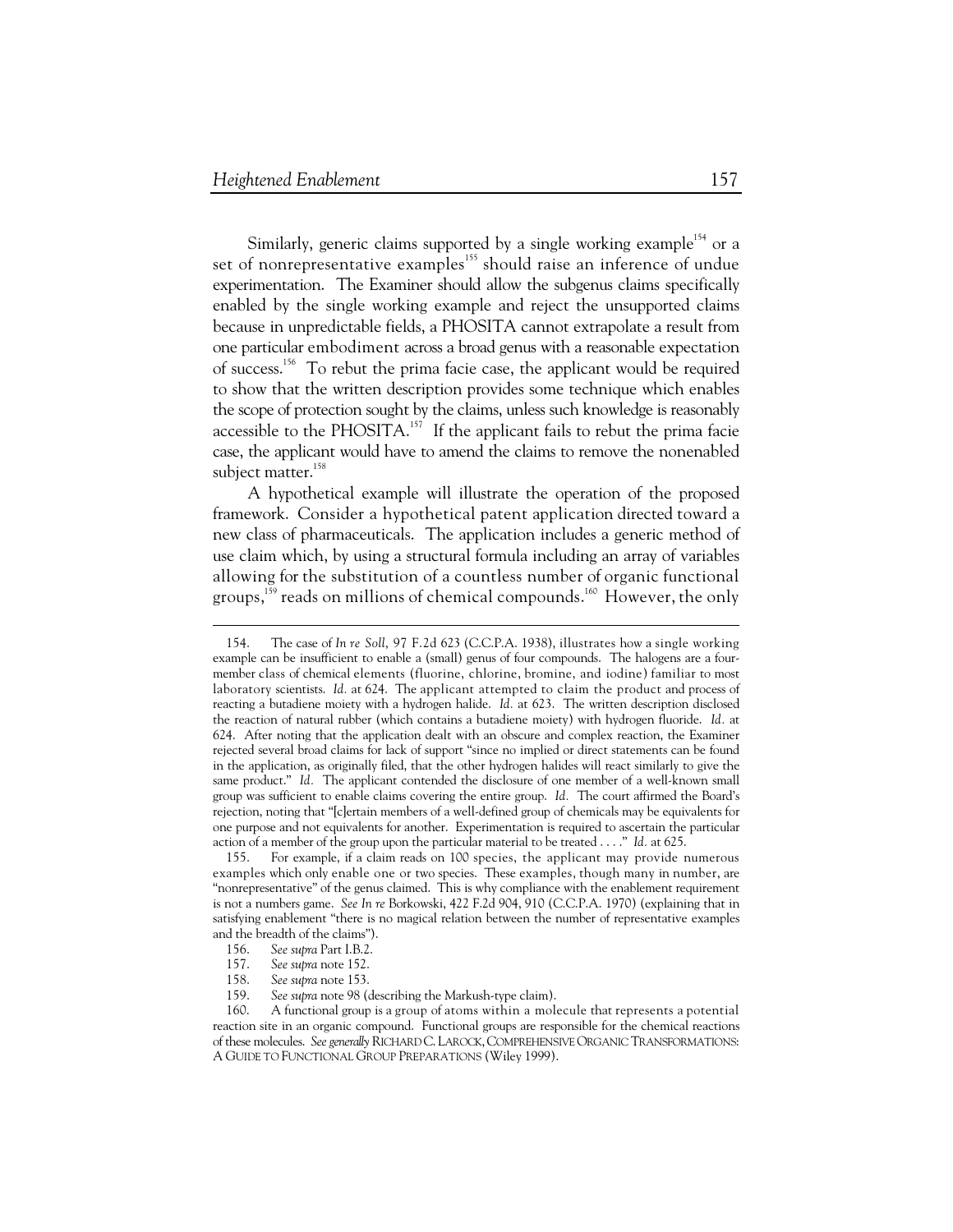teaching provided in the written description is a handful of working examples in which only a few of functional groups are substituted. After construing the claims and assessing the level of skill in the  $art<sub>161</sub>$  under the proposed framework the Examiner would reject the generic claim and only allow a narrower claim covering the subgenus because:

[R]eplacing a functional group on a chemical compound can often have highly unpredictable results. . . . [E]ven a change as seemingly trivial as replacing an isopropyl group with the isosteric cyclopropyl group . . . could result in either a significant improvement or reduction in the activity of the compound against a particular biological target.<sup>162</sup>

The point here is that a PHOSITA cannot extrapolate a result from a few embodiments across a broad genus with a reasonable expectation of success.<sup>163</sup> As stated above, the applicant could rebut the prima facie case of nonenablement with sound scientific reasoning or, alternatively, amend the claims to remove the nonenabled subject matter.<sup>164</sup>

Admittedly this proposal substantially heightens the threshold required to enable a typical claim in unpredictable fields like chemistry and biology. It incorporates a rethinking of the presumption of enablement and the doctrine of constructive reduction to practice. This rethinking is crucial in order to mitigate the disconnect between patent law and science. As I set forth below, the benefits of this framework outweigh its costs.

 <sup>161.</sup> Various legal actors disagree about where the enablement analysis should begin. In a recent opinion, Judge Moore noted that it begins with the disclosure in the specification. Sitrick v. DreamWorks, LLC, 516 F.3d 993, 1000 (Fed. Cir. 2008). On the other hand, Dennis Crouch contends that "enablement should begin with the knowledge of one skilled in the art and move forward from there." Dennis Crouch, *CAFC Continues to Expand Doctrine of Full Scope Development*, PATENT LAW BLOG (PATENTLY–O), Feb. 4, 2008, http://www.patentlyo.com/patent/2008/02/ establishment-cont.html. In either case, the ultimate question is whether the enablement provided is commensurate in scope with the protection sought by the claims. *See supra* note 72 and accompanying text.<br>162. Singh v.

 <sup>162.</sup> Singh v. Brake, 317 F.3d 1334, 1344 (Fed. Cir. 2003) (citation omitted); *see also* Yasuko Kawai v. Metlesics, 480 F.2d 880, 891 (C.C.P.A. 1973) (explaining that with respect to the enablement of a method-of-treatment claim, a PHOSITA "is well aware that subtle changes in chemical compounds can radically alter the effects on a human body").

 <sup>163.</sup> *See supra* Part I.B.2.

 <sup>164.</sup> One commentator explains how a series of narrower claims can solve the problem in Markush practice: If an applicant's broad claim is rejected,

even if perhaps it covers things that are not operative or because it is so broad that it inadvertently reads on the prior art, the remedy for that is to have a whole series of dependent claims. That is why patent applications generally have a number of claims of decreasing scope.

Milne, *supra* note 100, at 12.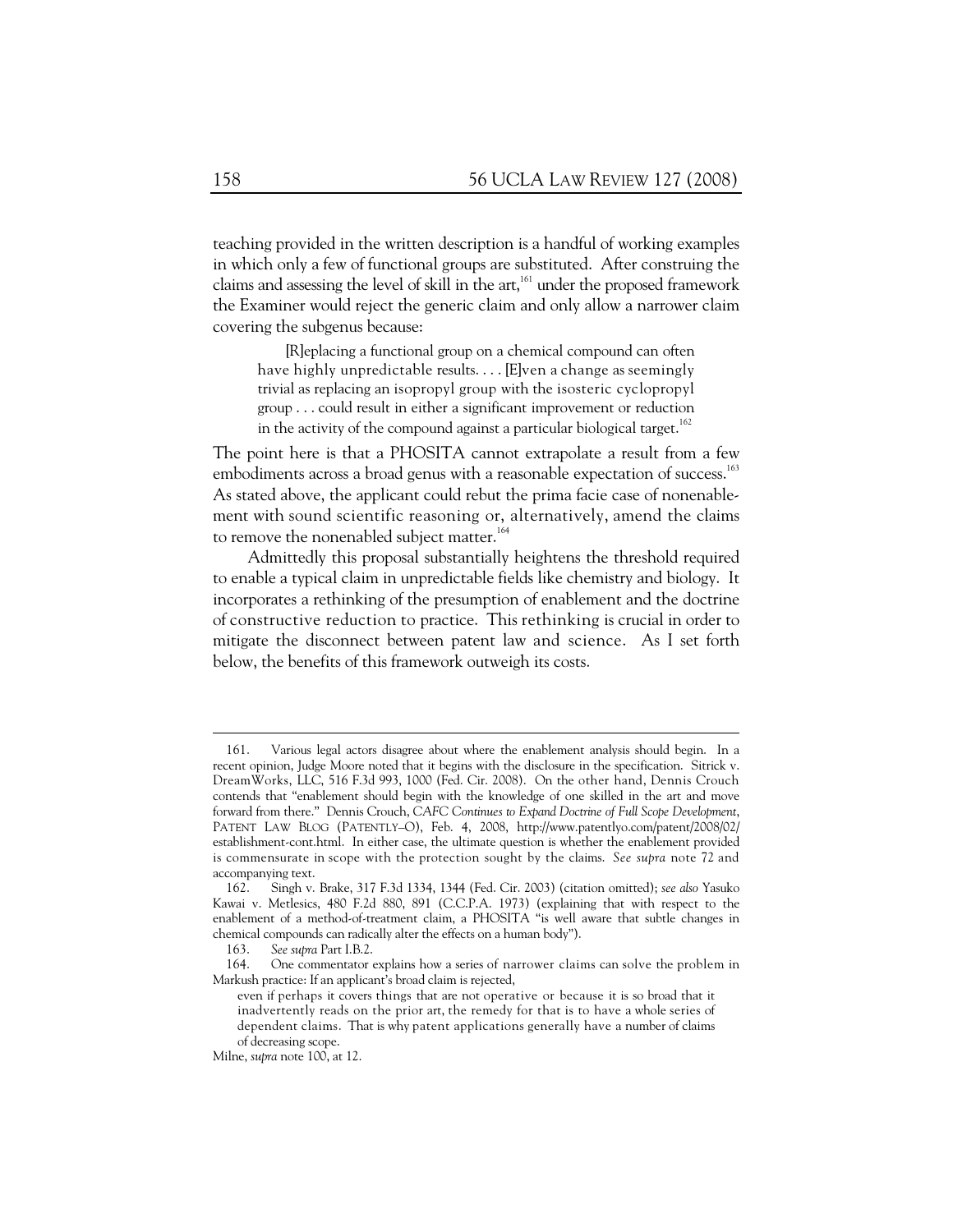-

# D. How the Proposed Framework Mitigates the Problems

### 1. Reconciling Patent Law With Scientific Norms

The issue I address in this Article, the inability of the patent laws to contend with enablement in the unpredictable arts, actually points to a broader conflict between patent law and the experimental sciences.<sup>165</sup> As several commentators have noted, the conflict arose shortly after World War II when the rapid increase in inventions emerging from the chemical and pharmaceutical industries forced the patent system to accommodate these technologies.<sup>166</sup> Yet the basic doctrinal framework, rooted in the applied arts, had already been set; one commentator has aptly described patents in the experimental sciences as "a child (or orphan) of mechanical patent law."<sup>167</sup>

By requiring true testing and experimentation as proof of enablement, this proposed framework resolves a striking incongruity between the patent laws and the norms of scientific research.<sup>168</sup> In science, claims to new compositions unsupported with actual experimental results are rarely believed. Stemming in part from the community's duty to exercise critical vigilance over the claims of its members, a scientist must support findings with actual experimental details and results, which are usually proffered in replicate.<sup>169</sup>

 <sup>165.</sup> *See, e.g.*, Qin Shi, *Patent System Meets New Sciences: Is the Law Responsive to Changing Technologies and Industries*, 61 N.Y.U. ANN. SURV. AM. L. 317, 347 (2005) (exploring the extent to which the doctrinal framework of the U.S. patent system is capable of dealing with new sciences and evolving technologies, and proposing that the courts and the PTO "focus their efforts on understanding the nature and processes of discovery in various evolving technologies. . . ."); Jackie Hutter, Note, *A Definite and Permanent Idea? Invention in the Pharmaceutical and Chemical Sciences and the Determination of Conception in Patent Law*, 28 J. MARSHALL L. REV. 687, 713–25 (1995) (describing the inherent differences between engineering-related inventions and chemicalbiological inventions).

 <sup>166.</sup> *See* John R. Allison & Mark A. Lemley, *The Growing Complexity of the United States Patent System*, 82 B.U. L. REV. 77, 87–94 (2002) (presenting a historical perspective of the judiciary's response to the evolution of inventions from agricultural-mechanical to chemical); John Hoxie, *A Patent Attorney's View*, 47 J. PAT. OFF. SOC'Y 630, 636 (1965) (contending that the judiciary's interpretation of the patent statute did not change even when chemical inventions became more frequent); William D. Noonan, *Patenting Medical Technology*, 11 J. LEGAL MED. 263, 264–69 (1990) (exploring the historical role of the patent system's engineering bias in the examination of patent applications in biological systems and pharmaceutical compounds). Quite curiously, the first patent was granted to Samuel Hopkins in 1790 for an improved method for making potash (potassium carbonate), America's first industrial chemical. *See* U.S. Patent No. X1 (issued July 31, 1790).

 <sup>167.</sup> Paul H. Eggert, *Uses, New Uses and Chemical Patents*—*A Proposal*, 51 J. PAT. OFF. SOC'Y 768, 783 (1969); *see also* Hoxie, *supra* note 166, at 636 (explaining that the judiciary tries to fit chemical inventions into the "mold" of mechanical-electrical inventions).

 <sup>168.</sup> *See* Shi, *supra* note 165, at 347.

 <sup>169.</sup> *See generally* JOHN M. ZIMAN, RELIABLE KNOWLEDGE: AN EXPLORATION OF THE GROUNDS FOR BELIEF IN SCIENCE (Cambridge 1978) (investigating the credibility of scientific knowledge across a range of disciplines).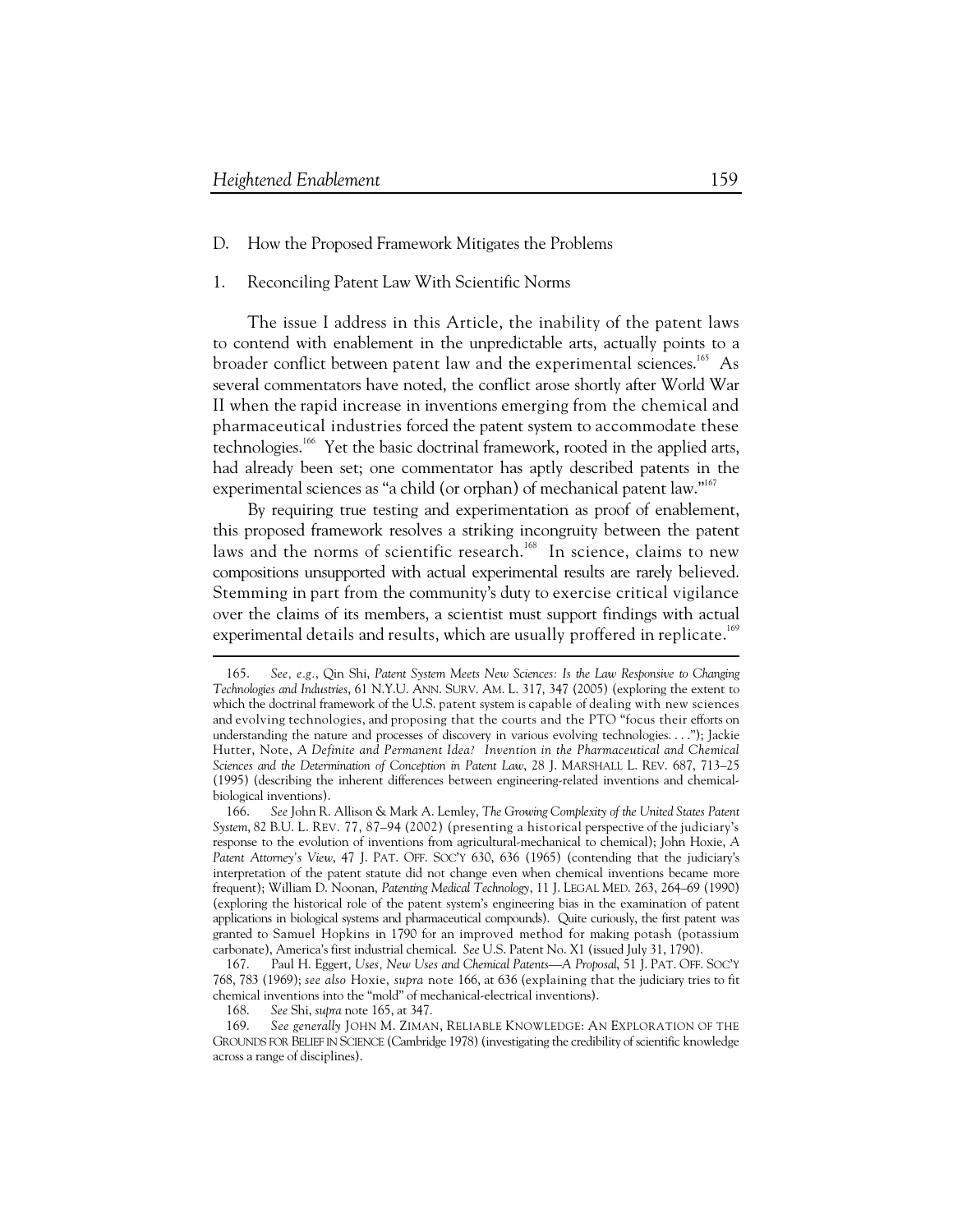Policing occurs through the rigorous scrutiny of peer review, $170$  which the Supreme Court even recognizes "is [a] component of 'good science."<sup>171</sup> Although peer review, which has its own shortcomings in the patent examination context, $^{172}$  is not a part of my proposal, peer review and the enablement requirement likely share at least one goal: to ensure that a skilled artisan can replicate and practice that which is disclosed. $173$ 

### 2. Lessening the Administrative Burden of Patent Examination

A key benefit of the new framework is that it would reduce the pendency of an application in the PTO and accelerate prosecution. First, the Examiner would require less time to conduct the initial search and to issue the first Office Action because the Examiner can more easily determine the outer limits of claim scope when working examples are provided.<sup>174</sup> Stated differently, gauging enablement with actual embodiments saves time because the Examiner does not need to figure out if the PHOSITA can fill in gaps omitted from the written description.<sup>175</sup>

Second and relatedly, limiting the presumption of enablement and narrowing the doctrine of constructive reduction to practice should induce

 <sup>170.</sup> Peer review "is quite efficient at screening out papers that are too speculative or where there are serious errors in the design of the study or in the analysis of data." KENNETH R. FOSTER & PETER W. HUBER, JUDGING SCIENCE: SCIENTIFIC KNOWLEDGE AND THE FEDERAL COURTS 171 (1997). For a more in-depth discussion of peer review in science, see ELIZABETH WAGER ET AL., HOW TO SURVIVE PEER REVIEW 1 (2002) (describing the concept of peer review, noting that although it is an "important milestone[ ] of funding and publication, the concept of critical discussion of ideas and findings runs through the entire scientific process"). *See generally* PEER REVIEW IN HEALTH SCIENCES (Fiona Godlee & Tom Jefferson eds., 2d ed. 2003).

 <sup>171.</sup> Daubert v. Merrell Dow Pharm., Inc., 509 U.S. 579, 593 (1993) (citations omitted).

 <sup>172.</sup> For example, one commentator argues that peer review suppresses innovation. *See* David F. Horrobin, *The Philosophical Basis of Peer Review and the Suppression of Innovation*, 263 J. AM. MED. ASS'N 1438, 1438–41 (1990) (arguing that peer review fails to recognize the work of innovators who are often erratic, unsystematic, and difficult to work with).

 <sup>173.</sup> One commentator makes a strong argument for peer review in the patent process. *See*  Beth Simone Noveck, *"Peer to Patent": Collective Intelligence, Open Review, and Patent Reform*, 20 HARV. J.L. & TECH. 123, 125 (2006) (asserting that the patent examiner's inability to communicate with the scientific community leads to institutionalized isolation of expertise which adversely affects patent quality). However, a key distinction between peer review and the current framework is that peer review focuses on work that has been done, not on speculative results. Nonetheless, even research grant proposals, which are inherently speculative because they propose research, often include some actual experimental results because "it is virtually impossible to obtain a favorable review without strong preliminary data." National Cancer Institute: Quick Guide for Grant Applications, http://deainfo.nci.nih.gov/extra/extdocs/gntapp.htm#9 (last visited June 19, 2007).

 <sup>174.</sup> *See* Nat'l Recovery Techs., Inc. v. Magnetic Separation Sys., Inc., 166 F.3d 1190, 1196 (Fed. Cir. 1999) (holding that "[t]he scope of the claims must 'be less than or equal to the scope of the enablement'").

 <sup>175.</sup> *See supra* Part I.A (discussing the PHOSITA's ability to fill in gaps in unpredictable technologies).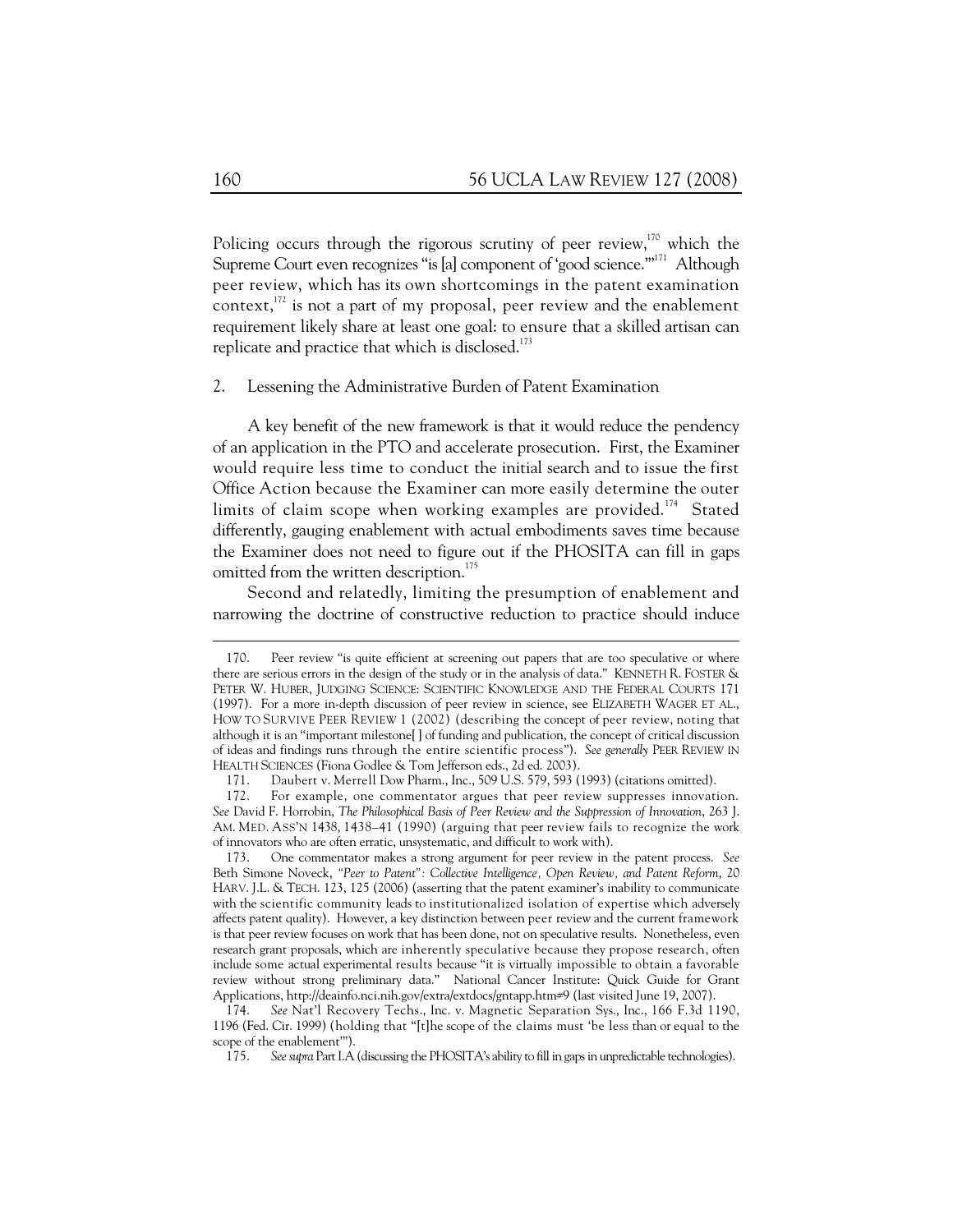applicants to draft claims more precisely, meaning that there should be a closer correspondence between the disclosed embodiments and claim breadth. Applicants will be less inclined to draft claims reading on millions or billions of embodiments because it is unlikely that the applicant can provide enough working examples to support claims of that breadth. This should result in a shift toward narrower claiming, which would simplify and shorten the Examiner's search.

# III. POTENTIAL CRITICISMS OF THE PROPOSED FRAMEWORK

### A. The Incentive to Innovate

 $\ddot{\phantom{a}}$ 

One oft-cited justification for the current enablement standard is that it fosters innovation. Judge Newman, for example, argues that a patentee's obligation to disclose should not destroy the incentive to innovate:

As implemented by the patent statute, the grant of the right to exclude carries the obligation to disclose the workings of the invention, thereby adding to the store of knowledge without diminishing the patent-supported incentive to innovate.

But the obligation to disclose is not the principal reason for a patent system  $\dots$  The reason  $\dots$  is to encourage innovation and its fruits  $\dots$ .<sup>176</sup>

Supporters of this view believe that the patent system must offer companies sufficient incentives to develop new products, to attract investors, and to earn a profit.<sup>177</sup> To that end "the patent law[s] place[] strong pressure on filing the patent application early in the development of the technology, often before the commercial embodiment is developed or all of the boundaries [are] fully

 <sup>176.</sup> Paulik v. Rizkalla, 760 F.2d 1270, 1276 (Fed. Cir. 1985) (en banc); *see also* Hormone Research Found., Inc. v. Genentech, Inc., 904 F.2d 1558, 1568 (Fed. Cir. 1990). "There cannot, in an effective patent system, be such a burden placed on the right to broad claims. To restrict appellants to the [specific embodiment] disclosed . . . would be a poor way to stimulate invention, and particularly to encourage its early disclosure." *Id.* (quoting *In re* Hogan, 559 F.2d 595, 601–06 (C.C.P.A. 1977)). *But see* Kewanee Oil Co. v. Bicron Corp., 416 U.S. 470, 480–81 (1974) (explaining that the purpose of the patent system is trifold, including promoting disclosure of inventions, which stimulates further innovation, and permitting the public to practice the invention once the patent expires); *see also* Note, *The Disclosure Function of the Patent System (or Lack Thereof)*, 118 HARV. L. REV. 2007 (2005) (examining the value of the patent system's disclosure function).

 <sup>177.</sup> *See* Lita Nelsen, *The Role of University Technology Transfer Operations in Assuring Access to Medicines and Vaccines in Developing Countries*, 3 YALE J. HEALTH POL'Y, L. & ETHICS 301, 301 (2003) (arguing that patent protection is necessary "to provide the incentive for industrial participation" in drug discovery); Dana Rohrabacher & Paul Crilly, *The Case for a Strong Patent System*, 8 HARV. J.L. & TECH. 263, 271 (1995) (explaining that the patent system acts as a strong shield to protect pharmaceutical and biotechnological innovation and "thus maintaining the incentive for the investment of venture capital in research and development").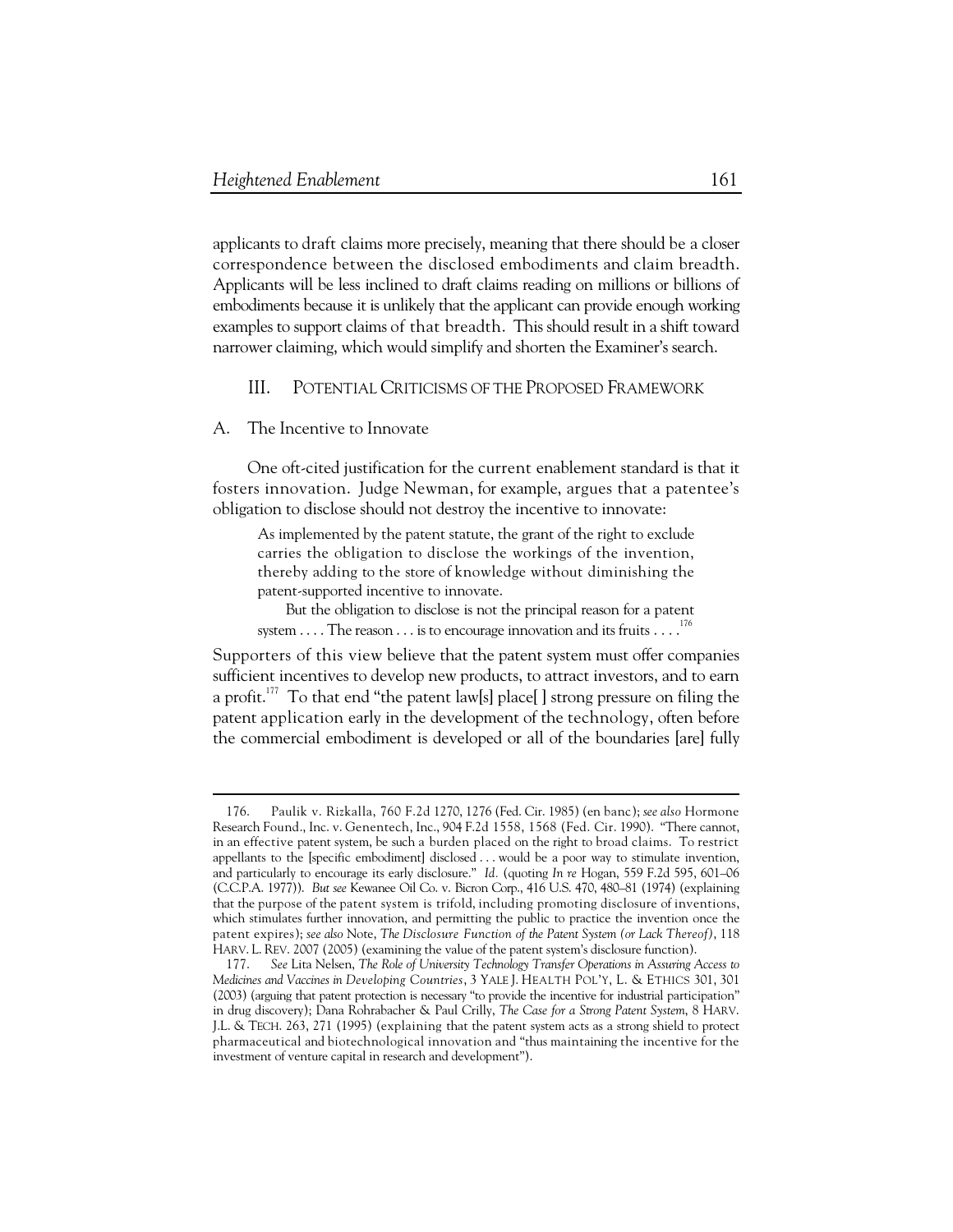explored."<sup>178</sup> Admittedly the patent laws actually penalize inventors who fail to file promptly.179 Thus, it is a concern that a heightened enablement standard would delay entry into the patent system because the inventor would require more time in research and development.<sup>180</sup>

Another concern is that allowing the applicant to claim only those embodiments actually realized would decrease the value of patents:

At first blush it might seem to make sense to limit the rights of a patentee to only those embodiments of the invention . . . that she has actually created at the time the patent application is filed. But imitators would soon find some minor variation over the disclosed embodiments . . . [which would give them] a nonenablement defense

 180. This potential delay is in tension with the idea that "[e]arly public disclosure is a linchpin of the patent system." W.L. Gore & Assocs., Inc. v. Garlock, Inc., 721 F.2d 1540, 1550 (Fed. Cir. 1983).

 <sup>178.</sup> Hilton Davis Chem. Co. v. Warner-Jenkinson Co., 62 F.3d 1512, 1536 (Fed. Cir. 1995) (en banc) (per curiam) (Newman, J., concurring), *rev'd on other grounds*, 520 U.S. 17 (1997); *see also*  Edlyn S. Simmons, *Prior Art Searching in the Preparation of Pharmaceutical Patent Applications*, DRUG DISCOVERY TODAY, Feb. 1998, at 52, 52 (explaining the importance of drafting broad generic claims which includes hypothetical related compounds in order to prevent competitors from developing them). Drug companies, for example, often seek broad patents early in the drug discovery process, long before a marketable form of the drug is identified or tested. *See* Rebecca S. Eisenberg, *The Role of the FDA in Innovation Policy*, 13 MICH. TELECOMM. & TECH. L. REV. 345, 349 (2007) (discussing the role of the patent system in drug development). However, it is true that pharmaceutical and biotech companies "must file patent applications early in the development stage to avoid the statutory bar effect of their public use clinical trials." Stephen T. Schreiner & Patrick A. Doody, Patent Continuation Applications: How the PTO's Proposed New Rules Undermine an Important Part of *the U.S. Patent System With Hundreds of Years of History*, 88 J. PAT. & TRADEMARK OFF. SOC'Y 556, 557 (2006). Early patenting has drawbacks, which include loss of patent term and market erosion. *See* Bryan L. Walser, *Shared Technical Decisionmaking and the Disaggregation of Sovereignty: International Regulatory Policy, Expert Communities, and the Multinational Pharmaceutical Industry*, 72 TUL. L. REV. 1597, 1647–48 (1998) (exploring the incentives for drug companies to reduce the time required to bring new compounds to market due to market erosion).

 <sup>179.</sup> For example, an applicant must file a patent application within one year of disclosing the invention in a printed publication. 35 U.S.C. § 102(b) (2000). Likewise, if the invention is used in public, sold, or subject to an offer for sale in the United States, the applicant must file within one year of the event. *Id.* A fundamental purpose of the § 102(b) "statutory bar" is to encourage prompt filing. *See* Woodland Trust v. Flowertree Nursery, Inc., 148 F.3d 1368, 1370 (Fed. Cir. 1998) ("Section 102(b) . . . is primarily concerned with the policy that encourages an inventor to enter the patent system promptly . . . ."); *see also* ALAN L. DURHAM, PATENT LAW ESSENTIALS: A CONCISE GUIDE 117–18 (2004) (explaining the three-fold policy rationale for § 102(b)). Section 102(g) also functions to "penalize[ ] the unexcused delay or failure of a first inventor to share the 'benefit of the knowledge of [the] invention' with the public after the invention has been completed." Checkpoint Sys., Inc. v. U.S. Int'l Trade Comm'n, 54 F.3d 756, 761 (Fed. Cir. 1995) (quoting Paulik v. Rizkalla, 760 F.2d at 1280 (Rich, J., concurring)). Mark Lemley explains that "[b]y waiting too long to file a patent application or inventing without giving the world the benefit of the invention, inventors lose not only their own rights to file for a patent but also the ability to prevent a second inventor who *does* give the world the benefit of the invention from obtaining her own patent." Mark A. Lemley & Ragesh K. Tangri, *Ending Patent Law's Willfulness Game*, 18 BERKELEY TECH. L.J. 1085, 1102 (2003).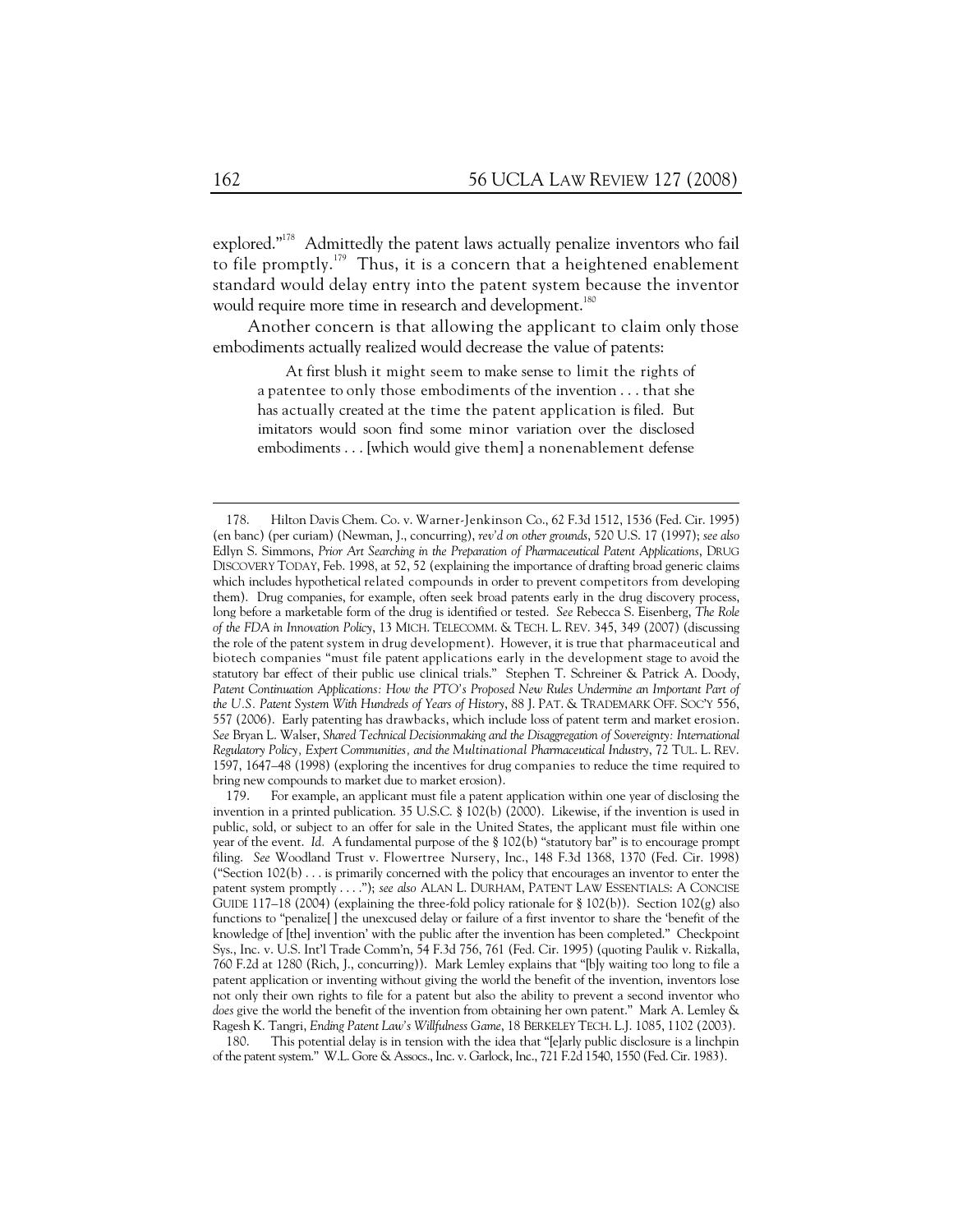if the patentee tried to enforce the patent. Such a rule would soon render patents useless.<sup>181</sup>

The real issue underlying both concerns is the problem of generic claiming. It is true that the current framework allows a patentee to obtain a broad claim with a minimal amount of disclosure, which means that he only needs to undertake a minimal amount of experimentation before entering the patent system.<sup>182</sup>

There are several responses to these concerns. First, under the proposed framework, an applicant can still claim an invention generically, meaning that in every case he need not provide a working example for every species encompassed by a generic claim.<sup>183</sup> The amount of disclosure required will depend on the size of the genus and the characteristics of the individual species:

It appears to be well settled that a single species can rarely, if ever, afford sufficient support for a generic claim. The decisions do not however fix any definite number of species which will establish completion of a generic invention and it seems evident therefrom that such number will vary, depending on the circumstances of particular cases. Thus, in the case of a small genus . . . consisting of four species, a reduction to practice of three, or perhaps even two, might serve to complete the generic invention, while in the case of a genus comprising hundreds of species, a considerably larger number of reductions to practice would probably be necessary.<sup>184</sup>

Invitrogen Corp. v. Clontech Labs., Inc., 429 F.3d 1052, 1071 (Fed. Cir. 2005); *see also* SRI Int'l v. Matsushita Elec. Corp. of Am., 775 F.2d 1107, 1121 (Fed. Cir. 1985) (en banc) ("The law does not require the impossible [in that] it does not require that an applicant describe in his specification every conceivable and possible future embodiment of his invention."); Lever Bros. Co. v. Procter & Gamble Mfg. Co., 139 F.2d 633, 638 (4th Cir. 1943) (explaining that "it is both impracticable and unreasonable to require [the applicant] to set out an extended list of precise combinations and formulae with specific designation of the exact characteristics [obtained]").

182. *See supra* Parts II.A and II.B.

 <sup>181.</sup> Robert P. Merges & Richard R. Nelson, *On the Complex Economics of Patent Scope*, 90 COLUM. L. REV. 839, 845 (1990). Judge Arthur J. Gajarsa holds a similar view:

Enablement does not require the inventor to foresee every means of implementing an invention at pains of losing his patent franchise. Were it otherwise, claimed inventions would not include improved modes of practicing those inventions. Such narrow patent rights would rapidly become worthless as new modes of practicing the invention developed, and the inventor would lose the benefit of the patent bargain.

 <sup>183.</sup> *See In re* Grimme, 274 F.2d 949, 952 (C.C.P.A. 1960) ("It is manifestly impracticable for an applicant who discloses a generic invention to give an example of every species falling within it."). But "there must be sufficient disclosure, either through illustrative examples or terminology, to teach those of ordinary skill how to make and how to use the invention as broadly as it is claimed." *In re* Vaeck, 947 F.2d 488, 496 (Fed. Cir. 1991).

 <sup>184.</sup> *In re* Shokal, 242 F.2d 771, 773 (1957) (emphasis added) (citation omitted).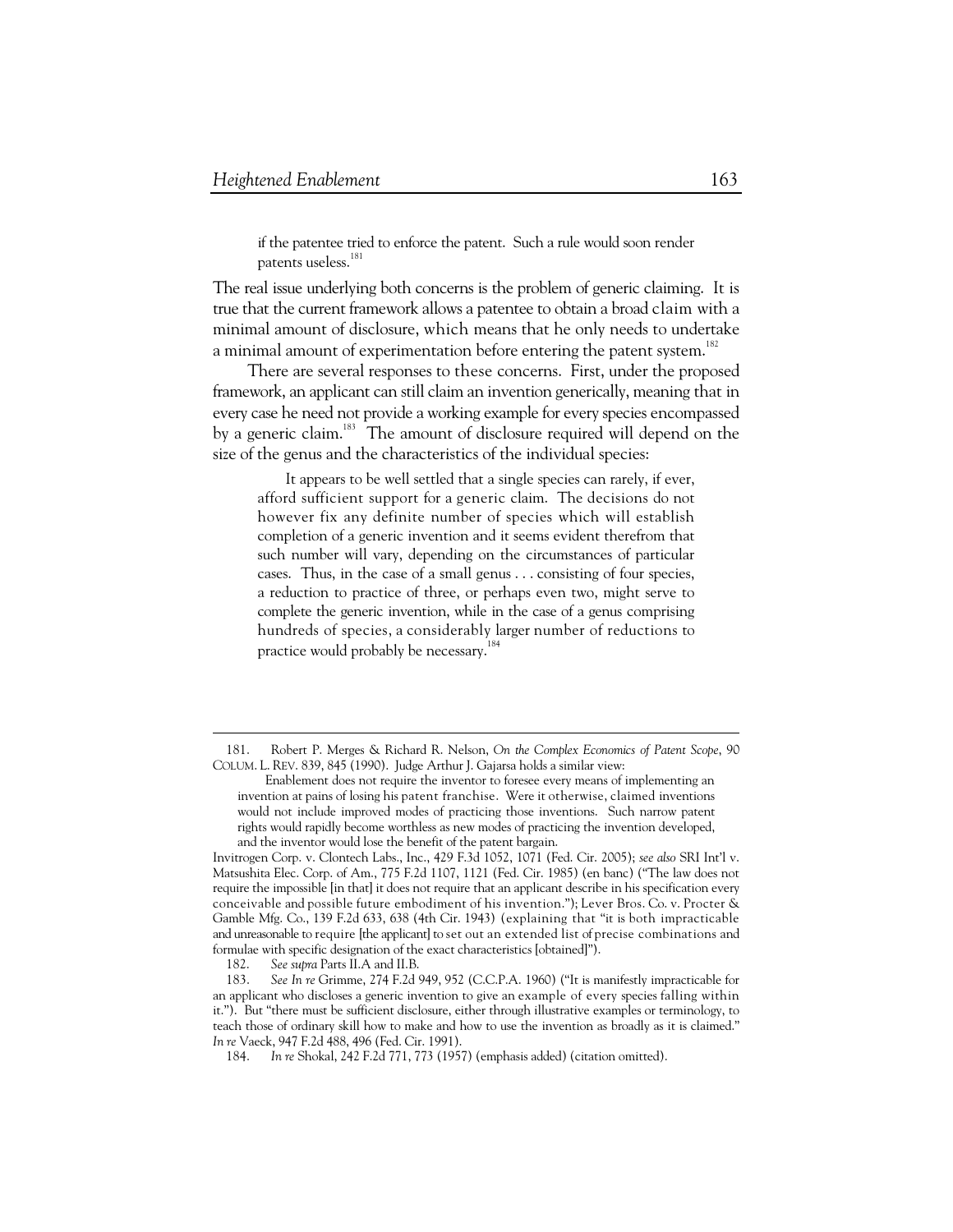This illustrates that the proposal affords flexibility in the number of working examples required.<sup>185</sup>

Second and conversely, generic claims can thwart innovation. The Supreme Court recognized this long ago in an infringement suit involving licenses to use Thomas Edison's lamp:

[T]o hold that one who had discovered that a certain fibrous or textile material answered the required purpose, should obtain the right to exclude everybody from the whole domain of fibrous and textile materials, and thereby shut out any further efforts to discover a better specimen of that class than the patentee had employed, would be an unwarranted extension of his monopoly, *and operate rather to discourage than to promote invention*. 186

In this vein, I contend that the proposed framework does not thwart innovation. Rather, by using the inventor's actual experimental details to limit claim scope, the new framework will promote invention by allowing other scientists who are trying to elucidate how to make and use the claimed invention while the purported inventor does not know how to do so.<sup>187</sup>

B. The Narrow Teaching Function of a Patent

Patents are difficult to understand.<sup>188</sup> Although esoteric language and formalism certainly contribute,<sup>189</sup> I believe that the current framework's minimal

 <sup>185.</sup> Indeed, there are instances where "[c]hemists knowing the properties of one member of a series would in general know what to expect in adjacent members" because chemically related species often behave similarly. Brenner v. Manson, 383 U.S. 519, 522 n.3 (1966) (quoting *In re* Henze, 181 F.2d 196, 200–01 (C.C.P.A. 1950) (applying this rule to homologous compounds, which is a family of chemical compounds which vary from member to member by a methylene group)). There is also a belief that there are instances where a limited disclosure may be preferable. *See In re* Cavallito, 282 F.2d 363, 367 (C.C.P.A. 1960) ("If a claim covers compounds which are closely related, a comparatively limited disclosure may be sufficient to support it" because a limited disclosure "may be of greater value in determining the patentable characteristics of the claimed compounds than a more extensive disclosure would be."). That said, there are also cases where a single working example is insufficient to enable a small genus. *See supra* note 154 and accompanying text; *see also* Herbert H. Goodman, *The Invalidation of Generic Claims by Inclusion of a Small Number of Inoperative Species*, 40 J. PAT. OFF. SOC'Y 745 (1958) (outlining several problems which arise in drafting chemical claims involving inductive reasoning from limited examples).

 <sup>186.</sup> Consol. Elec. Light Co. v. McKeesport Light Co., 159 U.S. 465, 476 (1895) (emphasis added).

 <sup>187.</sup> *See supra* note 96 and accompanying text (discussing the chilling effect).

 <sup>188.</sup> *See, e.g.*, Allison & Lemley, *supra* note 166, at 134–44 (exploring how the increasing complexity of patents may be due in part to the changes in the nature of technologies being patented); Note, *supra* note 176, at 2022 (explaining that patents "are notoriously hard to interpret" (quoting Matthew D. Powers & Steven C. Carlson, *The Evolution and Impact of the Doctrine of Willful Patent Infringement*, 51 SYRACUSE L. REV. 53, 102–03 (2001))).

 <sup>189.</sup> *See, e.g.*, Daniel C. Munson, *The Patent-Trade Secret Decision: An Industrial Perspective*, 78 J. PAT. & TRADEMARK OFF. SOC'Y 689, 713–14 (1996) (observing that chemical patents tend to be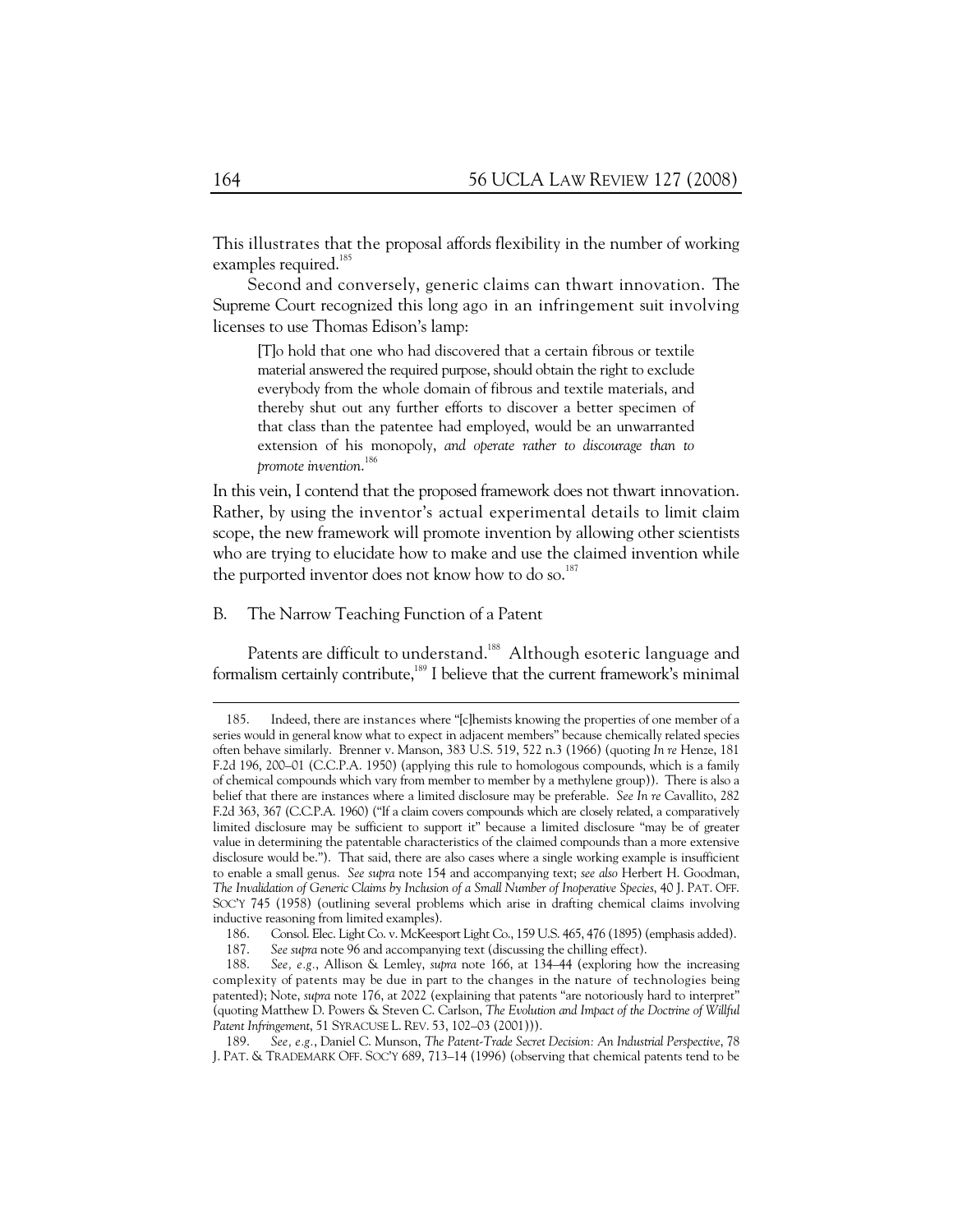-

enablement threshold stymies a patent's potential to provide substantive scientific information. Below I address concerns that patents do and should have only a narrow teaching function.<sup>190</sup>

The first such concern relates to the intended audience for which the patent document is written. Although the public is the ultimate beneficiary of the disclosure,<sup>191</sup> Judge Newman has explained that patents are written to enable a PHOSITA, and not the general public, to practice the invention.<sup>192</sup> Her view is that the written description should not contain known scientific information because it would greatly enlarge its size, increase the cost of patent prosecution, and "obfuscate rather than highlight the contribution to which the patent is directed."<sup>193</sup> It is probably true that the PTO, jurists, and members of the patent bar would not embrace thicker patent documents.<sup>194</sup>

<sup>&</sup>quot;shrouded" in chemical nomenclature, which makes them hard to comprehend); *see also* Kelly Casey Mullally, *Patent Hermeneutics: Form and Substance in Claim Construction*, 59 FLA. L. REV. 333, 379 (2007) (explaining that the inventor's difficulty in describing the invention carries forward to the subsequent reader). Sometimes a patentee purposely drafts an instrument which is hard to understand. *See* Rebecca S. Eisenberg, *Patents and the Progress of Science: Exclusive Rights and Experimental Use*, 56 U. CHI. L. REV. 1017, 1029 & n.52 (1989) (suggesting that some patentees deliberately suppress crucial information, and that many published patents are of little use to others as a result of suppression).

 <sup>190.</sup> *See* Kennecott Corp. v. Kyocera Int'l, Inc., 835 F.2d 1419, 1421 (Fed. Cir. 1987) ("The written description must communicate that which is needed to enable the [person having ordinary skill in the art] to make and use the claimed invention.").

 <sup>191.</sup> The teaching and claim scope functions of the enablement requirement are necessary "in order to give the public, after the privilege shall expire, the advantage for which the privilege is allowed, and is the foundation of the power to issue a patent." Grant v. Raymond, 31 U.S. (6 Pet.) 218, 219 (1832).

 <sup>192.</sup> *See, e.g.*, Verve, LLC v. Crane Cams, Inc., 311 F.3d 1116, 1119 (Fed. Cir. 2002) (explaining that patent documents are meant to be "a concise statement for persons in the field"); Ajinomoto Co. v. Archer-Daniels-Midland Co., 228 F.3d 1338, 1347 (Fed. Cir. 2000) (explaining that a patent "is not a scientific treatise, but a document that presumes a readership skilled in the field of the invention").

 <sup>193.</sup> *Ajinomoto*, 228 F.3d at 1347. "[Although] an applicant for a patent [must] give to the public a complete and adequate disclosure in return for the patent grant, the certainty required of the disclosure is not greater than that which is reasonable. . . . [I]t cannot be forgotten that the disclosure is not addressed to the public generally, but to those skilled in the art." *In re* Storrs, 245 F.2d 474, 478 (C.C.P.A. 1957); *see also* A.B. Dick Co. v. Barnett, 288 F. 799, 801 (2d Cir. 1923) ("[T]he specification of a patent is not addressed to people who are ignorant about the matter . . . .").

 <sup>194.</sup> Judge Giles S. Rich expresses the opinion that "[n]ot every last detail is to be described, else patent specifications would turn into production specifications, which they were never intended to be. United States specifications have often been criticized as too cluttered with details to give an easy understanding of what the invention really is." *In re* Gay, 309 F.2d 769, 774 (C.C.P.A. 1962); *accord* N. Telecom, Inc. v. Datapoint Corp., 908 F.2d 931, 941 (Fed. Cir. 1990) ("It is not fatal if some experimentation is needed, for the patent document is not intended to be a production specification."). Also, the PTO charges additional filing fees for patent specifications which exceed a threshold page count or claim count. *See* 35 U.S.C. § 41(a)(1)(B) (2000).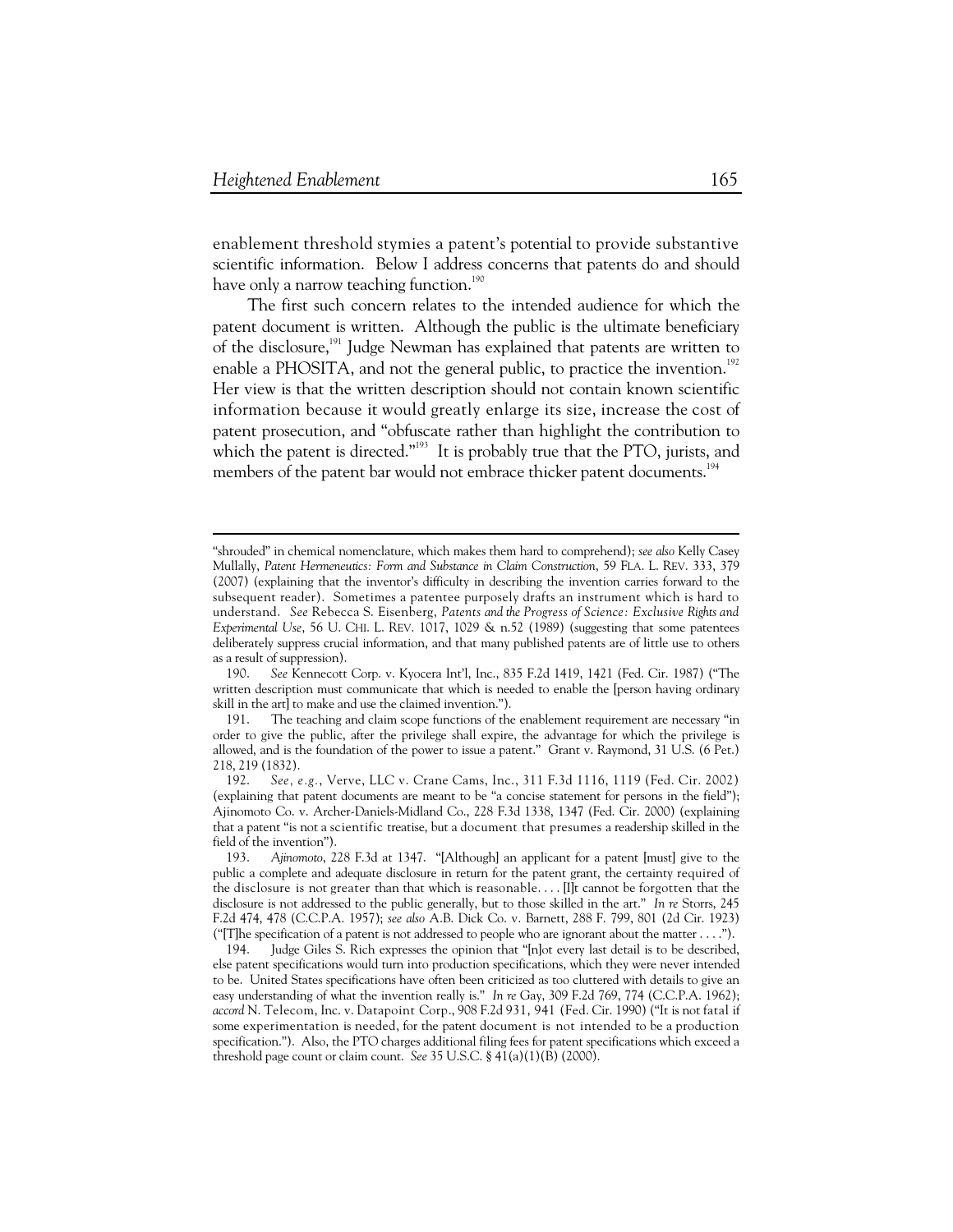The second concern, advanced by Timothy Holbrook, is that structural flaws in the patent system itself inhibit the ability of a patent to perform a teaching function.<sup>195</sup> For example, he contends that the Federal Circuit's evisceration of the common law experimental-use exception means that "[o]ne can read the patent but cannot make or use the invention for purposes of exploring its function or the manner in which it works" without risking infringement.196 Holbrook also describes how the teachings in the disclosure are often untimely due to delays in publication.<sup>197</sup> Holbrook concludes that even if persons in several fields consult the patent for technical information, the disclosure plays a limited teaching role, particularly if the patentee publishes the information in another medium.<sup>198</sup>

I have several responses to these concerns. First, I agree with Judge Pauline Newman that the patent's disclosure is directed at a limited audience. Although the written description should not become a scientific treatise, in many ways a scientific publication and the written description share similar goals, namely to disclose something novel, $199$  to teach fellow artisans how to replicate the invention or discovery, $^{200}$  and to spur further innovation in the field.<sup>201</sup>

Second, one long-term consequence of my proposal is that the written description will eventually resemble the experimental section of a scientific publication.<sup>202</sup> This is the first step toward the broader goal to bridge the disconnect between patent law and the experimental sciences. So while the proposed framework cannot and is not intended to fix every problem with patent law's disclosure function, it would mitigate these problems by transforming

 <sup>195.</sup> Timothy R. Holbrook, *Possession in Patent Law*, 59 SMU L. REV. 123, 139–46 (2006).

 <sup>196.</sup> *Id.* at 139–40.

 <sup>197.</sup> *Id.* at 143.

 <sup>198.</sup> *Id.* at 146 (describing how patents can provide a "feedback loop to encourage teachings via pre-patent disclosures and publications").

 <sup>199.</sup> Rebecca Eisenberg argues that both the scientific community and the patent system favor full disclosure. *See* Rebecca S. Eisenberg, *Proprietary Rights and the Norms of Science in Biotechnology Research*, 97 YALE L.J. 177, 217 (1987).

 <sup>200.</sup> *See* Univ. of Rochester v. G.D. Searle & Co., Inc., 358 F.3d 916, 922 n.5 (Fed. Cir. 2004) ("[T]he role of the specification is to teach, both what the invention is (written description) and how to make and use it (enablement).").

 <sup>201.</sup> *See, e.g.*, Kewanee Oil Co. v. Bicron Corp., 416 U.S. 470, 481 (1974) (explaining that a patent's addition of knowledge is so important to the public good "that the Federal Government is willing to pay the high price of . . . years of exclusive use for its disclosure, which disclosure, it is assumed, will stimulate ideas and the eventual development of further significant advances in the art"); Charles E. Smith, *Requirements for Patenting Chemical Intermediates: Do They Accomplish the Statutory Goals?*, 29 ST. LOUIS U. L.J. 191, 192 n.7 (1984) ("The very purpose of this disclosure to the public is to catalyze other inventors into activity and make possible additional advances in the art." (citing *Ex parte* Hull, 191 U.S.P.Q. 157, 159 (Bd. App. 1975))).

 <sup>202.</sup> In the experimental sciences, peer-reviewed journal publications have an experimental section which includes working examples and other experimental details.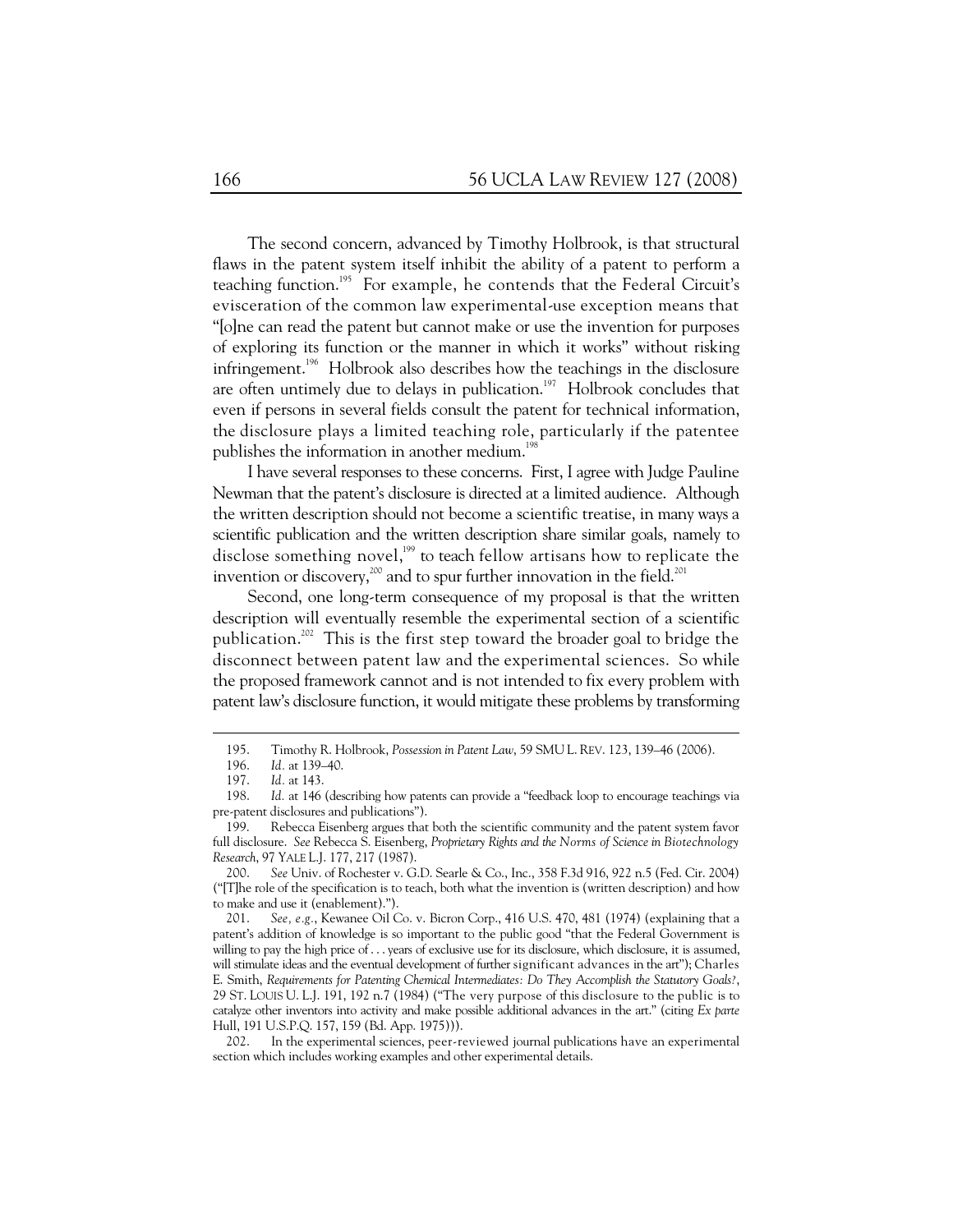the written description into an instructional tool. Specifically, including working examples combined with some discussion of what is already known serves a teaching role because together they provide context<sup>203</sup> and allow the PHOSITA to more precisely and to more quickly replicate the invention or discovery.<sup>204</sup>

# **CONCLUSION**

The enablement requirement ensures that the public will obtain some benefit in return for the patent holder's right to exclude. One hoped-for benefit is that the teachings of patent disclosures will induce other inventors to innovate. When a patent issues with nonenabled claims, it prevents other scientists who are trying to elucidate how to make and use the claimed invention while the inventor does not know how to do so. By requiring working examples and actual experimental results as proof of enablement, this proposal mitigates this problem and resolves a striking incongruity between the patent laws and the norms of scientific research. It guarantees that the PHOSITA, armed with the written description, can make and use the claimed invention without excessive time or labor. But this proposal is only the beginning of an effort to harmonize the patent laws with science. As the number of annual patent applications emerging from the biotech, nanotech, and pharmaceutical

 <sup>203.</sup> This proposal points to another disconnect between law and science. In the realm of scientific publishing, the author-scientist must demonstrate an understanding of the underlying science (which is policed through peer review). By contrast, patent law is insensitive to the inventor's comprehension of the underlying science. *See In re* Libby, 255 F.2d 412, 415 (C.C.P.A. 1958) ("It is not necessary that a patentee should understand the scientific principles underlying his invention, so long as he makes a sufficient disclosure to enable other persons skilled in the art to practice the invention.").

 <sup>204.</sup> This proposal would be a marked departure from a well-settled principle. *See* Loom Co. v. Higgins, 105 U.S. 580, 586 (1881) ("He may begin at the point where his invention begins, and describe what he has made that is new, and what it replaces of the old."). I contend that a PHOSITA should not have to engage in laborious experimentation. In *In re Gardner*, 427 F.2d 786 (C.C.P.A. 1970), a case in which the court affirmed the Board's rejection of claims related to an alleged antidepressant activity in pharmaceutical compounds due to nonenablement, Judge Giles S. Rich rejected the appellants' argument that the PHOSITA must figure out how to use the invention:

In other words, [the appellants argue that] those skilled in the art, by investigations along the above lines, and by a great amount of work, can eventually find out how to use appellants' invention. But our view is that the law requires that the disclosure in the application shall inform them how to use, not how to find out how to use for themselves. The above argument is self-defeating. It demonstrates the inadequacy of the disclosure by saying, in effect: We have detected and disclosed the presence of activity; if you wish to practice our invention, go and find out how to use it.

*Id.* at 789.